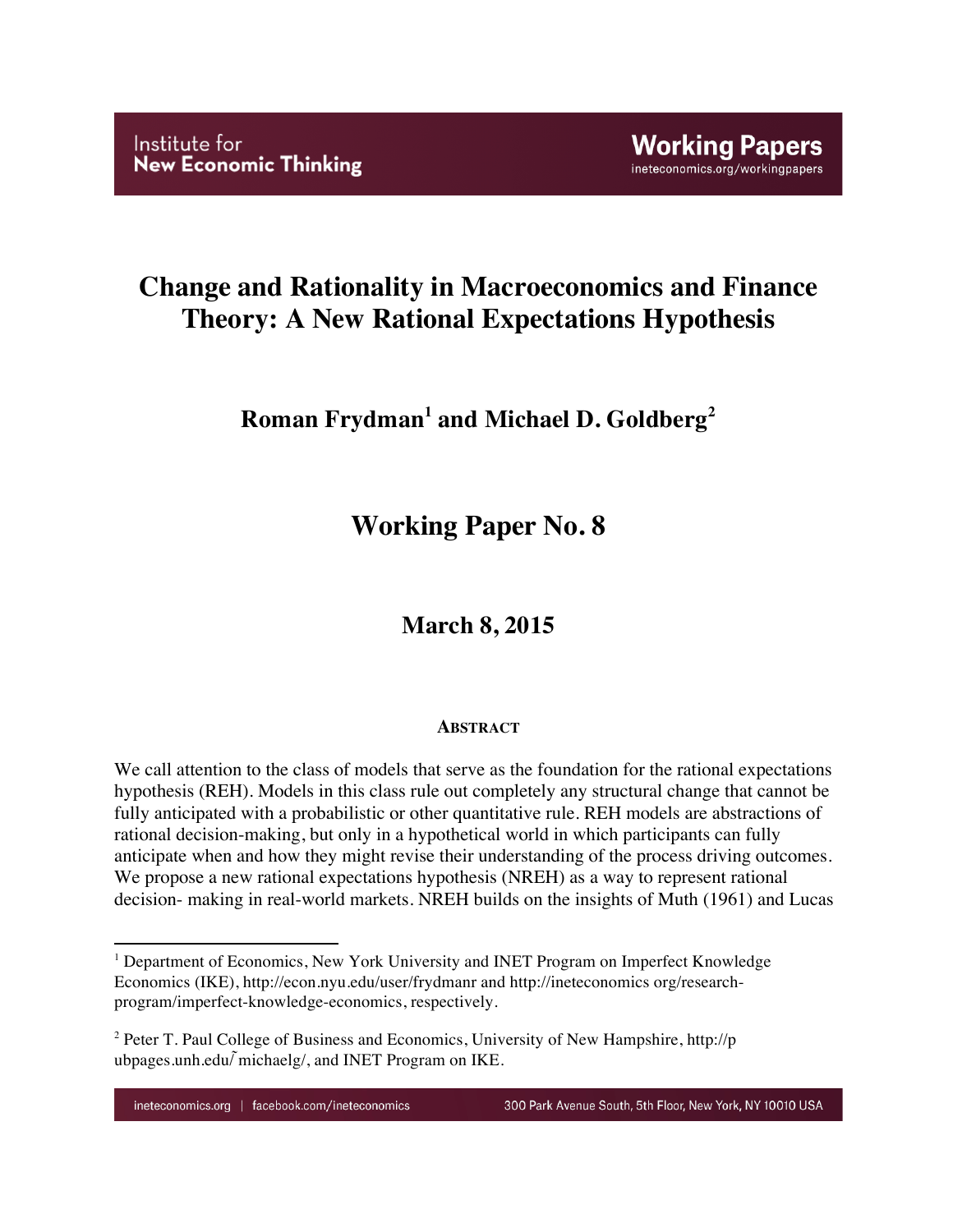(1972, 2001) and imposes internal coherence between the economist's under- standing of outcomes and that of the market. However, like Soros's (1987) conceptual framework, NREH models recognize that any quantitative understanding of the process driving outcomes is necessarily provisional, eventually becomes inadequate, and thus requires revision. Consequently, NREH does so in the context of models that are partly open to unanticipated structural change. NREH models accord participants' expectations an autonomous role in internally coherent models. They also incorporate REH's and behavioral economists' insights about the importance of fundamental and psychological considerations, without presuming that market participants are irrational.

## JEL Codes: D8, E3

The authors are grateful to the Institute for New Economic Thinking (INET) for supporting this research. The authors thank Tim Cogley, Bruce Elmslie, and Rob Johnson for insightful comments on earlier drafts of this paper. This paper has also benefited from discussions over many years with George Soros and his insistence on the importance of placing "fallibility" at the center of economic and social analysis. The authors are also indebted to Søren Johansen for reading successive revisions of the paper. His incisive comments led us to reformulate NREH and clarify our comparison of it with REH. Earlier versions of this paper were presented at INET's 2014 Plenary Conference in Toronto, seminars at the University of Copenhagen and the University of New Hampshire, and INET's seminar at Columbia University. We thank the participants, particularly Alex Rosenberg and Joseph Stiglitz, for insightful reactions and comments.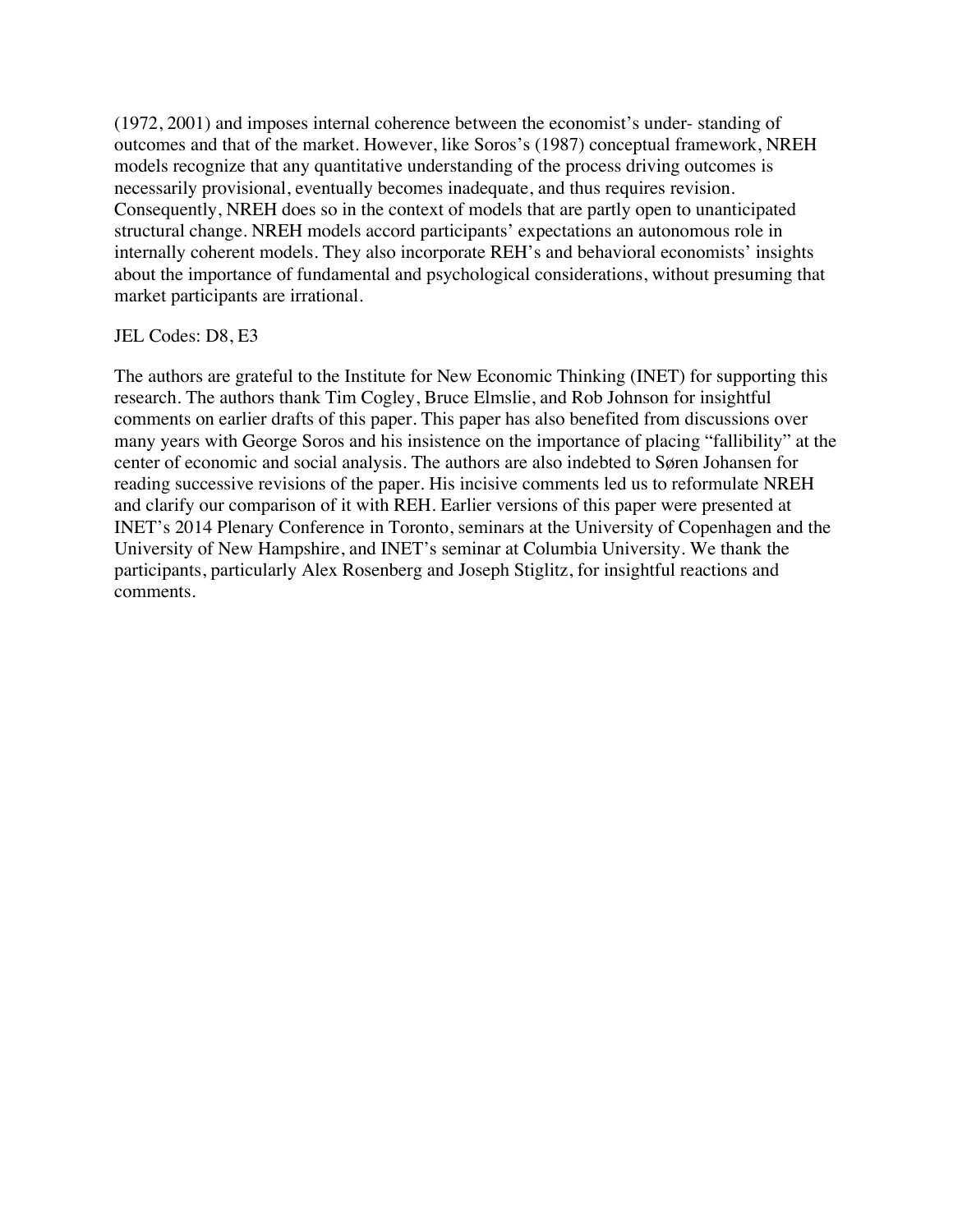## 1 Introduction

Prior to the rational expectations hypothesis (REH), economists often portrayed forecast revisions with error-correcting rules, such as adaptive expectations. Muth (1961, pp. 315-316) argued that such rules "do not assume enough rationality": market participants would relate their forecasts to their understanding of "the way the economy works." Muth's seminal insight was that an economist can use his own understanding of the economy, as formalized by his model, to represent that of market participants. Muth formulated this idea by imposing within an economist's model coherence between his understanding of the process driving aggregate outcomes and that of the market (an aggregate of participants). In the early 1970s, Robert Lucas pointed out that imposing such internal coherence represents how a rational, profitseeking individual understands and forecasts outcomes, conditional on the hypothesis that an economist's model is empirically relevant.

Over the last four decades, macroeconomists have implemented Muth's and Lucas's fundamental insights in the context of a particular class of models. These models, which we have called determinate, characterize any change in the economy's structure with a probabilistic or other quantitative rule. By design, determinate models rule out unanticipated structural change. Imposing internal coherence in them, as REH does, represents decision-making by agents who never revise how they understand and forecast outcomes in ways that the economists did not specify ex ante in probabilistic terms.

This key feature of REH models sheds new light on their epistemological flaws and empirical shortcomings. Earlier lines of critique, including our own, have focused on REH representations' lack of realism.<sup>1</sup> But, as Sargent (1993) rightly argues, REH is a bold abstraction. Indeed, any attempt to represent forecasting must necessarily ignore many specific features of how market participants actually forecast outcomes.

We argue in this paper that the fundamental problem with REH is not its lack of realism per se, but its reliance on determinate models. To be sure, once determinate models are upheld as the relevant economic theory, REH as a representation of

<sup>&</sup>lt;sup>1</sup>Earlier critics of REH have argued that profit-seeking participants would not actually forecast according to an economist's model (Frydman and Phelps, 1983; Phelps, 1983), owing to learning and coordination problems (Frydman, 1982, 1983; Evans and Honkophja, 2001, 2013; Guesnerie, 2005, 2013), insufficient capacity to calculate, and psychological biases (Shleifer, 2000; Barberis and Thaler, 2003).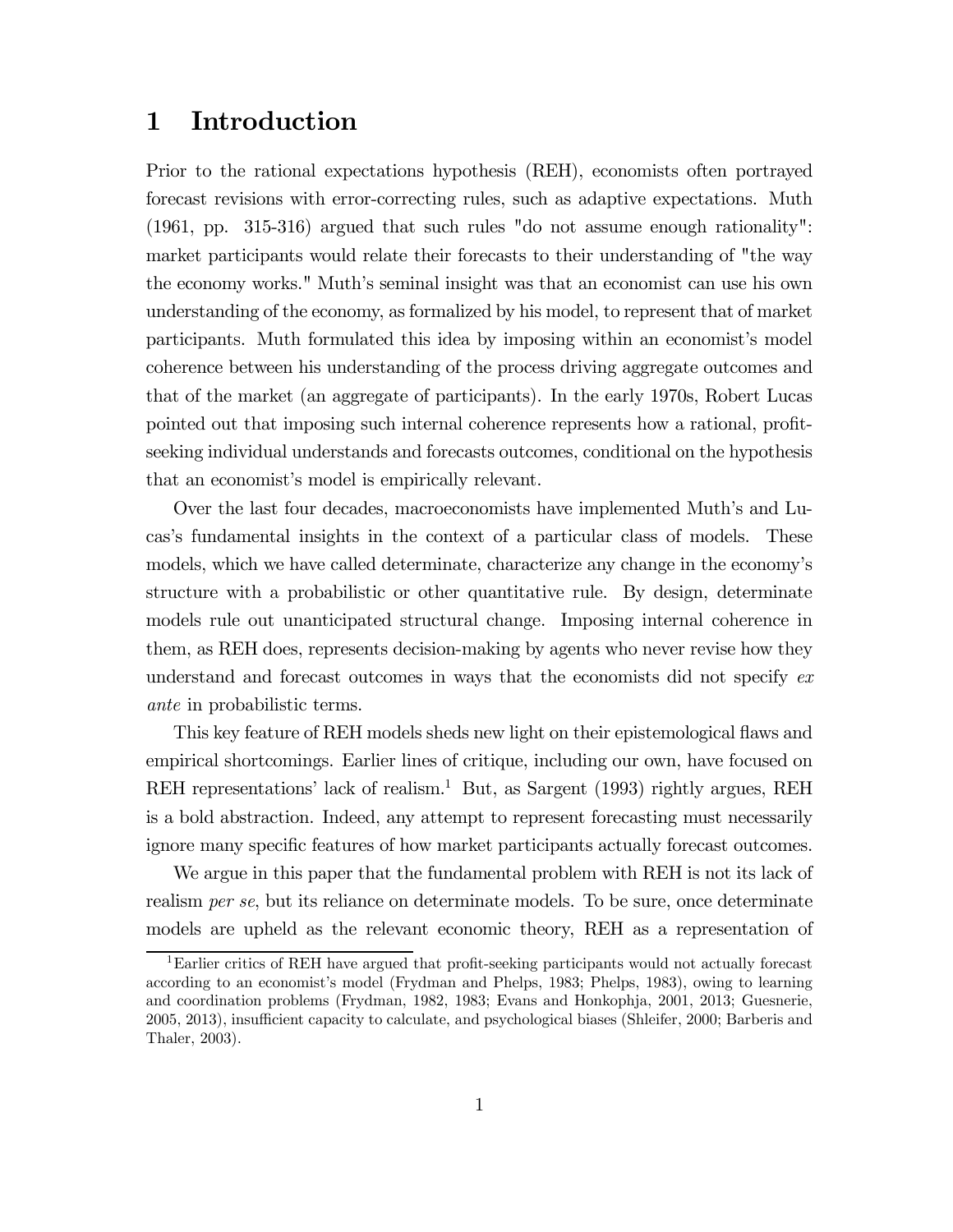conditionally rational forecasting follows on logical grounds. However, the domain in which REH representations are relevant is severely limited: they are abstractions of rational decision-making, but in a hypothetical world in which agents can anticipate today exactly how they will understand the economy's structure at all other points in time.<sup>2</sup> In this world, there is only one conditionally rational way to understand and forecast outcomes, namely that represented by the joint probability distribution implied by an economist's determinate model.

This conclusion leaves open the question of whether REH models could also serve as abstract approximations of decision-making in real-world markets. It is selfevident that, in pursuit of profits, market participants–particularly in asset markets, revise how they understand outcomes in unanticipated ways.<sup>3</sup> These revisions and other sources of unanticipated structural change are important drivers of outcomes. In Frydman and Goldberg (2014a), we show that in real-world markets, REH models represent decision-making by irrational participants who forego profit-opportunities endlessly.

In this paper, we propose a new rational expectations hypothesis (NREH) as a way to build abstractions of conditionally rational forecasting by individuals who cannot fully anticipate today how they will understand the process driving market outcomes at all other periods. NREH does so by formalizing an economist's own understanding of outcomes with models that are open to unanticipated structural change. Like Soros's (1987) conceptual framework, NREH models recognize that any quantitative understanding of the process driving outcomes is necessarily provisional, eventually becomes inadequate, and thus requires revision.<sup>4</sup> However, unless an economist imposes some constraints on such unanticipated structural change, his models have no implications for time-series data. In Frydman and Goldberg (2007, 2011), we proposed imperfect knowledge economics (IKE) as an approach to building such partly open models.

 $2<sup>2</sup>$ An individual's understanding of economic outcomes depends in part on his knowledge, which includes formal scientific and other forms of knowledge. REH models, therefore, by ruling out all unanticipated structural change, are abstractions of rational forecasting in hypothetical markets in which knowledge does not grow. As Karl Popper formally showed, "[i]f there is such a thing as a growing human knowledge, we cannot anticipate today what we shall only know tomorrow" (Popper, 1957, xii).

<sup>3</sup>Popper's (1957 and 1982) arguments imply that no one can fully know in advance how their understanding of economic, and more broadly social, outcomes will unfold over time.

<sup>4</sup>For a comparison of Soros's conceptual framework and imperfect knowledge economics, see Frydman and Goldberg (2013a).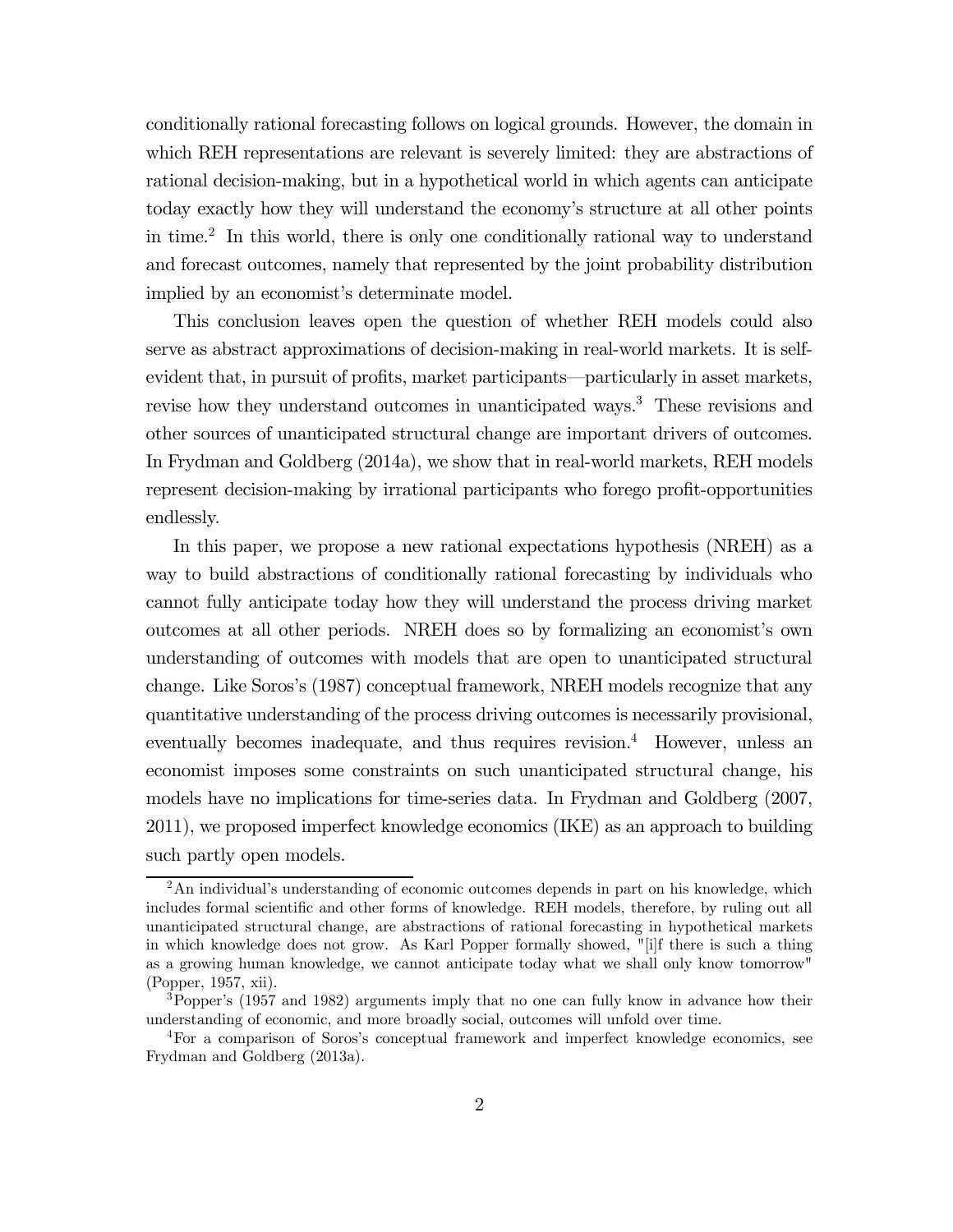An IKE model explores the possibility that although revisions of forecasting strategies and other structural changes cannot be fully anticipated, they may nonetheless exhibit regularities that can be formalized with qualitative constraints that can be imposed ex ante. For example, we argue that in many macroeconomic contexts, change in the process underpinning outcomes will tend to be moderate for protracted intervals of time. Although these constraints leave the model open to unanticipated structural change, they leave it only partly open during the intervals in which the constraints are relevant. We show in sections 3 and 5 that such constraints imply distinct qualitative regularities in how outcomes and causal variables move over time in the intervals in which they are imposed–for example, that the inflation rate co-moves either positively or negatively with the interest rate.5

A key feature of a partly open model is that it does not specify in advance when intervals of constrained change begin or end. Thus, in sharp contrast to their determinate counterparts, the time-series regularities implied by partly open models are not only qualitative, but also contingent: they leave open *ex ante* when intervals in which the data exhibit distinct regularities begin or end.

NREH builds on Muth's and Lucas's insights about the importance of internal coherence for building models that are compatible with rational decision making. NREH imposes internal coherence, but in an IKE model. As with REH, NREH models represent rational forecasting, conditional on the empirical relevance of the economist's model. However, NREH models are partly open and thus are abstractions of rational decision-making in real-world markets, in which participants revise their understanding of outcomes in unanticipated ways. Moreover, because NREH models imply regularities that are qualitative and contingent, they are compatible with myriad ways in which rational, profit-seeking participants in real-world markets forecast outcomes.

REH models account for market outcomes in terms of fundamental considerations, such as movements in interest rates and income. By imposing internal coherence, NREH models also provide fundamental accounts of outcomes. But NREH's reliance on partly open models reveals that the insights of two other major advances

<sup>&</sup>lt;sup>5</sup>In Frydman and Goldberg (2013b), we formulate an IKE version of a New Keynesian model that relates an economy's inflation rate to the real interest rate. Although the model is open to unanticipated structural change, its qualitative and contingent constraints on such change imply that the inflation rate will co-move positively with the interest rate during some time intervals and negatively during others. See sections 3 and 5 for an example and further discussion.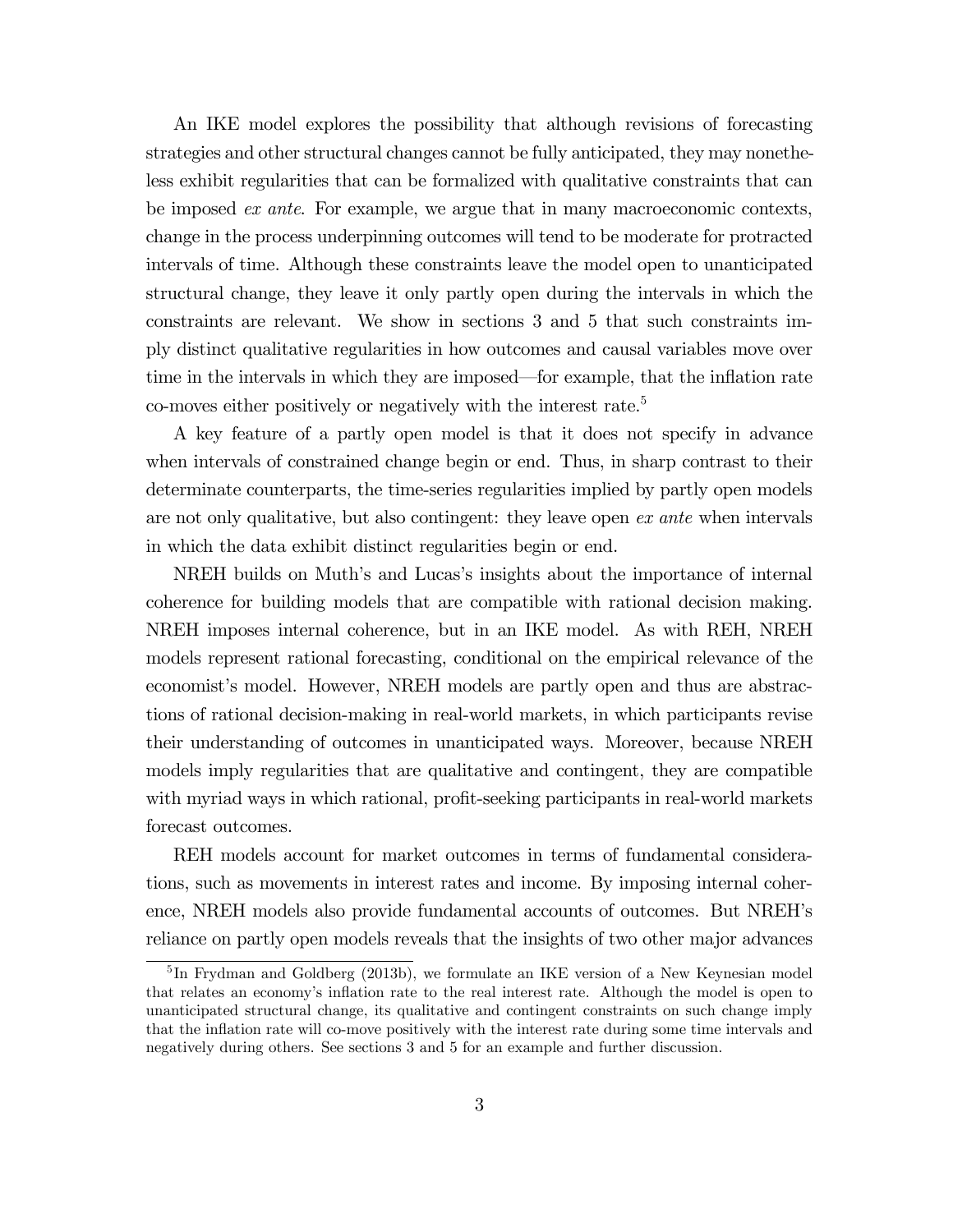in macroeconomics over the last four decades are also important for understanding rational decision-making in real-world markets. One advance is Phelps's et al (1970) research program, which based aggregate relationships on micro-foundations that accord an autonomous role to market participants' expectations. The other is behavioral economists' use of empirical observations in representing individuals' decision-making. Both approaches are compatible with diversity of forecasting strategies.

As with REH, these advances have been implemented in the context of determinate models. However, according expectations an autonomous role in such models necessarily renders them internally incoherent. Consequently, the profession's reliance on determinate models has posed a stark choice for macroeconomists: they can either presume that market participants forego obvious profit opportunities, or impose REH and assume away the importance of autonomous expectations and diversity of forecasting strategies.

By opening macroeconomics to unanticipated structural change, NREH accords participants' forecasting an autonomous role in the context of internally coherent models. Moreover, NREH enables economists to incorporate both fundamental and psychological considerations into mathematical representations of conditionally rational forecasting that are compatible with the diverse ways that market participants understand and forecast outcomes. The widespread belief that rational decisionmaking relies solely on fundamentals, whereas irrational decisions are largely rooted in psychological considerations, is thus shown to be an artifact of determinate mod $els.^6$ 

# 2 Formalizing an Economist's Understanding

In implementing REH or NREH, an economist formalizes his own understanding of the process underpinning aggregate outcomes in terms of a set of causal variables.

<sup>6</sup> In awarding the 2013 Nobel Memorial Prizes in Economics to Eugene Fama, Lars Hansen, and Robert Shiller, the Nobel Committee underscored the important insights that REH and behavioral approaches have contributed to our understanding of asset prices. However, formalized in the context of determinate models, these insights appear contradictory. NREH provides a way to reconcile these insights within the context of an internally coherent model. For an extensive discussion of how the supposed dualism between fundamental and psychological considerations has derailed macroeconomic research for decades, see Frydman and Goldberg (2011) and Frydman and Phelps (2013).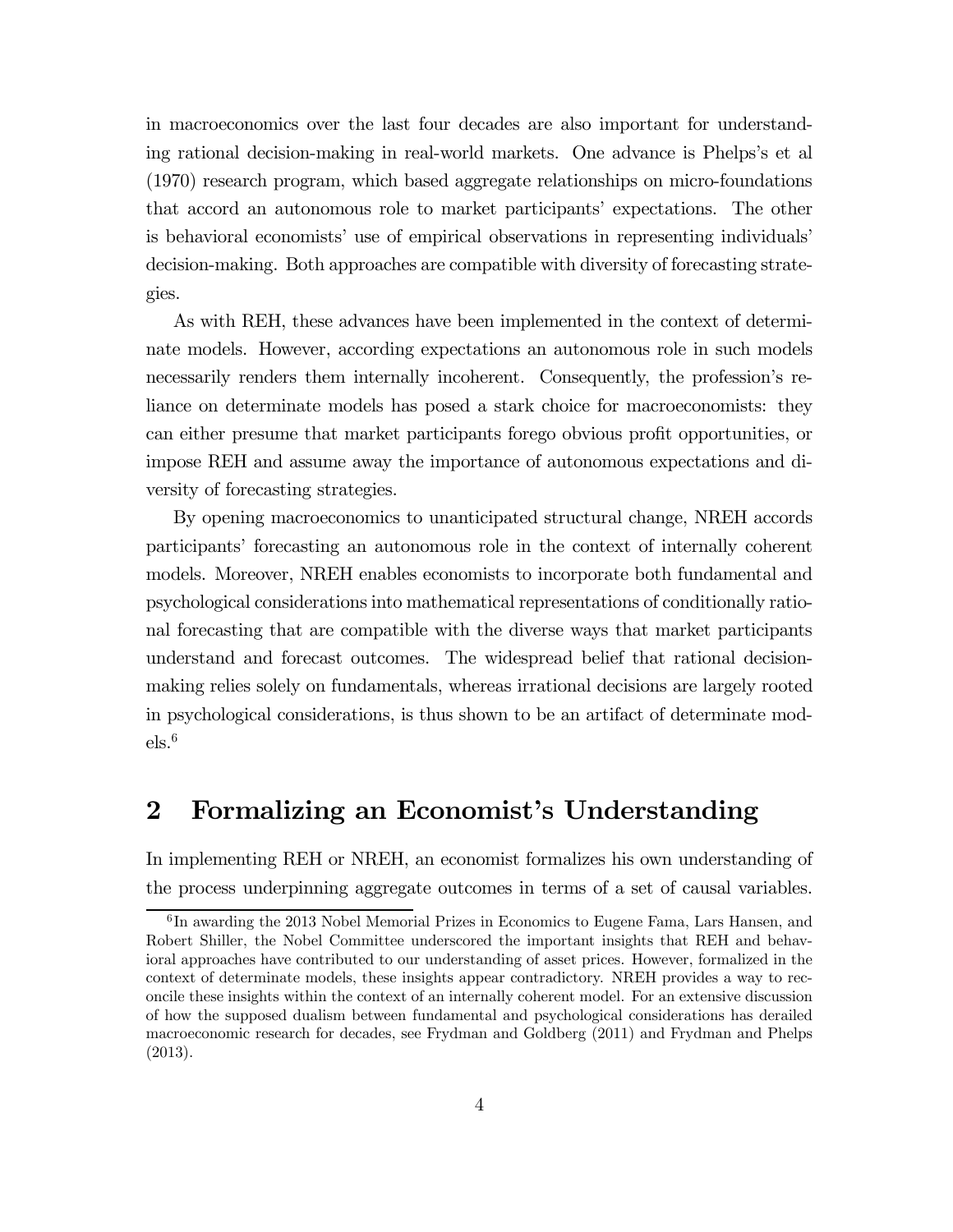At a point in time, the structure of determinate and partly open models may share specifications of participants' preferences and other components. In simple models, this formalization results in the following semi-reduced form:

$$
P_t = b_t X_t + c \left[ \mathcal{F}_t^{\mathcal{M}} \left( P_{t+1} \right) - P_t \right] + \epsilon_t \tag{1}
$$

where  $P_t$  represents an aggregate outcome, say a market price, the column vector  $X_t$ and row vector  $b_t$  represent a set of causal factors and their direct impacts on the price at a point in time, respectively,  $\mathcal{F}_t^M(P_{t+1})$  denotes the market's time-t forecast of the  $t + 1$  price, and  $\epsilon_t$  is a white noise error. To ease the presentation, we set c to a constant without altering the main conclusions of our analysis.

Determinate models represent market outcomes and causal variables with a joint probability distribution for all t. In these models, the forecast operator,  $F_t^{\scriptscriptstyle M}(\cdot)$ , denotes the mathematical expectation of these outcomes, conditional on the information available at time  $t$ . Partly open model recognize that outcomes in real-world markets cannot be adequately represented with such an overarching probability distribution. In these models,  $\mathcal{F}_t^{\scriptscriptstyle{M}}(\cdot)$  also represents the market's forecast as conditional on the information at time  $t$ . (See Appendix A for an exposition of the properties of  $\mathcal{F}_t^{\scriptscriptstyle{M}}\left(\cdot\right)$  in partly open models.)

For simplicity, we characterize an economist's understanding of the  $X_t$  process as follows:

$$
X_t = \mu_t + X_{t-1} + \eta_t \tag{2}
$$

where the time-varying drifts in  $\mu_t$  represent mean changes in the  $X_t$  variables between  $t - 1$  and t and  $\eta_t$  is a vector of white noise.<sup>7</sup> In determinate models, such (probabilistic) error terms are the only way in which an economist can recognize his uncertainty about outcomes. Partly open models also enable an economist to recognize non-probabilistic uncertainty concerning how the structure of the process driving outcomes might change over time.

Except for the  $t$  subscripts, the semi-reduced form in  $(1)$  has been widely used in macroeconomics and finance.8 The micro-foundations of these models typically do

<sup>&</sup>lt;sup>7</sup>In general, these drifts could depend on past values of  $X_t$  and other causal variables. For an example of such a formulation in the context of asset prices, see Frydman and Goldberg (2014b).

<sup>8</sup>Applications include present-value models of equity and bond prices and monetary models of the exchange rate. See, for example, Campbell and Shiller (1987) and Frenkel (1976), respectively. For micro-founded versions of these models, see Obstfeld and Rogoff (1996).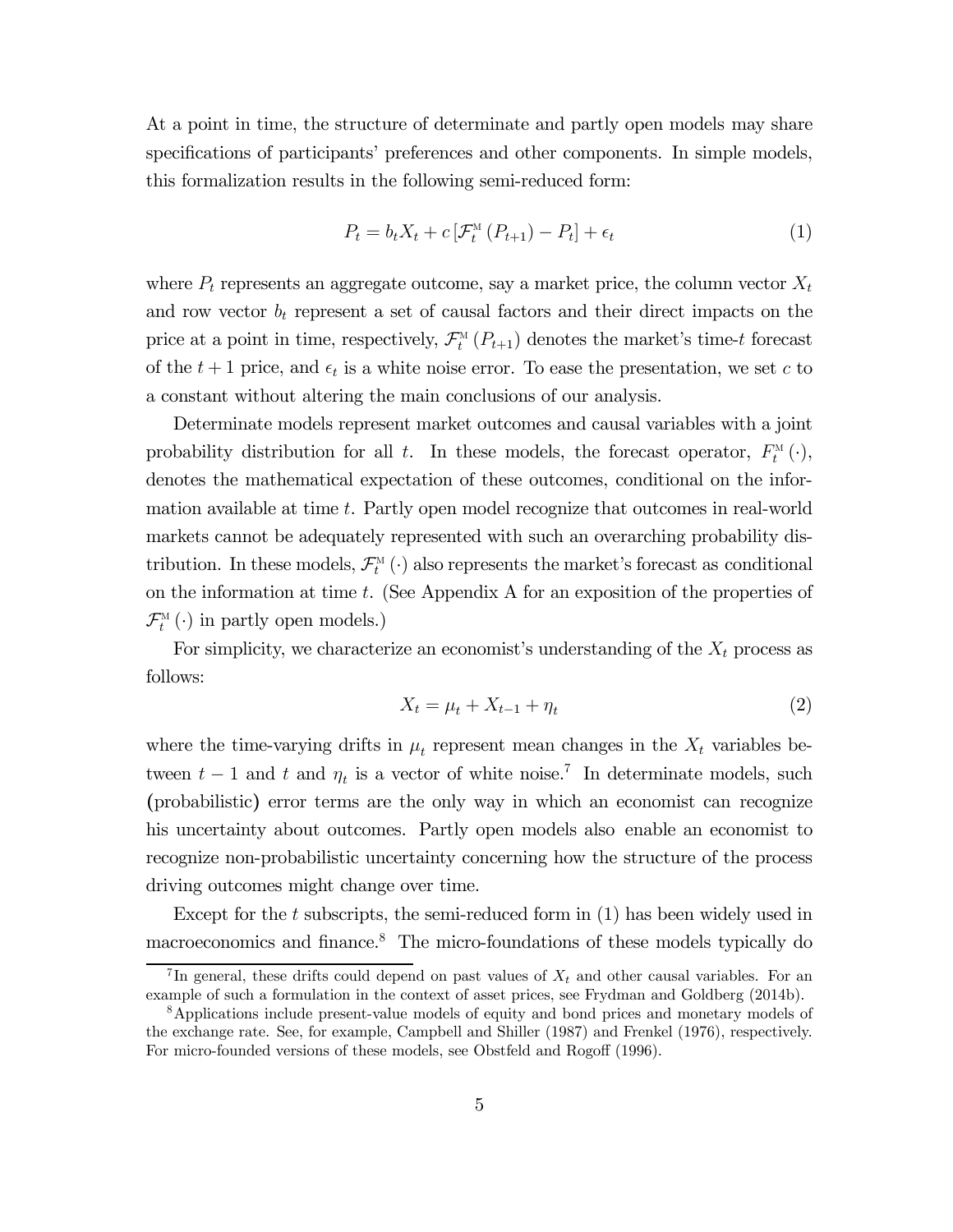not have implications for the precise values of the parameters of their semi-reduced form. But, they often have qualitative implications—for example, that  $c$  is positive and less than one or that one or more of the parameters in  $b_t$  take on particular algebraic signs.

Formalizing the structure of an economist's model at a point in time also involves representing  $\mathcal{F}_t^M(P_{t+1})$  in terms of a set of causal factors:

$$
\mathcal{F}_t^{\scriptscriptstyle{\mathrm{M}}}\left(P_{t+1}\right) = \phi_t V_t \tag{3}
$$

where the vectors  $V_t$  and  $\phi_t$  represent the union of causal factors that market participants consider relevant and how they interpret the impacts of these factors in forecasting  $P_{t+1}$ , respectively. As we make clear in sections 4 and 5, imposing coherence in both determinate and partly open models implies that, at a minimum,  $V_t$ consists of current and past information on the variables in  $X_t$ .<sup>9</sup> Internal coherence also imposes restrictions on  $\phi_t$ , for example, that one or more parameters in this vector take on particular algebraic signs at one or more points in time.

Substituting (3) into (1), we can write an economist's understanding of the price process at a point in time in terms of causal factors with the following structure:

$$
P_t = \tilde{b}_t X_t + \tilde{c} \phi_t V_t + \varepsilon_t \tag{4}
$$

where  $\tilde{b}_{t+1} = \frac{\tilde{b}_{t+1}}{1+c}, \ \tilde{c} = \frac{1}{1+c}, \text{ and } \varepsilon_t = \frac{\epsilon_t}{1+c}$ .

# 3 Partly Open versus Determinate Models

As time passes, new information on the causal factors becomes available. Moreover, the process underpinning economic outcomes can change, either because of shifts in the composition of the relevant set of causal factors or in their influence on price, or because market participants revise their forecasting strategies. In formalizing his understanding of such changes, an economist would need to allow for shifts in the  $\tilde{b}_t$ 

<sup>&</sup>lt;sup>9</sup>How much history should be included in an internally coherent model depends on how an economist represents change in the  $P_t$  and  $X_t$  processes. For example, a time-invariant REH model in which the causal variables are portrayed as random walks or AR(1) processes represents  $\mathcal{F}_t^{\text{\tiny{M}}}\left(P_{t+1}\right)$ as depending on the current values of the causal variables and their one-period mean changes. For higher order AR processes more lags would be needed.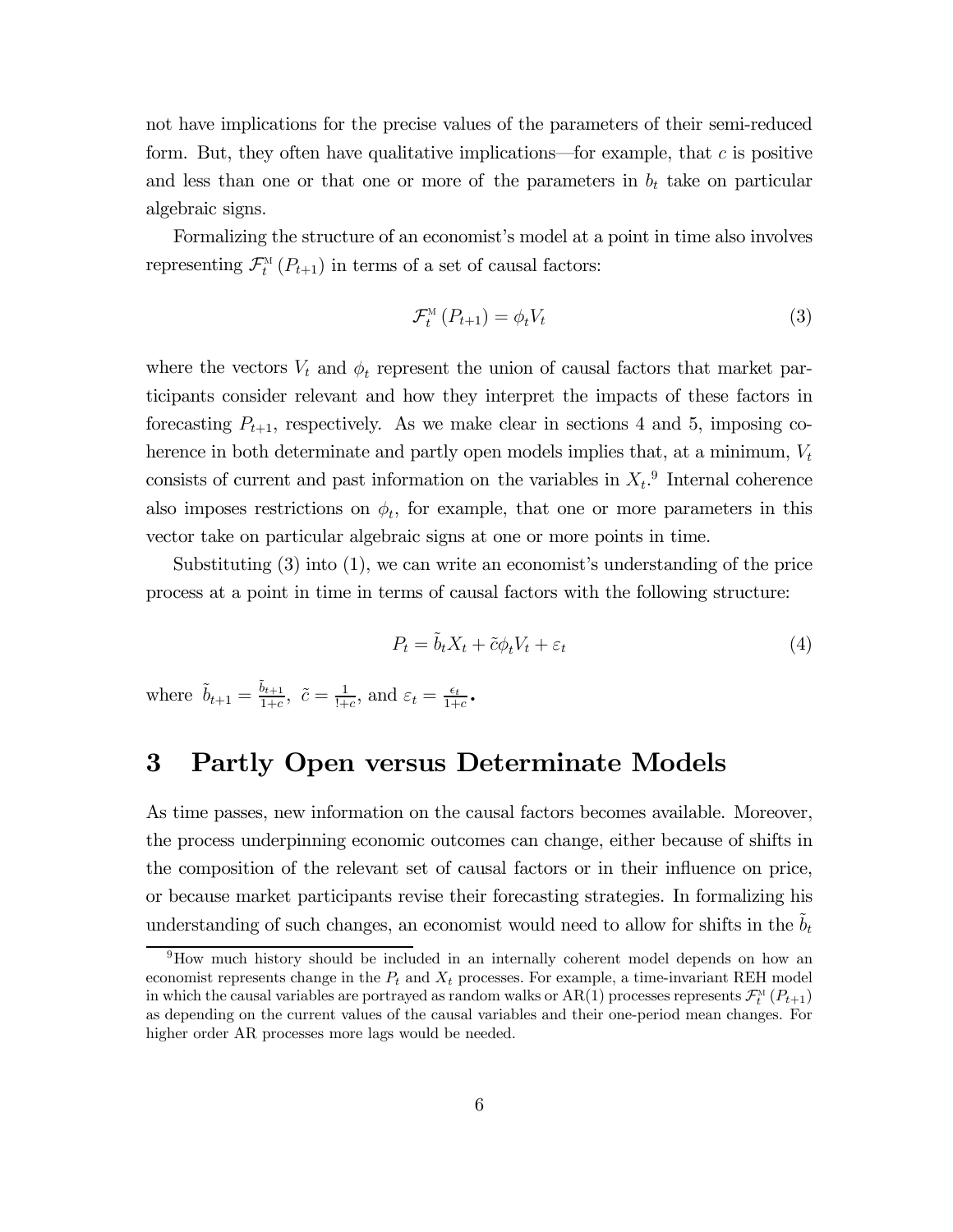and  $\phi_t$  parameters. First differencing equation (4) yields:

$$
\Delta P_{t+1} = \tilde{b}_t \Delta X_{t+1} + \Delta \tilde{b}_{t+1} X_{t+1} + \tilde{c} \left( \phi_t \Delta V_{t+1} + \Delta \phi_{t+1} V_{t+1} \right) + \Delta \varepsilon_{t+1} \quad \text{for all } t \quad (5)
$$

which shows that price changes arise from informational effects— $\tilde{b}_t \Delta X_{t+1}$  and  $\tilde{c} \phi_t \Delta V_{t+1}$  and structural change effects— $\Delta \tilde{b}_{t+1}X_{t+1}$  and  $c\Delta \phi_{t+1}V_{t+1}$ . Consequently, in order to generate time-series predictions from his model, an economist must constrain, ex ante, the structural change effects at points in time beyond  $t = 0$ . He must also represent any structural change effects in the  $X_t$  and  $V_t$  processes.

In formulating these constraints, an economist must decide whether to close or leave open his model's structure to unanticipated change. By doing so, an economist chooses "a world" in which he aims to represent individual decision making and its implications for aggregate outcomes.

In order to sketch the similarities and key differences between determinate and partly open accounts of change, we consider modeling structural change in a simple version of the reduced-form in  $(4)$ . We assume that  $X_t$  consists of just one causal variable. We also assume that  $V_t$  consists of the single variable  $X_t$  and its trend change,  $\mu_t$ , although an internally coherent, partly open representation of the market's forecast would involve other variables and their trend changes. With these assumptions we can write (4) as follows:

$$
P_t = d_t X_t + g_t \mu_t + \varepsilon_t \tag{6}
$$

where the  $X_t$  process is given by  $(2)$ .

The vast majority of determinate models are time-invariant: they exclude at  $t = 0$ all structural change by setting  $d_t = d$ ,  $g_t = g$ , and  $\mu_t = \mu$  for all t. When determinate models do allow for an economy's structure to change, they hypothesize at  $t = 0$  that such change in all future periods can be a constrained with a probabilistic or other quantitative rule. These models specify in advance all the exact structures that could become relevant.

In order to illustrate this approach, we suppose that the structure of the price process depends on the state of the economy. Specifically, we hypothesize that there are two possible states at every point in time,  $s_t = 1, 2$ . We denote by  $P_t^{(1)}$  and  $P_t^{(2)}$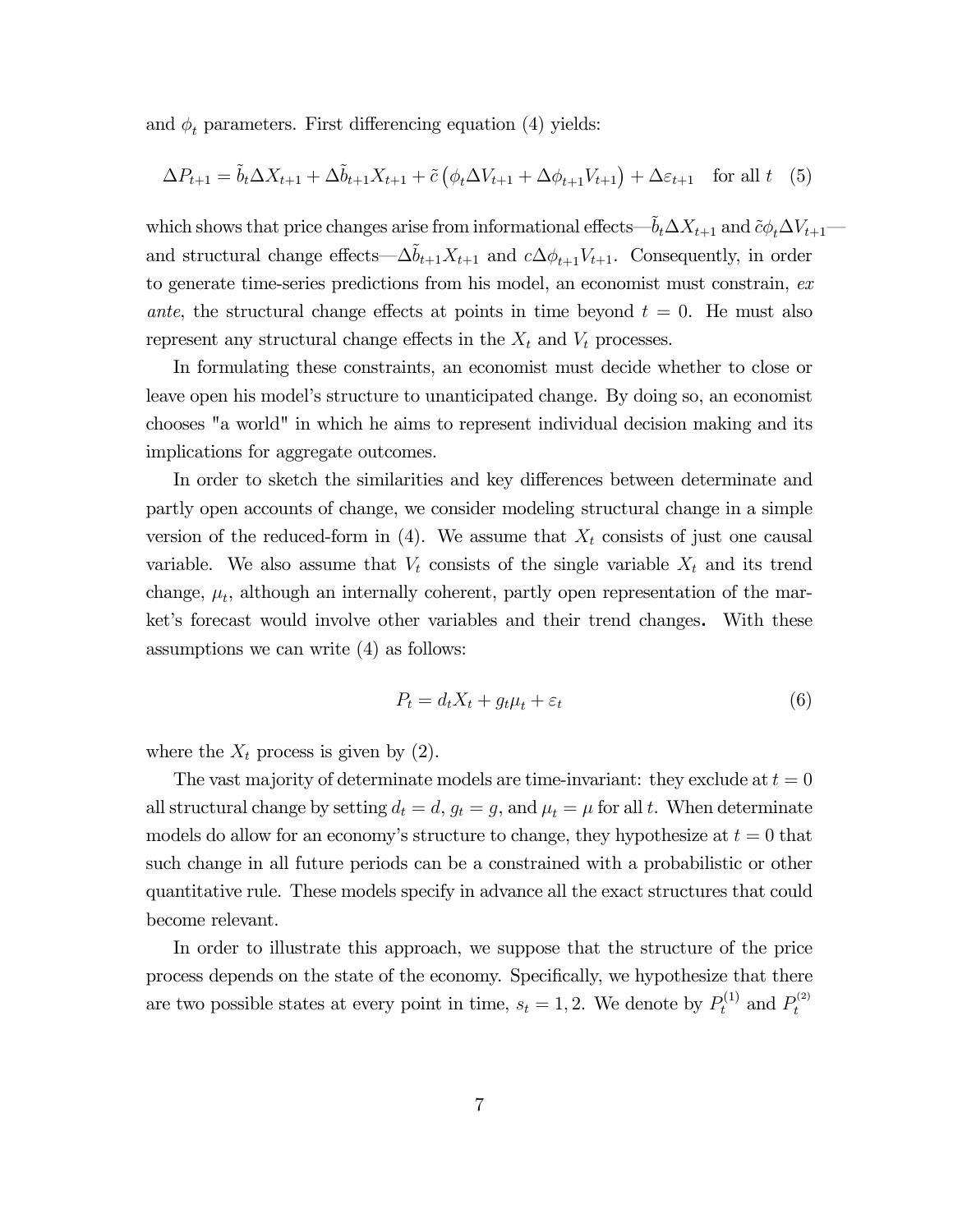the price process in these two states, respectively:

$$
P_t^{(1)} = d^{(1)}X_t + g^{(1)}\mu_t + \varepsilon_t \quad \text{or} \quad P_t^{(2)} = d^{(2)}X_t + g^{(2)}\mu_t + \varepsilon_t \quad \text{for all } t \tag{7}
$$

In order to focus on the price process, we set in advance  $\mu_t = \mu$  in the  $X_t$  process for all  $t$ .

We also hypothesize, at  $t = 0$ , that change in the economy's structure is governed by a simple Markov switching rule: at every point in time, the model's structure can remain unchanged or switch to the other structure, with probabilities p and  $(1 - p)$ , respectively.<sup>10</sup> Consequently, this determinate model imposes, ex ante, two different sets of restrictions on structural change between t and  $t+1$ : either the parameters of the price process are constrained to remain unchanged, so that  ${\Delta d}_{t+1} = {\Delta g}_{t+1} = 0$ , or they are constrained to change according to the following rule:

$$
\Delta d_{t+1} = \begin{cases} d^{(2)} - d^{(1)} & \text{if } d_t = d^{(1)} \\ d^{(1)} - d^{(2)} & \text{if } d_t = d^{(2)} \end{cases} \quad \text{for all } t \tag{8}
$$

$$
\Delta g_{t+1} = \begin{cases} g^{(2)} - g^{(1)} & \text{if } g_t = g^{(1)} \\ g^{(1)} - g^{(2)} & \text{if } g_t = g^{(2)} \end{cases} \quad \text{for all } t \tag{9}
$$

Imposing these restrictions and using the Markov switching rule leads to the following formalization of the economist's understanding of change in the price process between any two adjacent points in time:

$$
\Delta P_{t+1} = \begin{cases} d_t \Delta X_{t+1} + \Delta \varepsilon_t \quad \text{with prob } p \\ \Delta d_{t+1} X_{t+1} + d_t \Delta X_{t+1} + \Delta g_{t+1} \mu + \Delta \varepsilon_t \quad \text{with prob } (1-p) \end{cases} \tag{10}
$$

By contrast, IKE's partly open models formalize an economist's understanding of decision making in real-world markets in which no one can anticipate exactly in probabilistic terms when or how the process underpinning outcomes might change at any point in time, let alone in all future time periods Consequently, these models stop short of imposing determinate constraints on structural change. An IKE model

 $10$ For the seminal development of determinate models that make use of such a Markov switching rule, see Hamilton (1988,1994). Rather than directly specifying change between alternative structures of the reduced form of the price process, as we do here, determinate models of change typically specify switches between alternative processes for the causal variables. For example, see Mark (2009).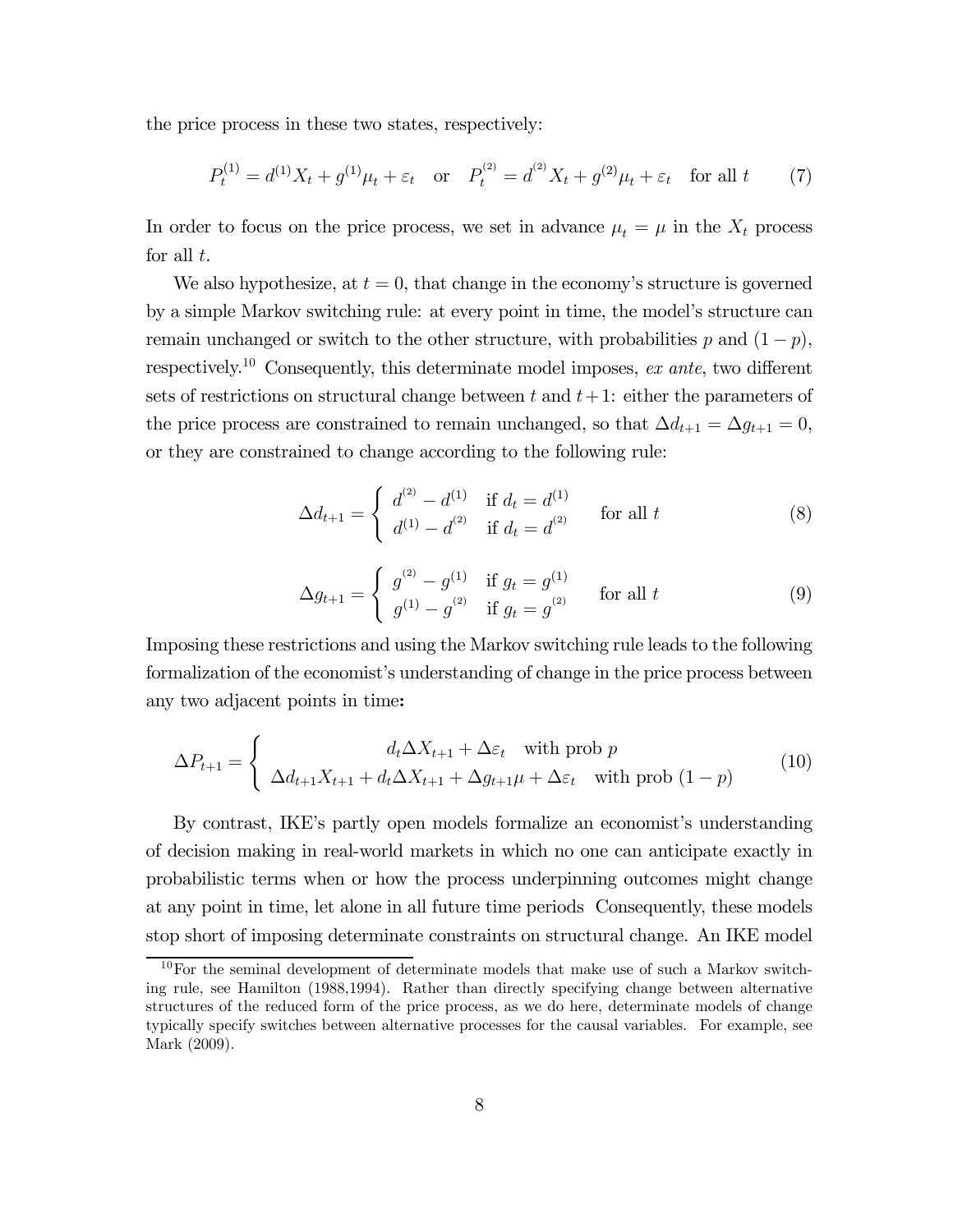hypothesizes, at  $t = 0$ , that there are intervals of time during which unanticipated structural change can be constrained. For all points within these intervals, the model replaces the determinate constraints and the probabilistic switching rule with qualitative constraints on structural change. The model hypothesizes that these intervals are protracted, but it does not specify in advance when they may begin or end, even in probabilistic terms.

The qualitative constraints that an economist imposes depend on the context and the regularities that he thinks ex ante will characterize change. Our application of NREH in section 5 considers a context in which change in the price process can be characterized as moderate during protracted intervals. We define moderate structural change by constraining its impact on outcomes to be smaller in magnitude than the direct informational effect. In the context of our simple example, we have: $^{11}$ 

$$
|\Delta d_{t+1}X_{t+1}| < |d_t \Delta X_{t+1}| \tag{11}
$$

where this constraint holds in ways that do not alter the algebraic sign of  $d_t$  across adjacent points of time.12

The qualitative constraint in (11) is consistent with myriad distinct structures at a point in time; consequently, it leaves the model open to unanticipated structural change from revisions of market participants' forecasting strategies and other sources at every point during an interval of time. However, the model is only partly open to such change: it hypothesizes at  $t = 0$  that structural shifts will be moderate at any point in time during the intervals in which structural change is constrained. By not restricting structural change outside of the intervals of moderate change, the model is also open to revisions of strategies and other unanticipated structural change during those times. In this way, the model recognizes that an economist cannot have exact, even in probabilistic terms, of whether or how the process underpinning outcomes will change between any two points in time.

Figure 1 illustrates how an IKE model uses conditions like the one in (11) to characterize an economist's understanding of change in real-world markets. In section

 $11$  For applications of qualitative and contingent constraints on structural change in models of asset markets, see Frydman and Goldberg (2013d, 2014a,b) and Frydman et al. (2013a).

<sup>&</sup>lt;sup>12</sup>In most macroeconomic contexts, the qualitative constraint in (11) implies that the sign of  $d_t$ remains unchanged at  $t+1$ . This is because changes in macroeconomic variables are usually smaller in magnitude than their initial levels, so that  $|X_{t+1}| > |\Delta X_{t+1}|$ . With the constarint in (11), this implies  $|d_t| > |\Delta d_{t+1}|$ .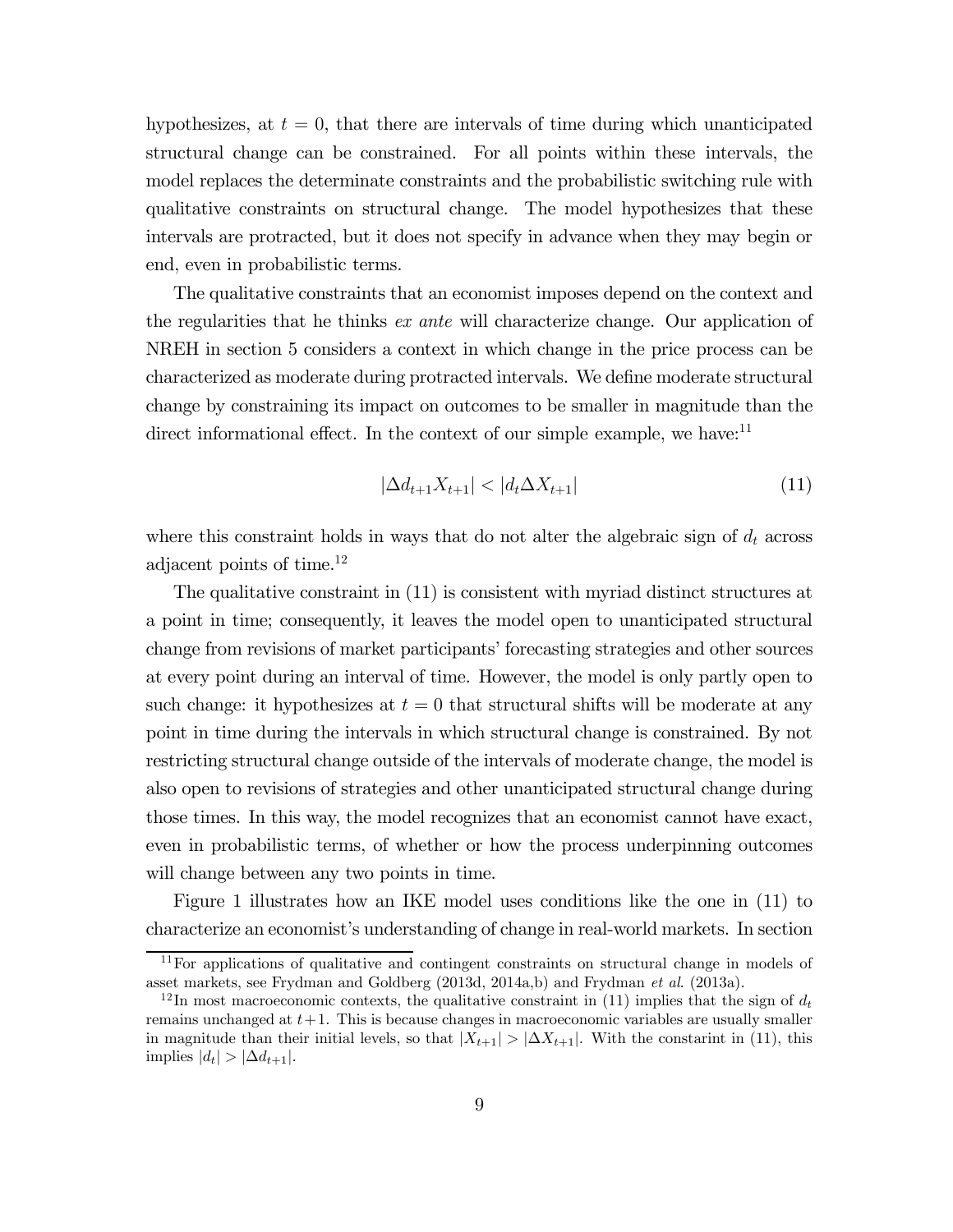5, we allow for both  $d_t$  and  $g_t$  to change, but for simplicity here, we set  $g_t = 0$  in  $(6)$ . The figure illustrates the model in an interval of time between some future t and  $t + 3$ . At  $t = 0$ , the model hypothesizes that at each of these future points,  $d_t$ in (6) could be either positive or negative.

The figure illustrates the model's hypothesis that at each point in the interval  $(t, t + 3)$  there are two possibilities: change in the economy's structure either can or cannot be characterized as moderate. The first possibility, indicated by the "Yes" branches in Figure 1, constrains this change to be moderate. The "No" branches represent points in time at which the qualitative constraint on structural change in  $(11)$  does not hold. Both branches illustrate the key differences between determinate and partly open models.

In contrast to the quantitative constraint in  $(8)$ , the qualitative constraint in  $(11)$ that holds along the Yes branches specifies neither the exact structure of  $P_t$  at the initial point in time nor the exact structure that might characterize an economist's reduced-form understanding of the price process in the succeeding period. However, if the structural change between any two adjacent points in time was moderate, the informational effect would dominate. Consequently,  $(11)$  does characterize an economist's understanding of the direction of the movements in time-series data within intervals of moderate structural change. For example, the Yes branch  $(A,C)$ illustrates how such characterizations depend on the sign of the impact of  $X_t$  on  $P_t$ : if  $d_t$  were positive (negative) at time t,  $\Delta P_{t+1}$  and  $\Delta X_{t+1}$  would co-move in the same (opposite) direction.

In order to account for longer-term regularities in time-series data–and thus serve as the relevant economic theory for representing conditionally rational forecasting– both determinate and partly open models must constrain in advance structural change at points in time beyond  $t = 0$ . As we noted above, a determinate model hypothesizes that its quantitative constraints on change over the coming period can be imposed at every point in time. The exact conditional correlations between outcomes and causal variables that are implied by these constraints formalize an economist's understanding of time series regularities from  $t = 0$  to eternity.

By sharp contrast, a partly open model does not constrain structural change at every point beyond  $t = 0$ . The model recognizes that there are periods of time during which revisions of forecasting strategies and other unanticipated structural changes are not moderate. The "No" branches in Figure 1 illustrate such periods.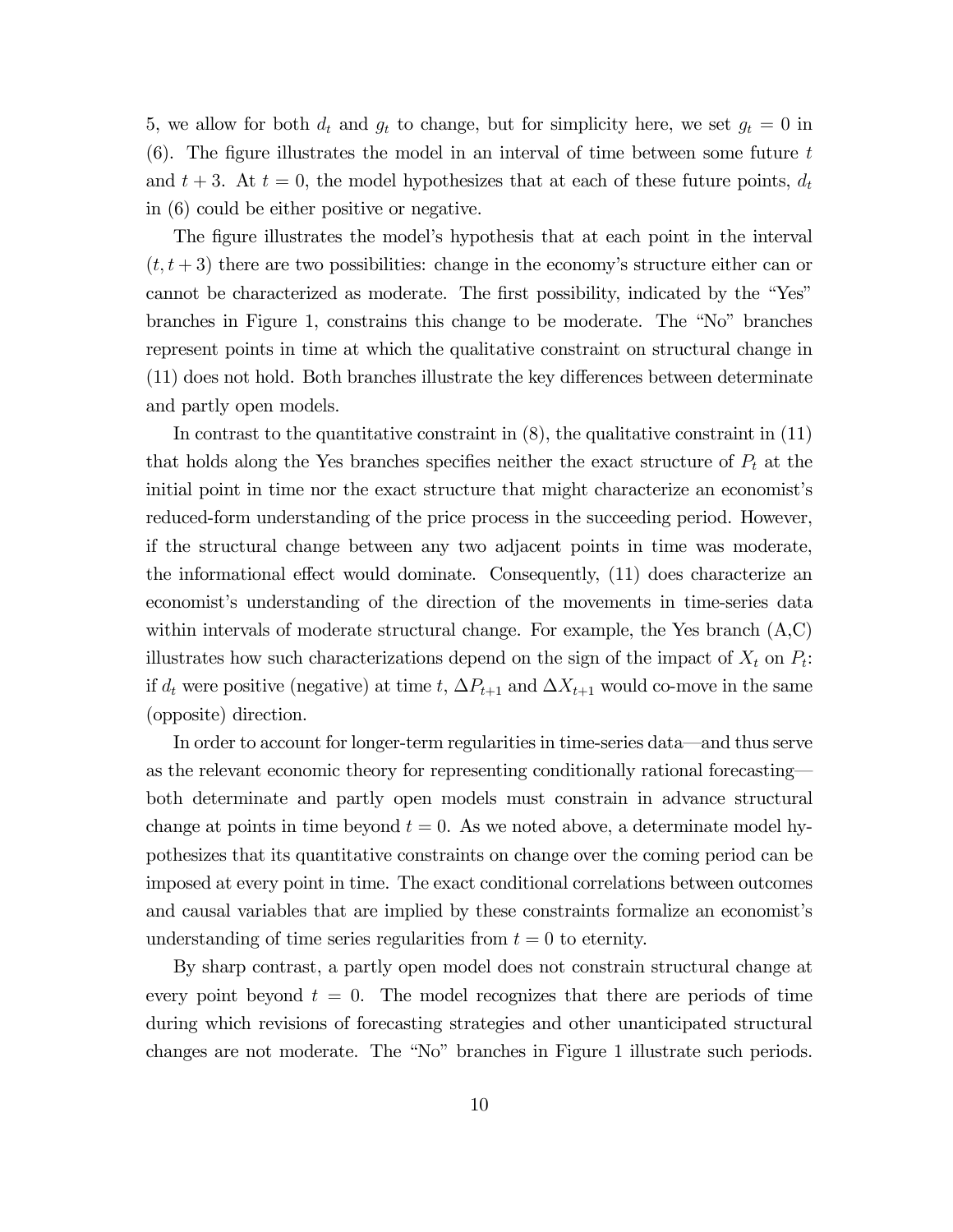For example, the "?" at point B indicates that the model makes no prediction if the condition  $(11)$  is not satisfied. In this case, the structural change effect will dominate and regardless of the sign of  $d_t$  at point A, the model is compatible ex ante with both a positive or negative co-movement between  $\Delta P_{t+1}$  and  $\Delta X_{t+i}$ .

However, a partly open model does hypothesize that there are protracted intervals beyond  $t = 0$  during which unanticipated structural change can be characterized with qualitative conditions, such as that in (11). During each of these intervals, the model implies qualitative regularities concerning the movements in time-series data. For example, depending on the sign of  $d_t$  at the onset of a particular interval of moderate change,  $\Delta P_{t+1}$  and  $\Delta X_{t+1}$  would co-move positively or negatively during the interval. The Yes branches  $(A,C)$ ,  $(C,G)$  and  $(G,O)$  in Figure 1 illustrate such a regularity during the interval  $(t, t + 3)$ .

In representing conditionally rational forecasting, a key difference between partly open and determinate models is that the former leave open ex ante the timing of when such intervals involving a distinct qualitative regularity in the co-movements of  $P_t$  and  $X_t$  begin or end. Consequently, a partly open model makes two predictions ex ante concerning these co-movements at every point in time in an interval: it predicts that the distinct regularity either continues or ceases to be relevant. If the prevailing regularity does become irrelevant, a new interval arises during which the model may not imply any regularity in the movements and co-movements between outcomes and causal variables. The No branches  $(A,B)$ ,  $(B,D)$  and  $(D,H)$  illustrate such an interval between t and  $t + 3$ .

The model hypothesizes that change eventually will again be characterized as moderate for an interval of time, which could involve the same qualitative regularity or a new one. For example, conditional on  $d_{t+1} < 0$  ( $d_{t+1} > 0$ ) at point B and structural change being moderate between  $t+1$  and  $t+3$ , the model implies, at  $t=0$ , that  $\Delta P_{t+i}$  and  $\Delta X_{t+i}$  will co-move negatively (positively) for  $i = 1, 2, 3$ .<sup>13</sup> Thus, in sharp contrast to their determinate counterparts, the regularities implied by a partly-open model are contingent: they characterize time-series data with qualitative regularities that last only for intervals. Moreover, because they are open to the nonmoderate structural change arising from revisions of forecasting strategies and other

<sup>&</sup>lt;sup>13</sup>An economist might have reasons to believe that the sign of  $d_{t+1}$  will become positive or negative. For example, in Frydman and Goldberg (2013b), we relate the sign of this parameter in a New Keynesian model of inflation to the relative size of the aggregate supply and aggregate demand effects in the macroeconomy.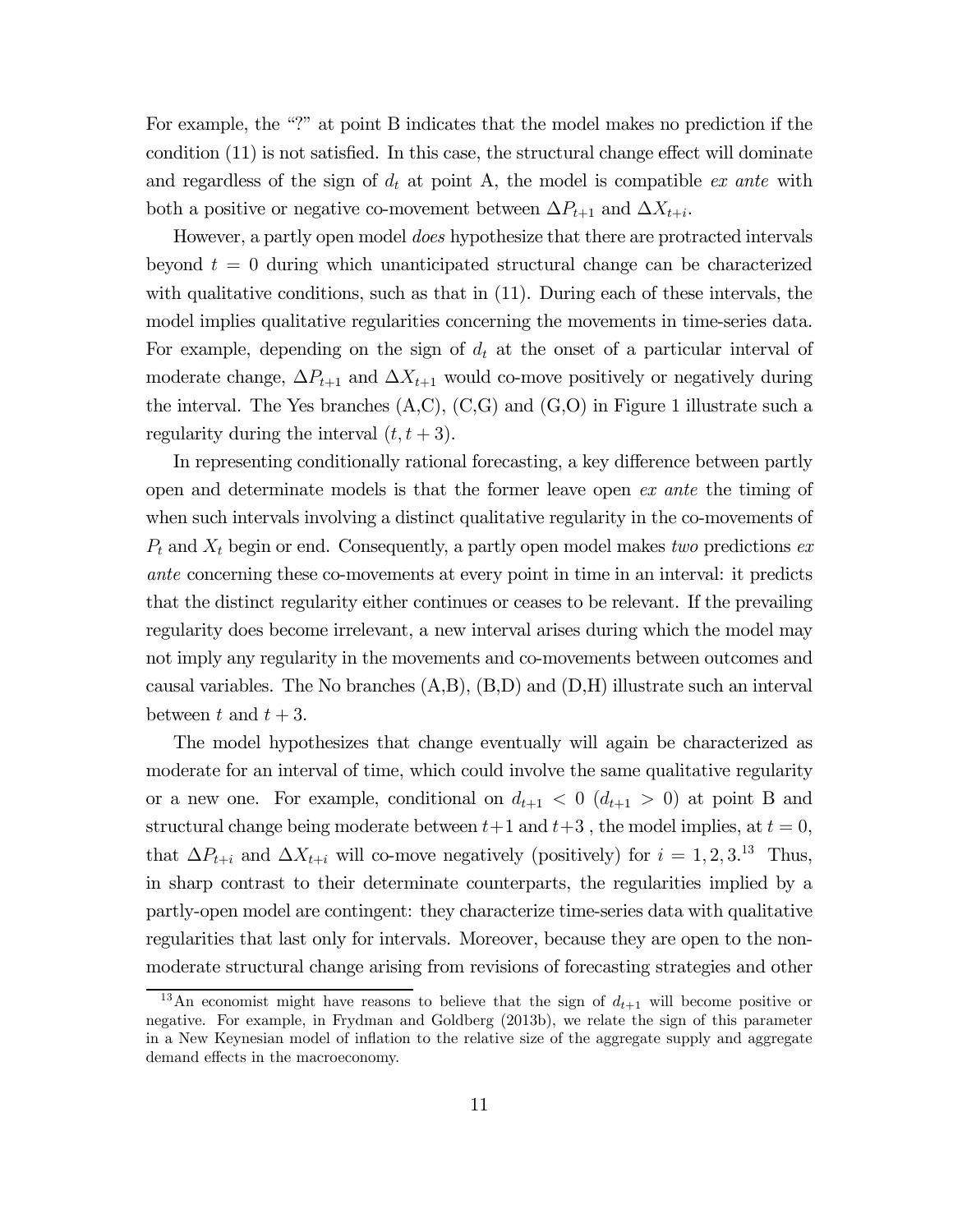sources, they do not fully specify in advance when such regularities become relevant or cease to characterize outcomes.

## 4 The New Rational Expectations Hypothesis

The seminal insight underpinning REH is that an economist can use his own understanding of the process driving outcomes to represent that of rational market participants. But, by selecting the class of determinate models to formalize his understanding, an REH theorist chooses to model decision-making in a hypothetical world in which participants can fully foresee when and how they will revise their forecasting strategies.

However, if we aim to represent decision-making in real-world markets, we must leave our models open to unanticipated structural change. NREH's principle of model contingency selects the class of partly open models as the relevant economic theory for representing conditionally rational forecasting by individuals who, in pursuit of profit opportunities, revise their understanding of the economy's structure in ways that neither they nor anyone else can fully foresee.<sup>14</sup>

## Principle of Model Contingency

In order to represent how a rational individual understands and forecasts market outcomes in the pursuit of profits or other objectives, a macroeconomic model should be partly open to unanticipated structural change.

Although it bases its representations on partly open models, the new rational expectations hypothesis recognizes that internally incoherent models presume that market participants forego profit opportunities. NREH's second pillar–the principle of model coherence–rids partly open models of such irrationality.

## 4.1 The Principle of Model Coherence

We formulate the principle of model coherence in terms of five conditions, which we illustrate by showing how REH involves a particularly restrictive version of them.

<sup>14</sup>Popper's proposition implies that even as approximations, REH models are not useful for understanding outcomes in markets in which knowledge grows. We show in Frydman and Goldberg (2014a) that in such markets, REH models represent forecasting and decision-making by individuals who forego profit opportunities.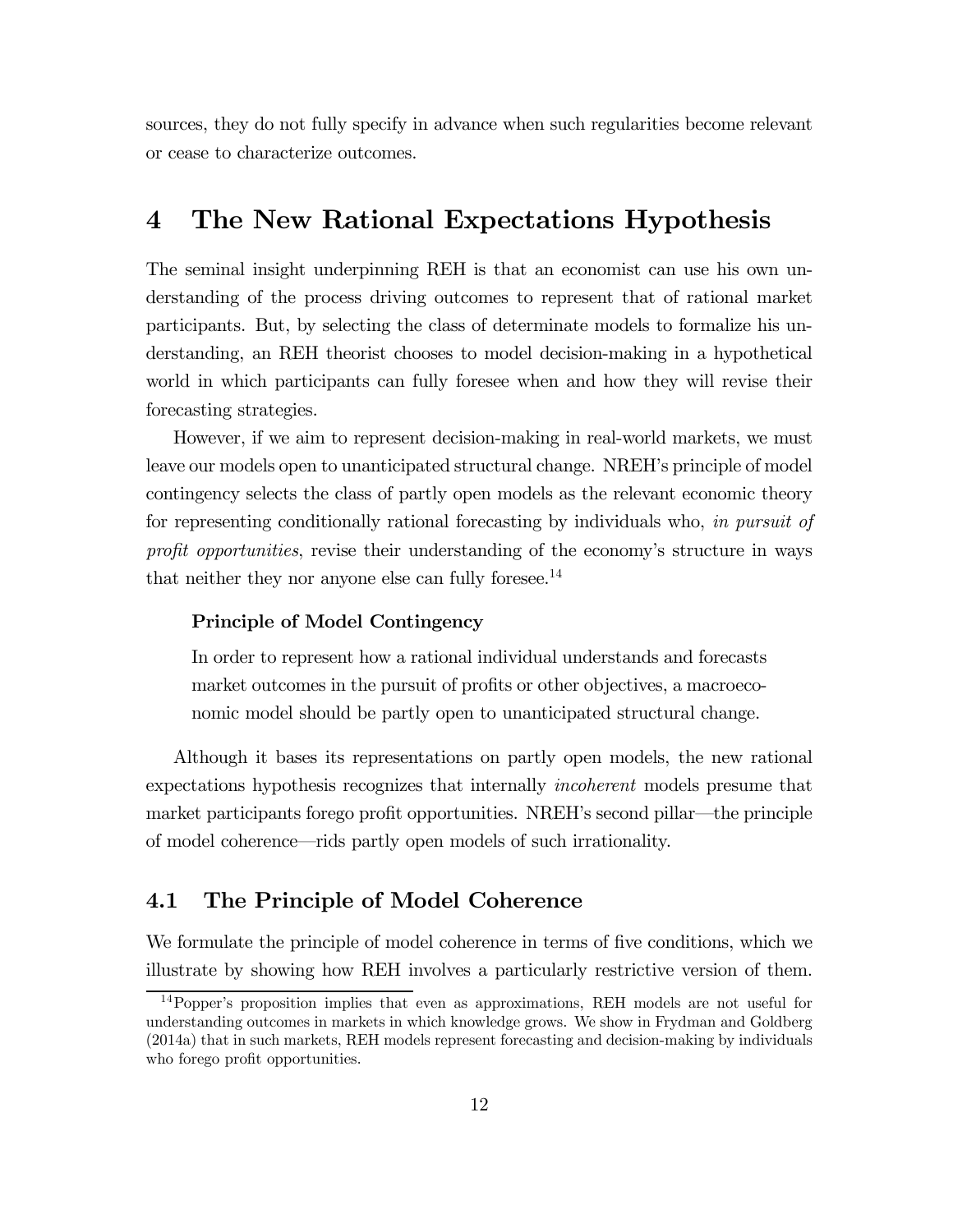For ease of presentation, we make use of the time-invariant model. In order to make clear that using this model implies no loss of generality, we illustrate in Appendix B the conditions comprising the principle of model coherence in a determinate model involving probabilistic switching between exact structures, such as the one formulated in section 3. This illustration shows that, because the model fully constrains structural change, ex ante, it represents decision-making in a hypothetical "world" in which participants' understanding of the process driving outcomes never changes in unforeseen ways, just like its time-invariant counterpart. This illustration also prefigures section 5, where we use the principle of model coherence to represent conditionally rational forecasting on the basis of a partly open model.

Muth's insight that an economist can use his own understanding of the economy's structure to represent how the market understands and forecasts outcomes underpins both REH and NREH models. In both classes of models, once an economist assumes that a particular set of causal variables and the market's price forecast are relevant for understanding aggregate outcomes at every point in time, he should assume that profit-seeking market participants also have this qualitative understanding. He should also rely on his qualitative understanding of the process underpinning these variables in representing the market's understanding of them. We summarize these considerations with the following condition.

## Condition 1 Causal Coherence

1.1. An economist's representation of market participants' understanding of aggregate outcomes at a point in time should be compatible with his own qualitative understanding of these outcomes.

1.2. An economist should use the same functional forms to formalize his own and market participants' understanding of the causal variables that he hypothesizes are relevant.

Iterating equation (1) forward one period and isolating  $P_{t+1}$  on the left hand side yields the following expression for the economist's qualitative understanding of the price process in period  $t + 1$ :

$$
P_{t+1} = \tilde{b}_{t+1} X_{t+1} + \tilde{c} \mathcal{F}_{t+1}^{\mathcal{M}} (P_{t+2}) + \varepsilon_{t+1}
$$
 (12)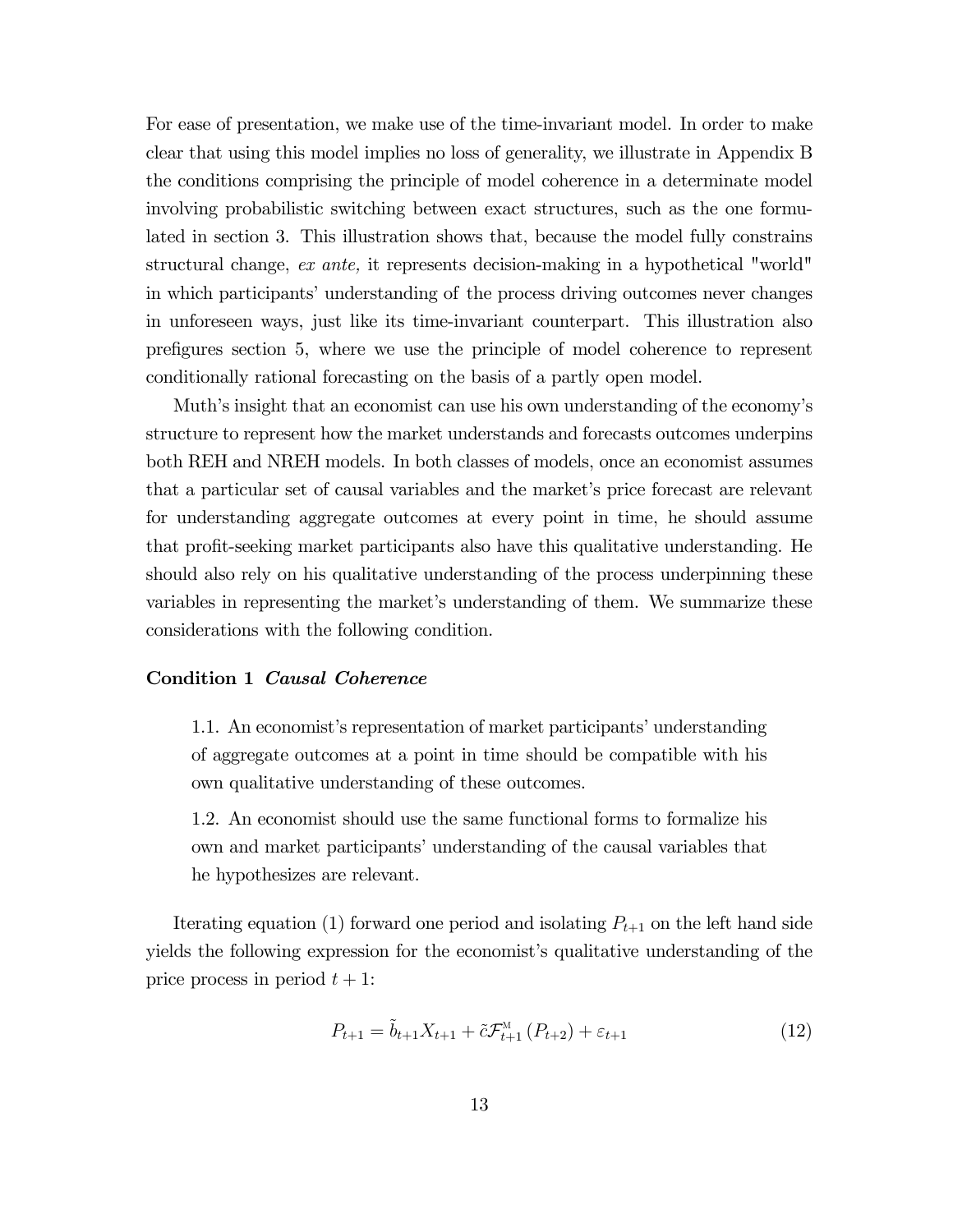Condition 1.1 implies that this semi-reduced form can be used to represent the market's understanding of the price process at  $t + 1$ .

In formulating REH, Muth based the market's forecasting strategy on its understanding of outcomes. NREH builds on this idea in partly open models:

$$
\mathcal{F}_{t}^{\scriptscriptstyle{\mathrm{M}}}\left(P_{t+1}\right)=\mathcal{F}_{t}^{\scriptscriptstyle{\mathrm{M}}}\left(\tilde{b}_{t+1}X_{t+1}\right)+\tilde{c}\mathcal{F}_{t}^{\scriptscriptstyle{\mathrm{M}}}\left[\mathcal{F}_{t+1}^{\scriptscriptstyle{\mathrm{M}}}\left(P_{t+2}\right)\right]
$$
\n(13)

Substituting this representation of the market's forecast of  $P_{t+1}$  into (1) yields:

$$
P_{t} = \tilde{b}_{t} X_{t} + \tilde{c} \mathcal{F}_{t}^{\mathcal{M}} \left( \tilde{b}_{t+1} X_{t+1} \right) + \tilde{c}^{2} \mathcal{F}_{t}^{\mathcal{M}} \left[ \mathcal{F}_{t+1}^{\mathcal{M}} \left( P_{t+2} \right) \right] + \varepsilon_{t}
$$
\n(14)

This expression formalizes an economist's understanding of the price process in terms of the market's period- $t$  forecast of the economy's underlying structure at  $t + 1$ , that is,  $\tilde{b}_{t+1}X_{t+1}$ , as well as its iterated forecasts of  $P_{t+2}$ . Because they represent decision-making in sharply different domains, REH and NREH models appeal to very different considerations in representing these iterated forecasts. But, for reasons that we make clear below, both REH and NREH represent these iterated forecasts by restricting them to be equal to the market's period-t forecast of the price at  $t + 2$ :<sup>15</sup>

$$
\mathcal{F}_{t}^{\scriptscriptstyle{\mathrm{M}}}\left[\mathcal{F}_{t+1}^{\scriptscriptstyle{\mathrm{M}}}\left(P_{t+2}\right)\right]=\mathcal{F}_{t}^{\scriptscriptstyle{\mathrm{M}}}\left(P_{t+2}\right) \tag{15}
$$

Using this representation in  $(14)$ , and repeating these steps to infinity, yields:<sup>16</sup>

$$
P_t = \tilde{b}_t X_t + \sum_{k=1}^{\infty} \tilde{c}^k \mathcal{F}_t^M \left( \tilde{b}_{t+k} X_{t+k} \right) + \varepsilon_t \tag{16}
$$

This expression represents an economist's understanding of the price process at a point in time. According to this understanding, the price process depends on the direct effect of the causal variables– $\tilde{b}_t X_t$ —as well as the market's forecast of how the structure of this effect might unfold over time. How REH and NREH represent  $\mathcal{F}_t^{\text{M}}$  $(\tilde{b}_{t+k}X_{t+k})$  depends on how an economist formalizes his understanding of structural change in the economy. But, whether an economist represents these forecasts with a determinate or a partly open model, he ultimately relates them to

<sup>&</sup>lt;sup>15</sup>With asymmetric information, the law of iterated expectations may not apply in an REH model. See, for example, Allen et al. (2006).

 $^{16}$ In deriving (16), we assume that the infinite sum is convergent.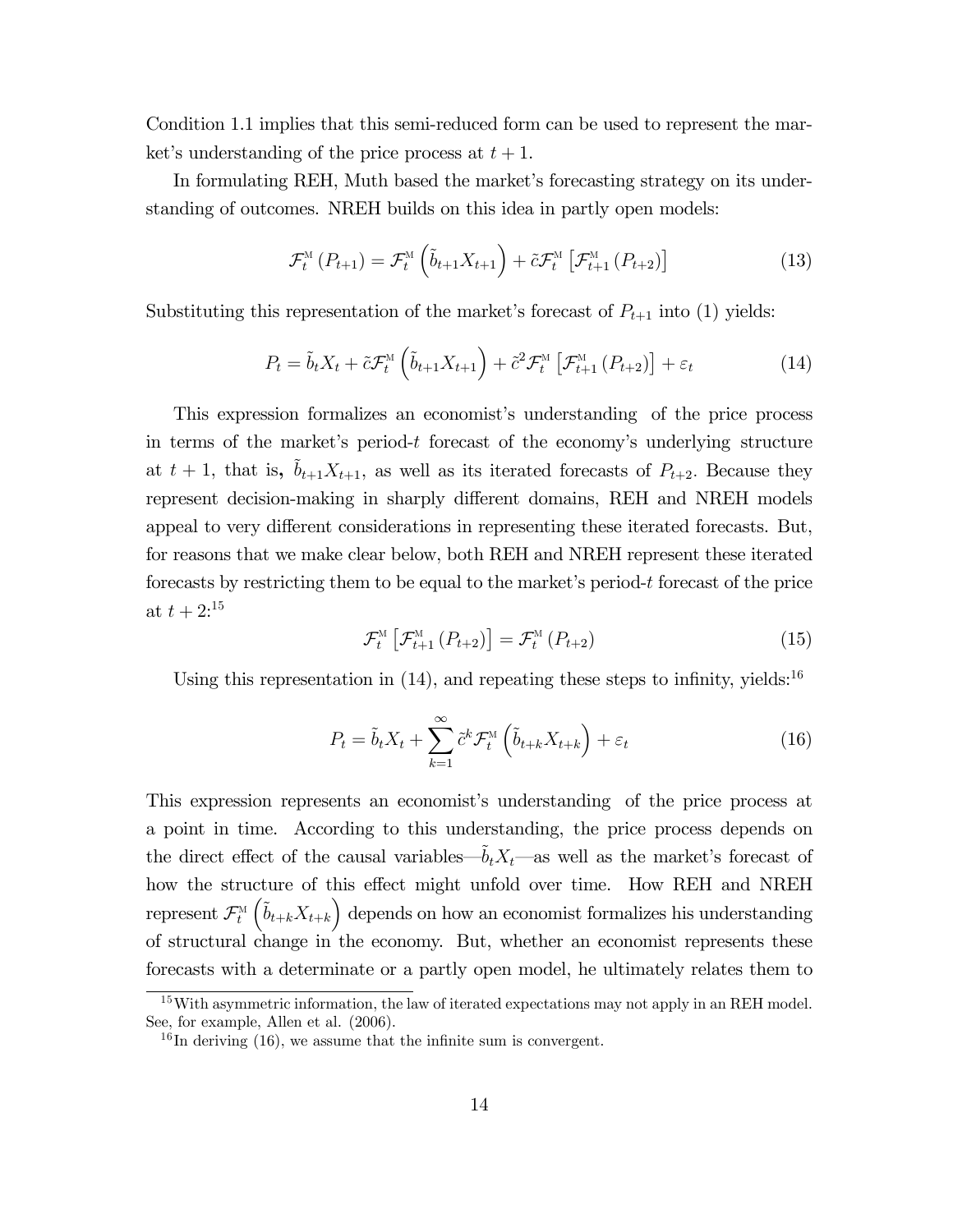information available at time  $t$ .

REH models usually constrain the composition of the set of causal variables that the market relies on in forming its forecasts to be the same as the set that the economist considers relevant, namely current and past information available at  $t$ concerning the variables in  $X_t$ . For ease of presentation, we continue to suppose that  $X_t$  consists of only one variable.

In an internally coherent model, the amount of history concerning the casual variables that is needed in representing market participants' understanding of the price process depends on how the economist formalizes his understanding of the process underpinning the causal variables. Both determinate and partly open models formalize this understanding at a point in time in qualitative terms–for example, that  $\mu_t$  in (2) is positive or negative. An economist may allow for the possibility that the market's assessment of the drift,  $\mu_t^M$ , differs from his own, so that  $\mu_t^M \neq \mu_t$ . However, in both determinate and partly-open models, condition 1.2. constrains the functional form of the market's understanding of the  $X_t$  process to be the same as in (2):

$$
X_t = \mu_t^M + X_{t-1} + \eta_t \tag{17}
$$

where for ease of presentation we suppress the difference between the error terms in (2) and (17).

In representing how the  $X_t$  process might change and/or how market participants might revise their forecasting strategies, an economist must choose which class of models–determinate or partly open–he will rely on to formalize his understanding of market outcomes. Once an economist chooses the domain in which he aims to represent participants' decision-making, he formulates constraints on structural change that are consistent with this choice.

The following two conditions make use of Muth's idea that an economist can use his own understanding of how the economy's structure unfolds over time to formalize the market's understanding of this change. The first–domain consistency–selects the class of models–determinate or partly open–on which an economist should base his representation of the market's forecast. The second—structural consistency selects restrictions that an economist should use to constrain structural change in his representation of the market's forecasting strategy.

### Condition 2 Domain Consistency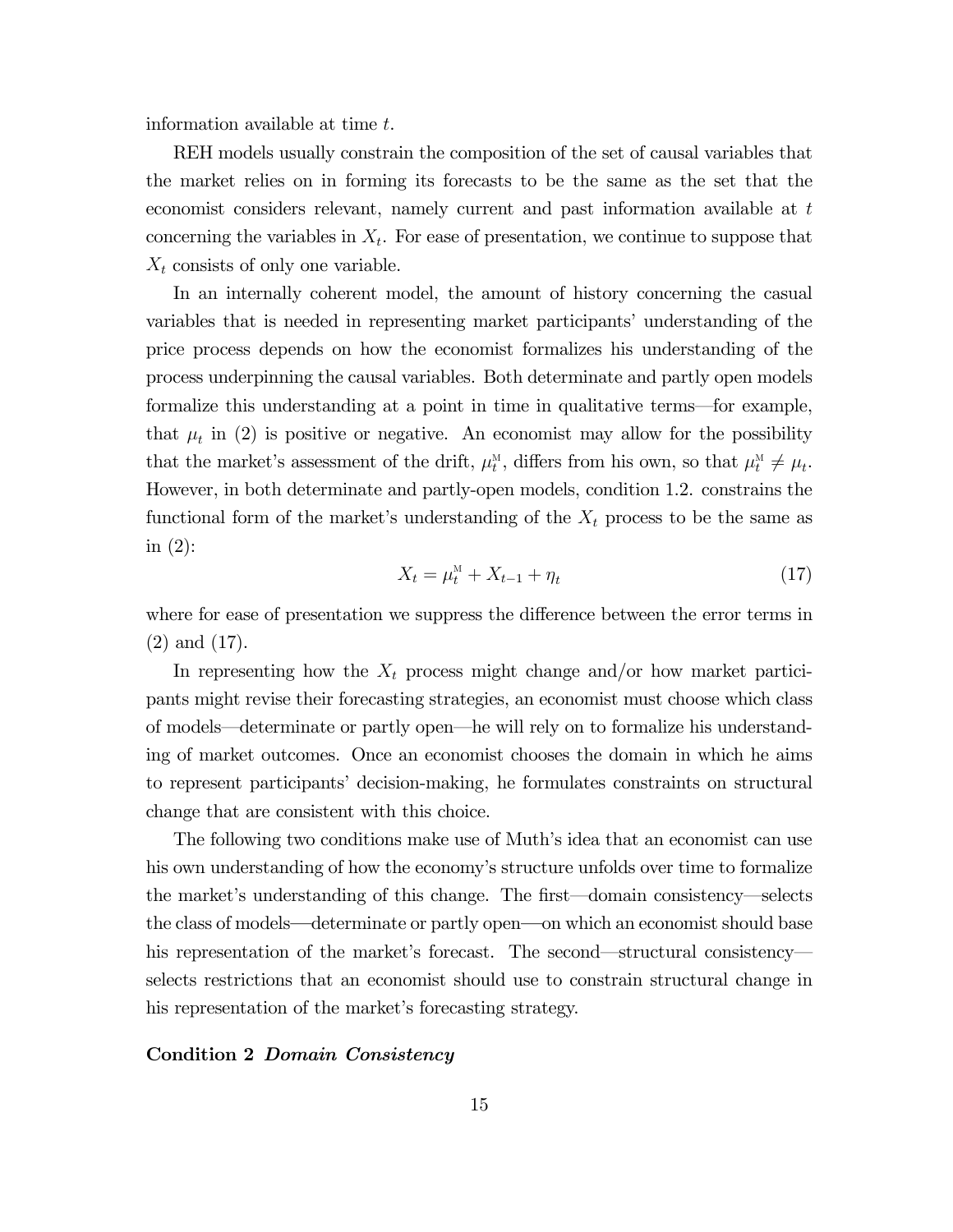An economist should select the same domain in which to represent his own and the market's understanding of change in the processes underpinning outcomes and the causal variables.

Although domain consistency selects the class of models that an economist should use to formalize participants' understanding of change, there are myriad models within each class. Thus, beyond choosing the class of models, an economist must select particular formalizations of how market participants understand and forecast change at a point in time. Both the REH and NREH approaches make use of the constraints on structural change that an economist uses to formalize his own understanding of change. These considerations are summarized by the following condition.

### Condition 3 Structural Consistency

The constraints that an economist uses to characterize the market's understanding of change in the process underpinning outcomes and the causal variables should not conflict with those that he uses to characterize his own understanding of structural change.

In our example of section 3, the economist hypothesizes at  $t = 0$  that  $\mu_t = \mu$ in (2) at all future points in time. The structural consistency condition then yields the following probabilistic representation of the market's understanding of the  $X_t$ process in (17):

$$
X_t = \mu^M + X_{t-1} + \eta_t \quad \text{for all } t \tag{18}
$$

Using this understanding to represent how the market forecasts the causal variable implies:

$$
E_t^{\mathcal{M}}\left(X_{t+k}\right) = X_t + k\mu^{\mathcal{M}} \quad \text{for all } k > 0 \tag{19}
$$

where the market forecast at each horizon  $k$  can be represented as a mathematical expectation.

In our example, we constrain the structure of the price process to be timeinvariant, that is, we set  $\tilde{b}_t = \tilde{b}$  at all points in time. Once an economist hypothesizes that  $\tilde{b}_{t+k}X_{t+k} = \tilde{b}X_{t+k}$  at all time horizons, structural consistency also leads him to constrain the market's understanding of these effects to involve a constant impact,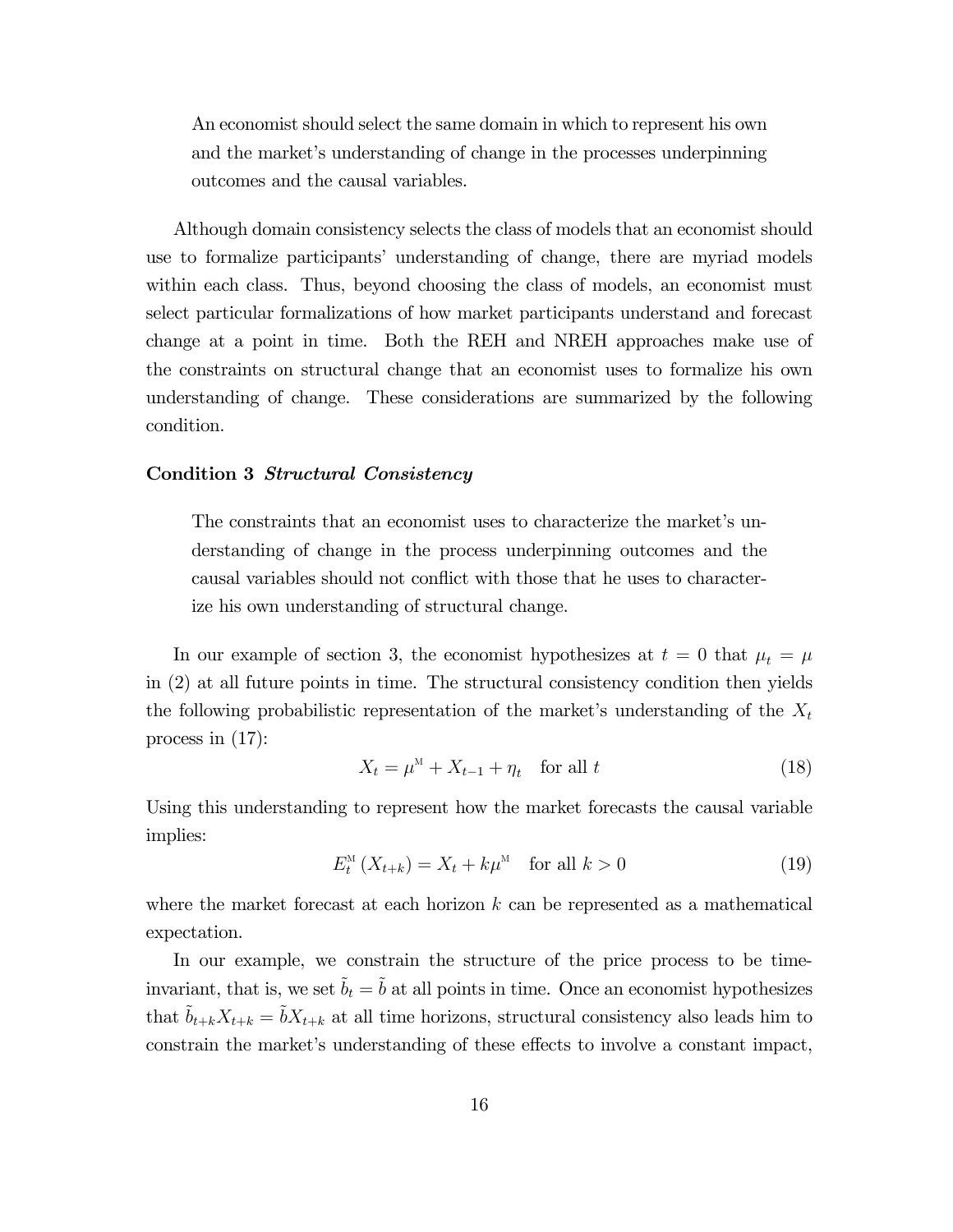which we denote by  $\beta$ . Based on this understanding, the market's forecasts in (16) are given by:

$$
\mathcal{F}_t^{\scriptscriptstyle{\mathrm{M}}}\left(\tilde{b}_{t+k}X_{t+k}\right) = E_t^{\scriptscriptstyle{\mathrm{M}}}\left(\tilde{b}_{t+k}X_{t+k}\right) = \beta\left(X_t + k\mu^{\scriptscriptstyle{\mathrm{M}}}\right) \quad \text{for all } k > 0 \tag{20}
$$

Using this representation in expression (16) shows that internal coherence in this determinate model formalizes the economist's understanding of the price at all  $t$ , past and future, with a single probability distribution:

$$
P_t = dX_t + g\mu^M + \varepsilon_t \quad \text{for all } t \tag{21}
$$

where  $d = \tilde{b} + \tilde{c} \frac{\beta}{(1-\tilde{c})^2}$  and  $g = \frac{\beta \tilde{c}}{(1-\tilde{c})^2}$ . Applying structural consistency represents the market's understanding of the price at all  $t$  with the following overarching probability distribution:

$$
P_t = \beta X_t + \gamma \mu^M + \varepsilon_t \quad \text{for all } t \tag{22}
$$

where  $\beta$  and  $\gamma$  share the same algebraic sign as d and q, respectively. In this determinate case, structural consistency implies that only current information on  $X_t$  and an assessment of its trend change is needed to represent the information set of the market at every point in time.

In Appendix B, we show that the foregoing application of structural consistency in a time-invariant model illustrates all of the key aspects of the use of this condition in determinate models that allow for structural change. In that appendix, we consider the Markov switching example of the preceding section, which formalizes the economist's *ex ante* understanding of the price process to involve the possibility of switching between one of two exact structures at every point in time according to a Markov chain. With this formalization, structural consistency constrains at  $t = 0$ the market's understanding of price process to involve as well the possibility of shifts between two exact structures according to Markov chain.

Although REH's and NREH's implications concerning movements in time-series data differ sharply, both approaches impose coherence at  $t = 0$  between the model's conditional predictions and those implied by its representation of how the market forecasts outcomes and revises its forecasting strategy. The following condition imposes such coherence within a model.

#### Condition 4 The Market's Predictive Coherence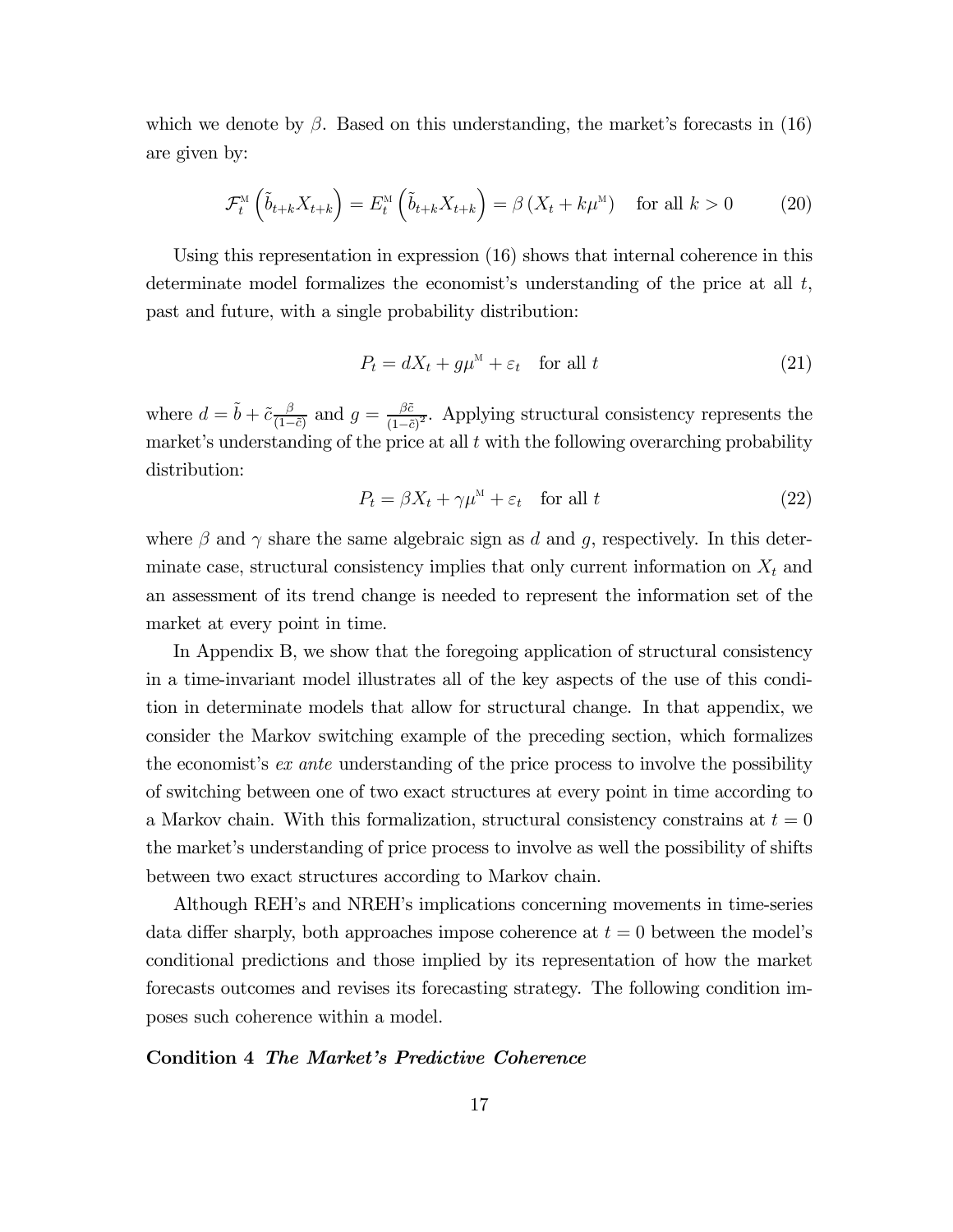The model's ex ante predictions concerning regularities in how the causal and outcome variables move over time, and of how these regularities might change, should not conflict with those implied by its representation of the market's forecast.

In Appendix B, we show how this condition completes the determinate representation of the market's forecast in the Markov switching model of section 3. This illustration enables a sharp comparison between the quantitative predictions generated by REH models, which are completely closed to unanticipated structural change, and the qualitative predictions of NREH models, which are partly open to such change (see the next section).

In the remainder of this section, we again use the time-invariant model. This not only facilitates the exposition, but also enables us to focus on the rarely discussed yet key difference between predictive coherence on the market level and conditional rationality on the individual level. As Lucas pointed out, in order for internal coherence to rid determinate models of irrationality, an economist must constrain the forecasting strategies of every market participant to be exactly the same as that of the market in the aggregate. We will show in the next section that opening models to unanticipated structural change, as NREH does, also opens them to diversity in how rational profit-seeking market participants understand and forecast outcomes.<sup>17</sup>

In terms of movements of the causal variables, predictive coherence constrains at  $t = 0$  the market's forecast of  $X_{t+1}$  to be consistent with the economist's forecast, that is,  $E_t^M(X_{t+1}) = E_t(X_{t+1})$ . Doing so constrains

$$
\mu = \mu^M \tag{23}
$$

Predictive coherence also constrains at  $t = 0$  the market's forecast of next-period's price to be consistent with that of the economist:

$$
E_t^{\scriptscriptstyle{\rm M}}\left(P_{t+1}\right) = E_t\left(P_{t+1}\right) \tag{24}
$$

 $17\text{ As Friedrich Havek argued in his critique of centralized planning, the key reason why markets}$ play an essential role in modern economies is that they enable society to take advantage of the diversity of participants' knowledge. We show in Frydman and Goldberg (2014a) how a NREH present value model of stock prices provides a way to model this essenital role on the basis of conditionally rational individuals.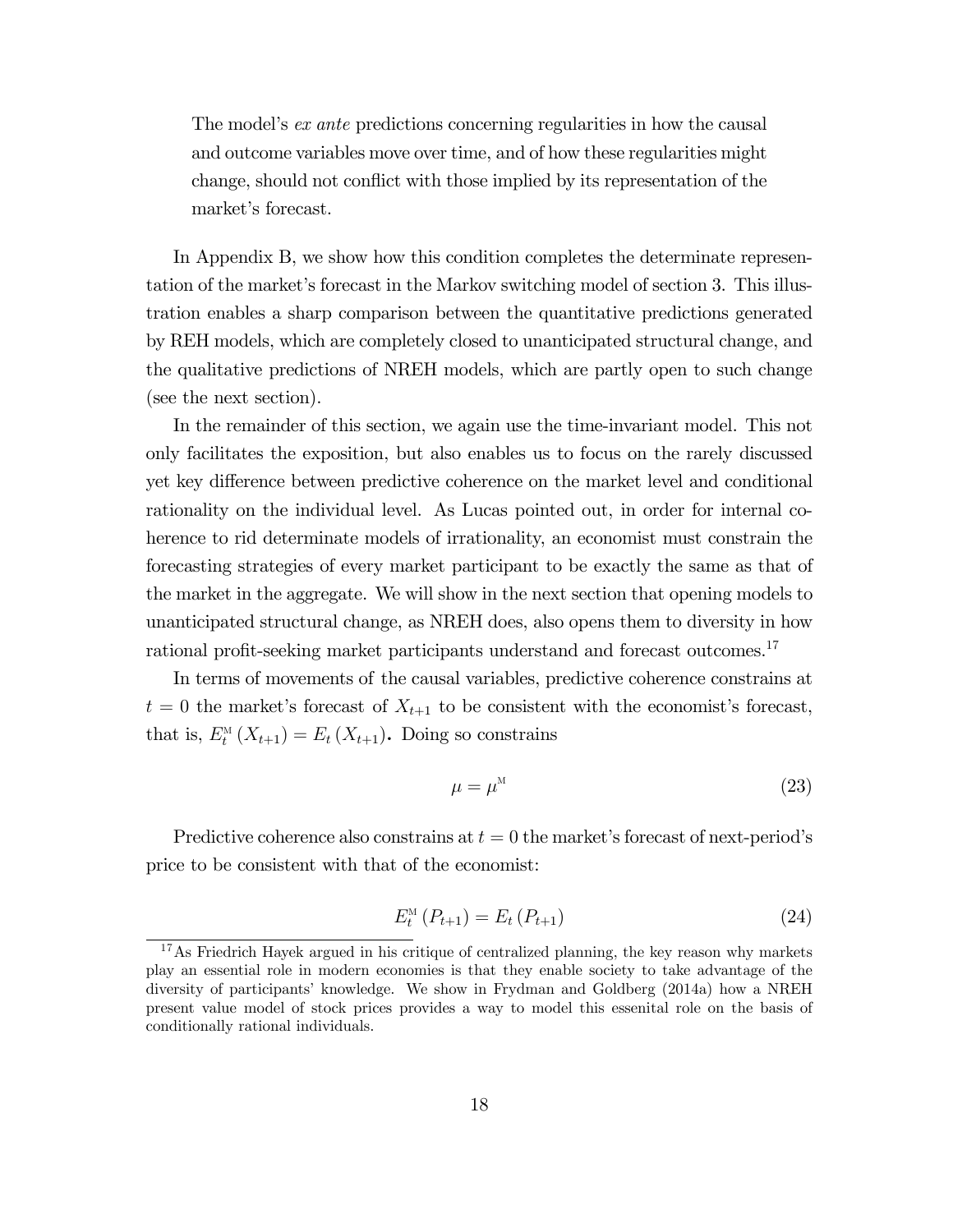Based on the economist's understanding of the price process and that of the market as formalized in (21) and (22), respectively, the market's predictive coherence implies that  $\beta = d$  and  $\gamma = g$ . Consequently, imposing internal coherence in a determinate model represents at  $t = 0$  both the economist's and the market's understanding of outcomes at all  $t$  with the following overarching probability distribution:

$$
P_t = dX_t + g\mu + \varepsilon_t \tag{25}
$$

The market's predictive coherence, which REH imposes in a determinate model, ensures that the aggregate of market participants' predictions of how the causal variables and the price unfold over time are consistent with those of the economist. However, imposition of this condition on the aggregate level is compatible with irrationality on the part of at least some market participants. This would be the case, for example, if the model hypothesized at  $t = 0$  that some individuals' predictions would invariably undershoot, and others' overshoot, the price change in such a way that, in the aggregate, the market's prediction would nonetheless be given by (55).

However, as Lucas (2001) observed, such diversity of forecasting strategies among conditionally rational individuals is ruled out in determinate models by the hypothesis that an economist's model is "relevant," in that it adequately represents the process underpinning outcomes. Under this hypothesis, representing outcomes with a single probability distribution, such as the one in (57), implies that there is only one conditionally rational way to forecast outcomes. Any individual whose forecasts systematically differed from the predictions implied by the relevant distribution would presume that he passed up profit opportunities. Hence, once an economist chooses to model decision-making in a hypothetical determinate world and imposes internal coherence, he must represent the forecasting strategy of each individual to be "essentially the same" as the one implied by the economist's model. When viewed through the prism of determinate models, it seemed that ridding macroeconomic models of irrationality on the individual level required an economist to rule out diversity in how market participants understand the economy and forecast outcomes.

However, this conclusion is an artifact of determinate models. As we show in the next section, predictive coherence on the market level in a partly open model is compatible with diversity of forecasting strategies on the part of rational individuals comprising the market. Thus, partly open models require an additional condition to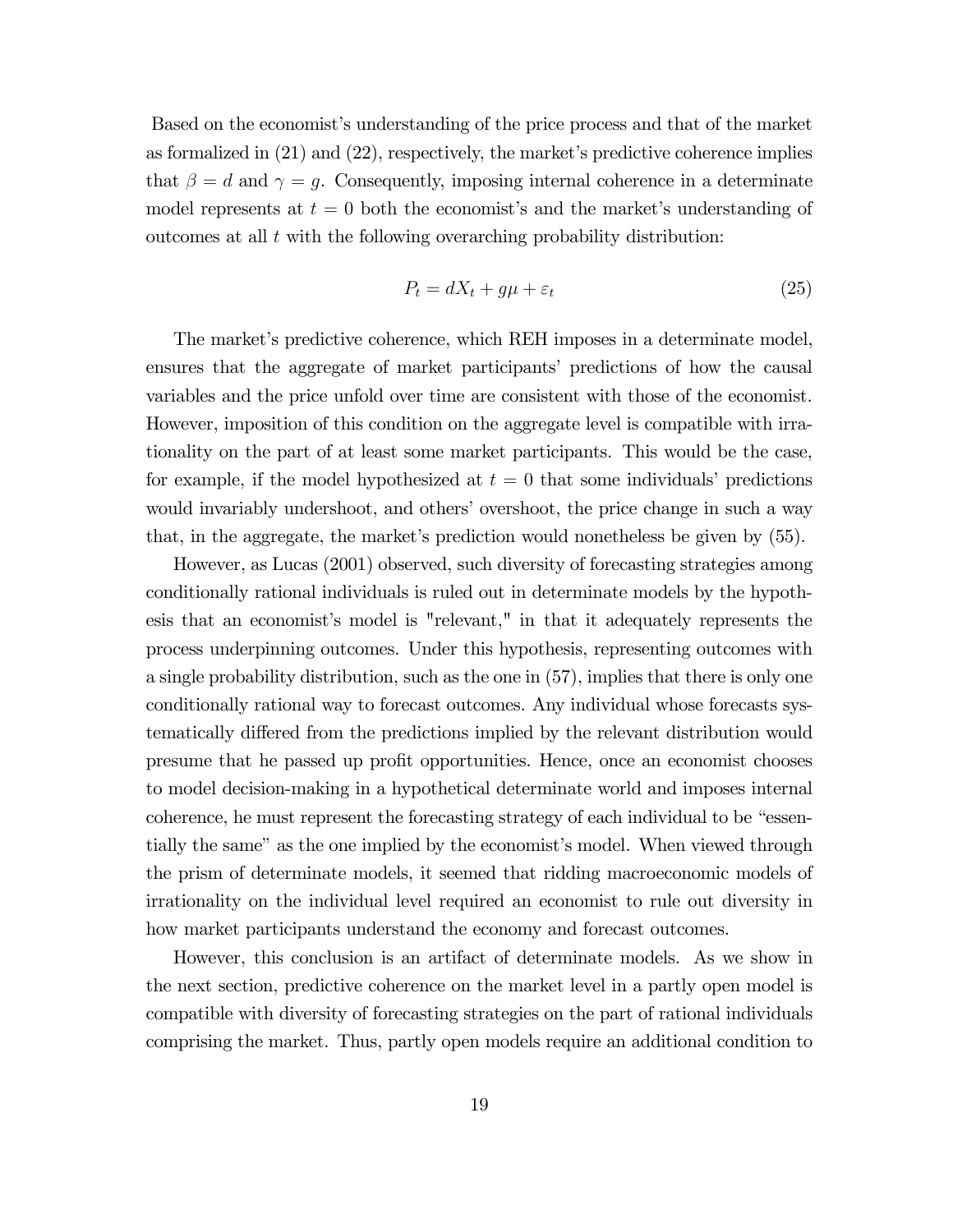ensure compatibility with rationality on the individual level.

## Condition 5 Conditionally Rational Individual Forecasting

The model's *ex ante* predictions concerning the movements of the causal and outcome variables should not conflict with those implied by its representations of forecasting strategies on the individual level.

In the next section, we show how imposing internal coherence in a partly open model renders it compatible with *both* conditional rationality and diversity of forecasting strategies on the part of every individual comprising the market.

# 5 NREH Representations of Conditionally Rational Forecasting

NREH represents conditionally rational forecasting on the basis of partly open models. There are many ways in which an economist can open his model to revisions in how market participants understand outcomes and other sources of unanticipated structural change. However, like REH, NREH constrains the model's representation of participants' understanding and forecasting of outcomes to accord with an economist's own understanding of the process underpinning these outcomes.

In formulating his understanding of change, an economist takes into account a variety of empirical and theoretical considerations. But the restrictions that an economist would use to formalize his understanding of change are not arbitrary. As Muth and Lucas emphasized, these constraints must be "relevant" in the context in which an economist aims to represent decision-making and market outcomes. As we discussed in section 3, REH models consider a hypothetical world in which unanticipated change is irrelevant in all time periods. By contrast, NREH models consider contexts in which outcomes exhibit qualitative and contingent regularities that last for protracted stretches of time, even though unanticipated structural change occurs.

## 5.1 The Principle of Model Contingency

We now formalize the understanding of an economist who aims to account for outcomes in a market in which no one can fully foresee how the structure of the economy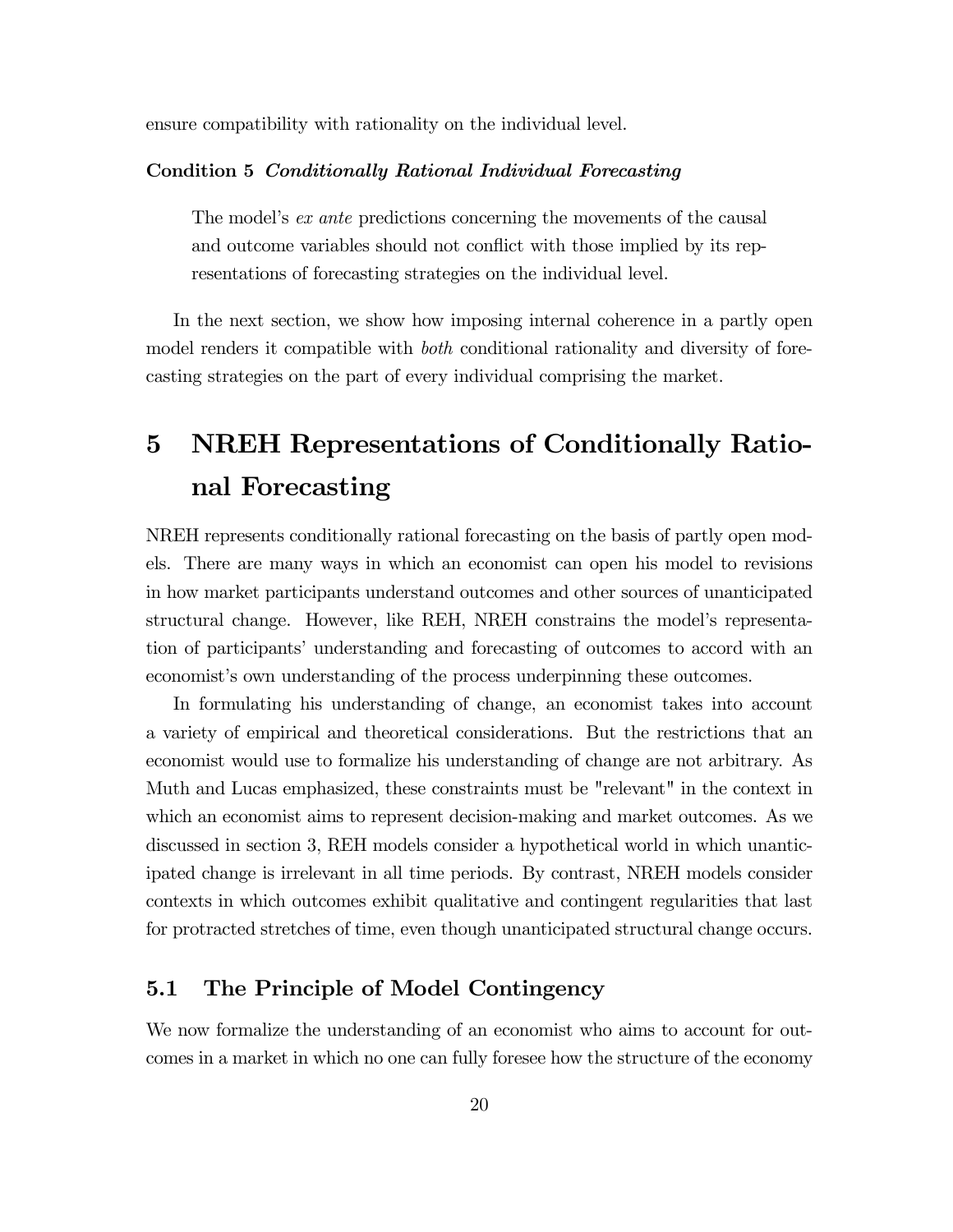might change, and yet has reasons to hypothesize that this unanticipated change can be constrained during intervals of time with qualitative and contingent conditions. According to the principle of model coherence an economist can use this understanding to represent how market participants comprehend and forecast outcomes during these intervals.

In order to focus on the key differences between the REH and NREH approaches, we consider a partly open counterpart of the determinate model that we formulated in preceding sections. We continue to suppose that an economist's semi-reducedform understanding of the price process and his understanding of the  $X_t$  process at a point in time are given by (1) and (2), respectively, which we recall here for convenience:

$$
P_t = b_t X_t + c \left[ \mathcal{F}_t^M \left( P_{t+1} \right) - P_t \right] + \epsilon_t \tag{26}
$$

$$
X_t = \mu_t + X_{t-1} + \eta_t \tag{27}
$$

In building his NREH model, an economist may want to recognize that the processes underpinning both the outcome and causal variables can undergo unanticipated structural changes. However, in order to facilitate a sharp comparison between the constraints that NREH and REH impose on structural change in the price process, we formulate the model's other aspects to be the same as those in the determinate model presented in sections 3 and 4.

## 5.1.1 A Relevant Partly Open Constraint on Change

The qualitative and contingent constraints that an economist uses to formalize his understanding of structural change are context dependent. In Frydman and Goldberg (2013b), we characterize an economist's understanding of the process underlying an economy's inflation rate at a point in time along the lines of a typical New Keynesian model. We appeal to this example here to illustrate how empirical and theoretical considerations would lead an economist to hypothesize that in many macroeconomic contexts, there are protracted intervals during which unanticipated structural change is moderate.

The economist's understanding of the macroeconomy may entail many reasons why its structure might change. In our New Keynesian example,  $P_t$  and  $X_t$  in (26)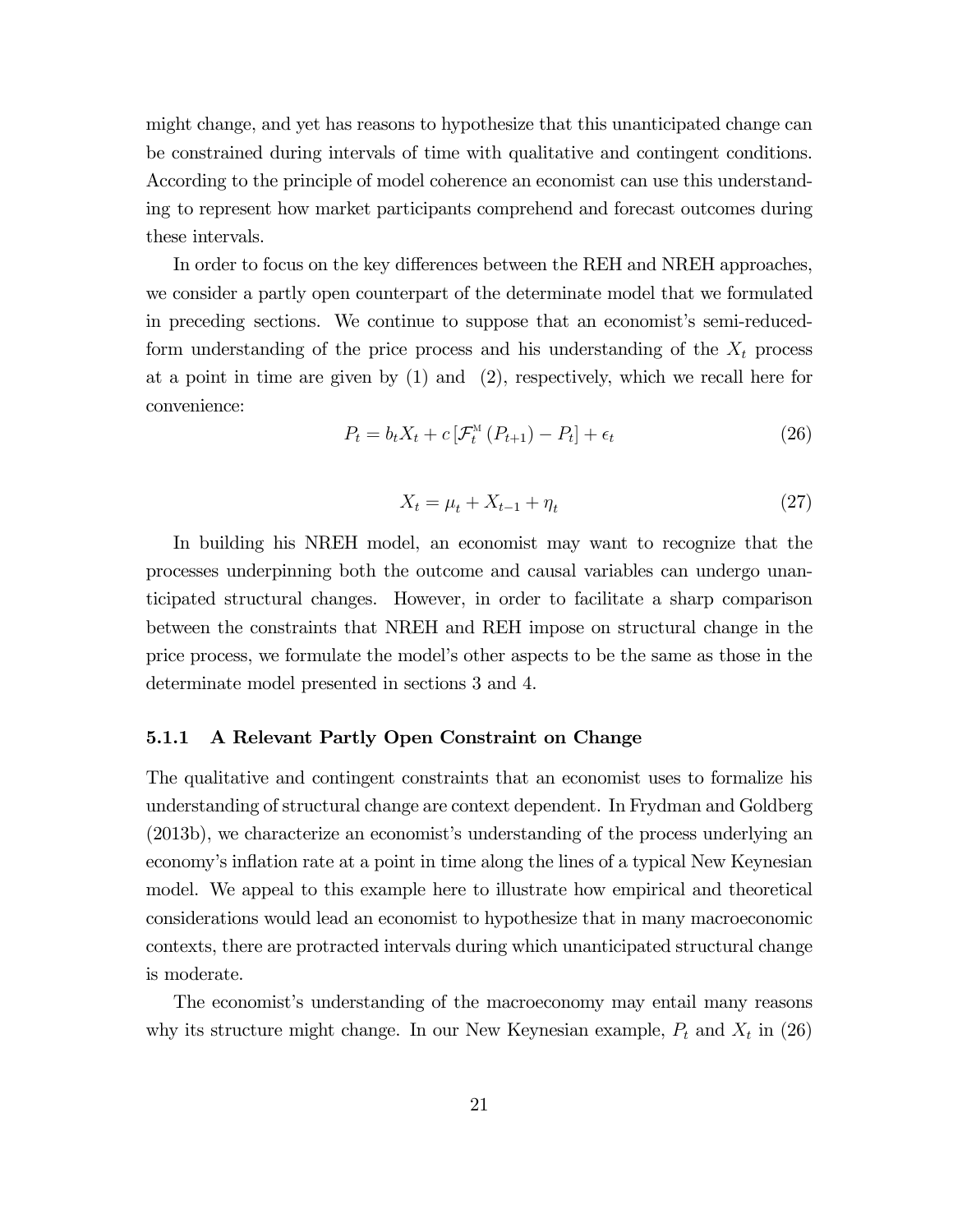are the inflation and the real interest rate, respectively.<sup>18</sup> Well-known considerations have led macroeconomists to think that the direct impact of the interest rate on the inflation rate, as represented by  $b_t$ , could be either negative or positive. A negative effect would stem from typical demand-side considerations. A positive effect would arise from the supply side (for example, owing to the impact of the real interest rate on the cost of capital).19

This understanding of the macroeconomy implies that any factor that significantly influences either the demand side or the supply side can cause a shift in the inflation process. Consider tax policy. Firms' interest payments are deductible as expenses under current law, implying that the real cost of working capital depends on firms' marginal tax rates. A lower tax rate would lower the size of these deductions, thereby raising the cost of working capital. Shifts in tax policy, therefore, would influence the relative strength of the supply-side and demand-side effects of interestrate changes on inflation. In fact, if the change in tax policy was large enough, it could be associated with a reversal, say, from positive to negative, in how the interest rate directly affects the inflation rate. $20$ 

To be sure, many other developments can influence the interest rate's impact on the inflation rate. These include changes in other supply-side factors–for example, shifts in a country's trade openness—which affect firms' ability to pass variations in marginal costs on to customers, and changes in demand-side factors, such as shifts in consumers' debt burdens, which affect households' willingness to borrow and spend at any interest rate.21 But these and other factors tend to remain largely unchanged or change very little for protracted periods of time. During these intervals, we would expect moderate change in the inflation process between adjacent points in time, with changes on the demand or supply side not altering the algebraic sign of the

<sup>&</sup>lt;sup>18</sup>The process underlying the inflation rate at a point in time is characterized along the lines of Calvo (1983) and Rotemberg (1985).

<sup>19</sup>See Van Wijnbegen (1983, 1985) and Neumeyer and Perri (2005) for models in which credit financing of working capital plays a key role in business-cycle fluctuations.

<sup>&</sup>lt;sup>20</sup>For example, the Tax Reform Act of 1986 eliminated the investment tax credit, dramatically changed depreciation allowances, and lowered the top federal statutory tax rate for corporate income from 46% to 34% percent (the rate was increased in 1993 to its current level of 35%). Cohen et al. (1999) find that this tax-policy change significantly increased firms' user cost of capital.

 $^{21}$  In explaining the lackluster response of private spending to a fall in interest rates in Japan in the 1990s and in the U.S. and Europe after 2008, Koo (2008, 2012) and others emphasize high debt burdens and underwater balance sheets. As with relatively large shifts in tax policy, large shifts in debt burdens can cause a reversal of which interest-rate effect—on the supply side or the demand side–is dominant.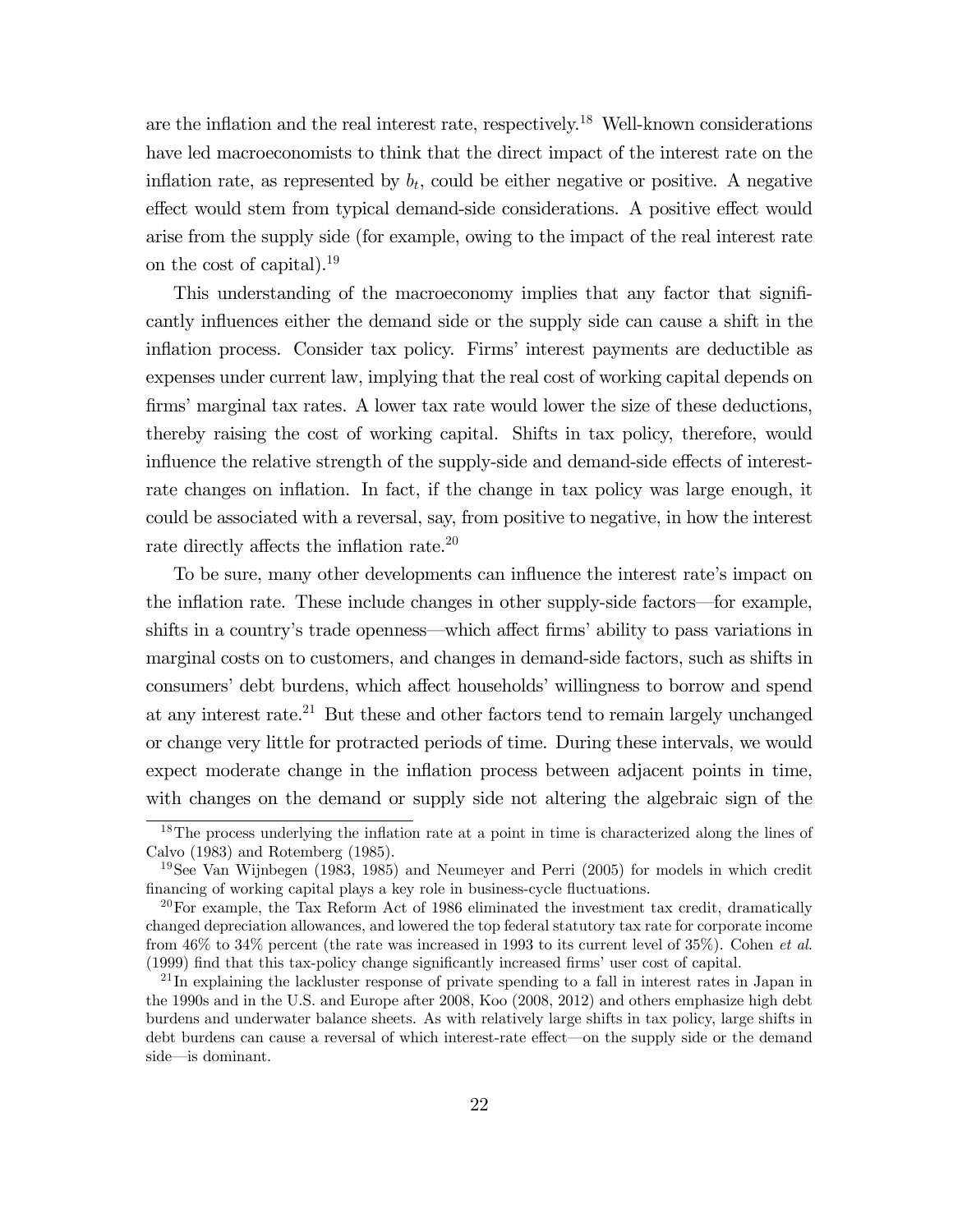interest rate's effect on inflation. $^{22}$ 

However, major shifts in policy, institutions, and other factors do eventually occur. We would thus expect periods of moderate change in the inflation process to be punctuated by moments when this process shifted in relatively significant ways. Major shifts in the macroeconomy depend on economic, political, and financial developments that for the most part can be anticipated only dimly, if at all. Consequently, no one can fully anticipate when intervals of moderate change in the macroeconomy might begin or end.

In formalizing this partly open understanding of the underlying economy, we define moderate structural change, as in section 3, by constraining its impact on outcomes to be smaller in magnitude than the direct informational effects. Such constraints are imposed on change in the model's reduced-form structure at  $t = 0$ . But they are hypothesized to apply only during intervals of time, the beginning and end of which the model leaves open.

## 5.2 The Principle of Model Coherence

The principle of model coherence implies that, as with determinate models, an economist who adopts NREH should use his own understanding of the economy to represent how the market understands and forecasts outcomes. As in section 4, we apply this principle by imposing each of its five conditions.

## 5.2.1 Causal Coherence

As in the determinate case, imposing condition 1.1 on forward iterations of the semireduced form and assuming that the market's understanding underpins its forecasting leads to the representation in (16) for both the economist's and the market's understanding of the price process at a point in time. In both REH and NREH models, this derivation makes use of the representation of iterated forecasts in (15) at all

<sup>&</sup>lt;sup>22</sup>Similar reasoning applies to potential changes in the interest-rate process. Monetary policy plays a central role, but many other financial and economic factors can influence how interest rates unfold over time. These factors include shifts in macro-prudential policy, such as changes in banks' capital requirements, and institutional changes like German reunification and the creation of the European Monetary Union. As with the inflation process, these factors tend to remain unchanged or change very little for protracted stretches of time.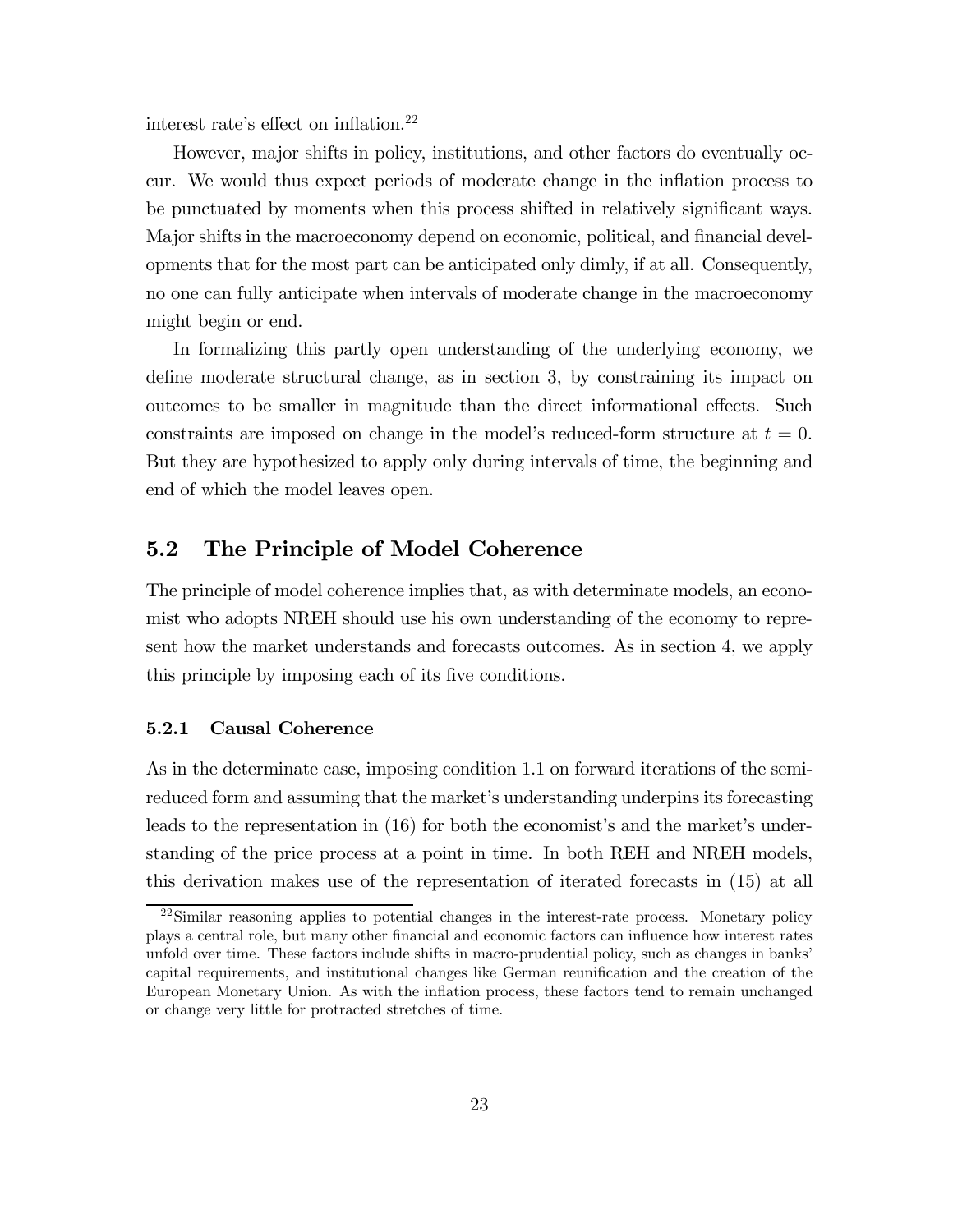horizons  $k$ :

$$
\mathcal{F}_{t}^{\mathcal{M}}\left[\mathcal{F}_{t+k}^{\mathcal{M}}\left(P_{t+k+1}\right)\right]=\mathcal{F}_{t}^{\mathcal{M}}\left(P_{t+k+1}\right) \quad \text{for all } k>0
$$
\n
$$
(28)
$$

With a determinate understanding of change, the same conditional probability distribution represents how the market forecasts  $P_{t+k+1}$  on the basis of information at t and  $t+k$ . Thus, the constraint that the market's iterated forecast of the price at  $t + k + 1$  is equal to its time-t forecast follows from the law of iterated expectations.

By opening his model to unanticipated structural change, the economist recognizes that there is no conditional probability distribution or other quantitative rule that he can apply at  $t = 0$  to characterize structural change in the economy. Internal coherence then leads him to hypothesize that participants comprehend at each time  $t$  that unanticipated structural change may occur and they may rely on different forecasting strategies at different horizons beyond  $t$ . Consequently, the law of iterated expectations does not apply if the economist aims to represent decision-making in markets in which no one can fully foresee how he might alter his understanding of outcomes. However, in both determinate and partly open models, the constraint (28) can be seen to follow from the constraints that both classes of models impose on diversity among market participants' forecasts.

Iterated Forecasts and Diversity A determinate model represents the forecasts by every participant  $i$  with the same conditional probability distribution as that for the market in the aggregate. In these models, the law of iterated expectations constrains iterated forecasts not only on the aggregate level, as in (28), but also on the individual level:

$$
E_t^i \left[ E_{t+k}^{\mathcal{M}} \left( P_{t+k+1} \right) \right] = E_t^i \left( P_{t+k} \right) \quad \text{for all } k > 0 \tag{29}
$$

Partly open models recognize that in real-world markets, a participant's time- $t$  forecast of  $P_{t+k+1}$  does, in general, differ from his time-t forecast of the market's time-t+1 forecast of  $P_{t+k+1}:^{23}$ 

$$
\mathcal{F}_{t}^{i}\left[\mathcal{F}_{t+k}^{\mathcal{M}}\left(P_{t+k+1}\right)\right]-\mathcal{F}_{t}^{i}\left(P_{t+k+1}\right)\neq0\tag{30}
$$

 $^{23}$ For example, in the context of stock markets, value investors like Warren Buffet look for companies whose prospects he thinks are undervalued given market prices and available information. The idea is that sooner or later the market will alter how it interprets available information and understand that they are worth more, thereby bidding up prices.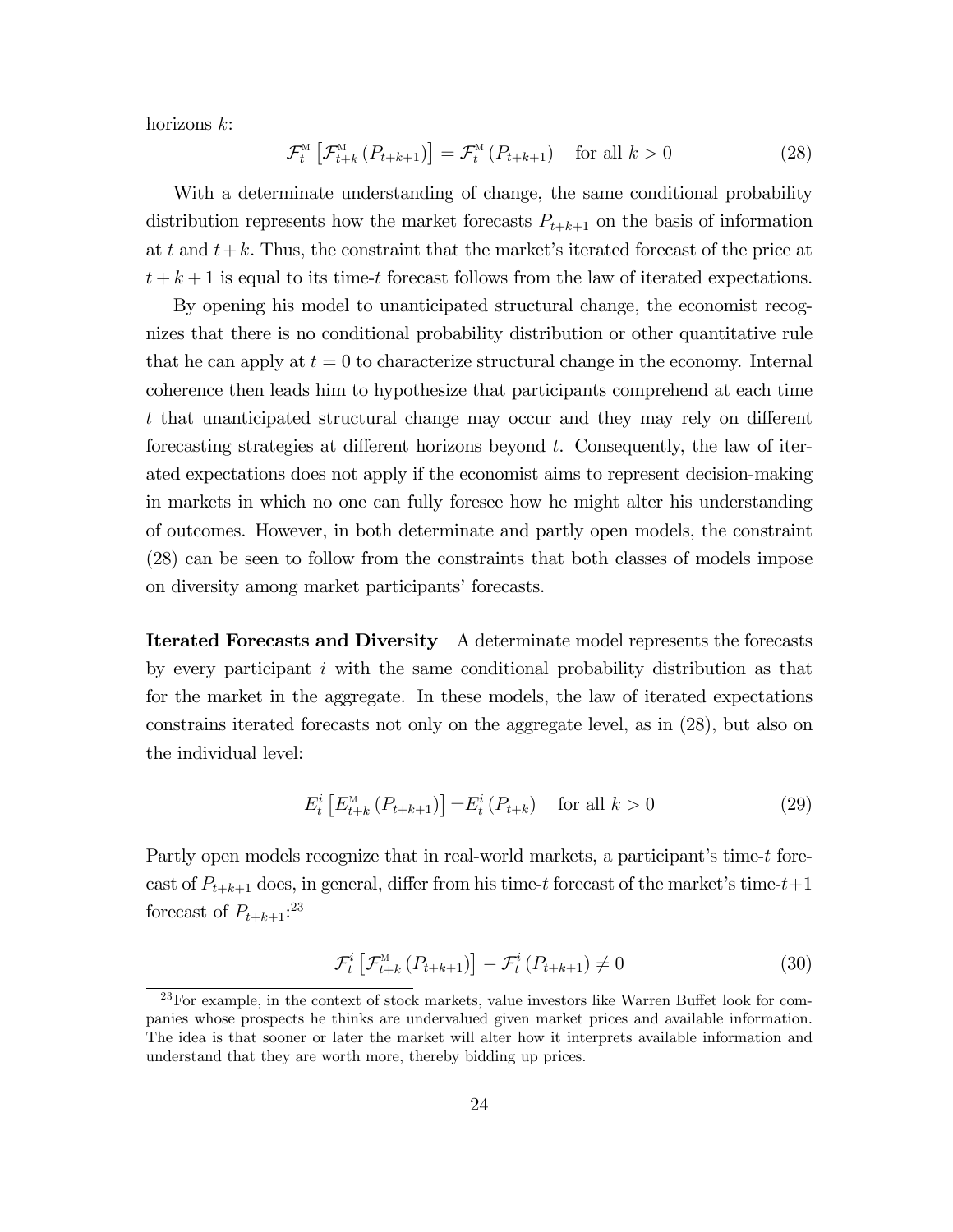These considerations imply that in order to derive implications for time-series data, an economist must constrain not only unanticipated structural change, at least during some intervals; he must also impose restrictions on the diversity of participants' forecasting strategies. By ruling out unanticipated structural change, REH models automatically constrain a participant's time- $t$  forecast of the market's time $t + k$  forecast of  $P_{t+k+1}$  to be exactly the same as his own time-t forecast of  $P_{t+k+1}$ .

By contrast, opening macroeconomic models to unanticipated structural change also opens them to the diversity of participants' forecasting strategies. As Hayek (1945) argued, this diversity cannot be fully comprehended by anyone–a premise that implies that an economist can anticipate neither how a profit-seeking participant forecasts future outcomes, nor how the market will forecast them.

REH models constrain  $F_t^i\left[\mathcal{F}_{t+k}^M\left(P_{t+k+1}\right)\right] - F_t^i\left(P_{t+k+1}\right) = 0$ , at  $t = 0$ . Partly open models impose a much weaker constraint at  $t = 0$  on this difference. These models recognize that an economist cannot know  $ex$  ante what this difference might be for any individual at any time horizon. Moreover, they recognize that he has no reason to suppose *ex ante* that the market's period-t forecast of outcomes at time  $t + k + 1$ — $\mathcal{F}_t^M(P_{t+k+1})$ —will be higher or lower than its period-t prediction of its forecast of outcomes at that horizon based on the information available at time  $t+k-\mathcal{F}^\textsc{m}_t\left[\mathcal{F}^\textsc{m}_{t+k}\left(P_{t+k+1}\right)\right]$  Consequently, we constrain the aggregate of the difference in (30) as follows,

$$
\sum_{i} \left\{ \mathcal{F}_{t}^{i} \left[ \mathcal{F}_{t+k}^{M} \left( P_{t+k+1} \right) \right] - \mathcal{F}_{t}^{i} \left( P_{t+k+1} \right) \right\} =
$$
  

$$
\mathcal{F}_{t}^{M} \left[ \mathcal{F}_{t+k}^{M} \left( P_{t+k+1} \right) \right] - \mathcal{F}_{t}^{M} \left( P_{t+k+1} \right) = 0 \text{ for all } k > 0
$$

This constraint imposes no restrictions on the market's forecasting strategy across time horizons. Moreover, in contrast to REH models, this representation of iterated forecasts on the market level is compatible with diversity of participants' forecasting strategies and information, as well as with partly open models' core premise that outcomes in real-world markets cannot be adequately represented with an overarching probability distribution.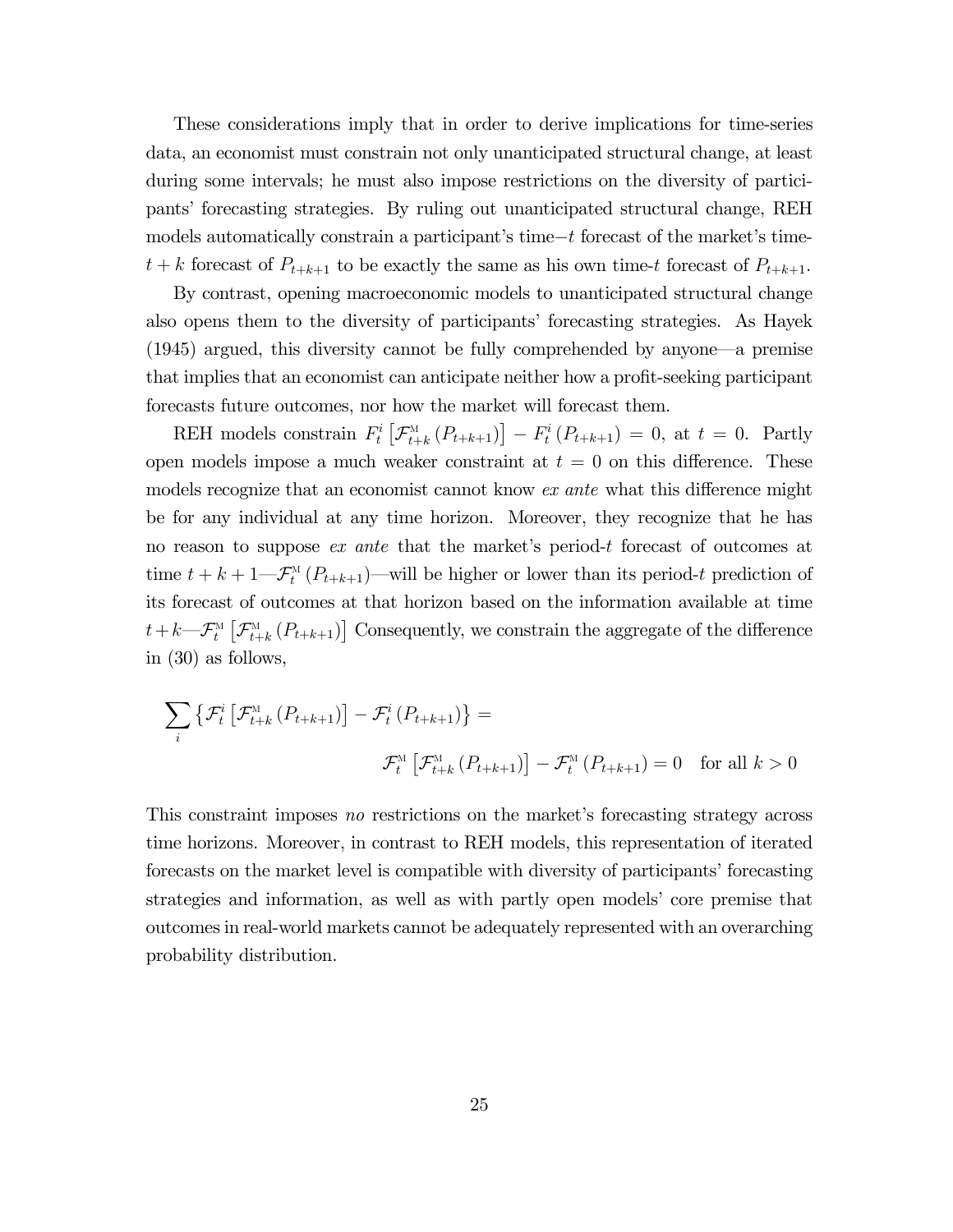#### 5.2.2 Domain Consistency

Domain consistency implies that the economist, having chosen a partly open model to formalize his understanding of change in the price process, should also represent market participants' understanding and forecasting to be partly open. In general, he will recognize that the process driving both the outcome and causal variables may undergo unanticipated structural changes. However, as would be the case in a determinate model, he must impose constraints on structural change ex ante, at time  $t = 0$ , in order to derive time-series implications from his model.

## 5.2.3 Structural Consistency

Unlike with REH, imposing structural consistency in a partly open model enables an economist to recognize that the union of information sets used by market participants in forecasting outcomes not only includes current and past information on the casual variables in  $X_t$ , but is also much larger than his own. It also enables him to recognize that different sets of variables and factors may be relevant for representing the market's forecasts of the  $\tilde{b}_{t+k}X_{t+k}$  terms in (16) at different horizons. For example, in the context of the present-value model of equity prices,  $X_t$  includes dividends, the future values of which depend on companies' profitability and prospects. In forecasting dividends over the short term, one might rely largely on recent trends in company earnings and overall economic activity, whereas at longer horizons, company reports and the composition of management teams may be more relevant.

These considerations lead us to represent each forecast term in (16) as follows:

$$
\mathcal{F}^{\scriptscriptstyle{{\rm M}}}_t\left(\widetilde{b}_{t+k}X_{t+k}\right)=\rho_{t,k}X_t+\lambda_{t,k}\mu_t^{\scriptscriptstyle{{\rm M}}}+\sigma_{t,k}Z_{t,k}
$$

where the vector  $Z_{t,k}$  represents horizon-specific additional factors and the parameters in  $\rho_{t,k}$ ,  $\lambda_{t,k}$ , and  $\sigma_{t,k}$  represent the weights that the market attaches to these factors. With these representations, we can express the economist's understanding of the price process at a point in time as

$$
P_t = \tilde{b}_t X_t + \sum_{k=1}^{\infty} \tilde{c}^k \left( \rho_{t,k} X_t + \gamma_{t,k} \mu_t^M + \sigma_{t,k} Z_{t,k} \right) + \varepsilon_t \tag{31}
$$

where we note that there may be common variables and factors in the specific  $Z_{t,k}$ 's.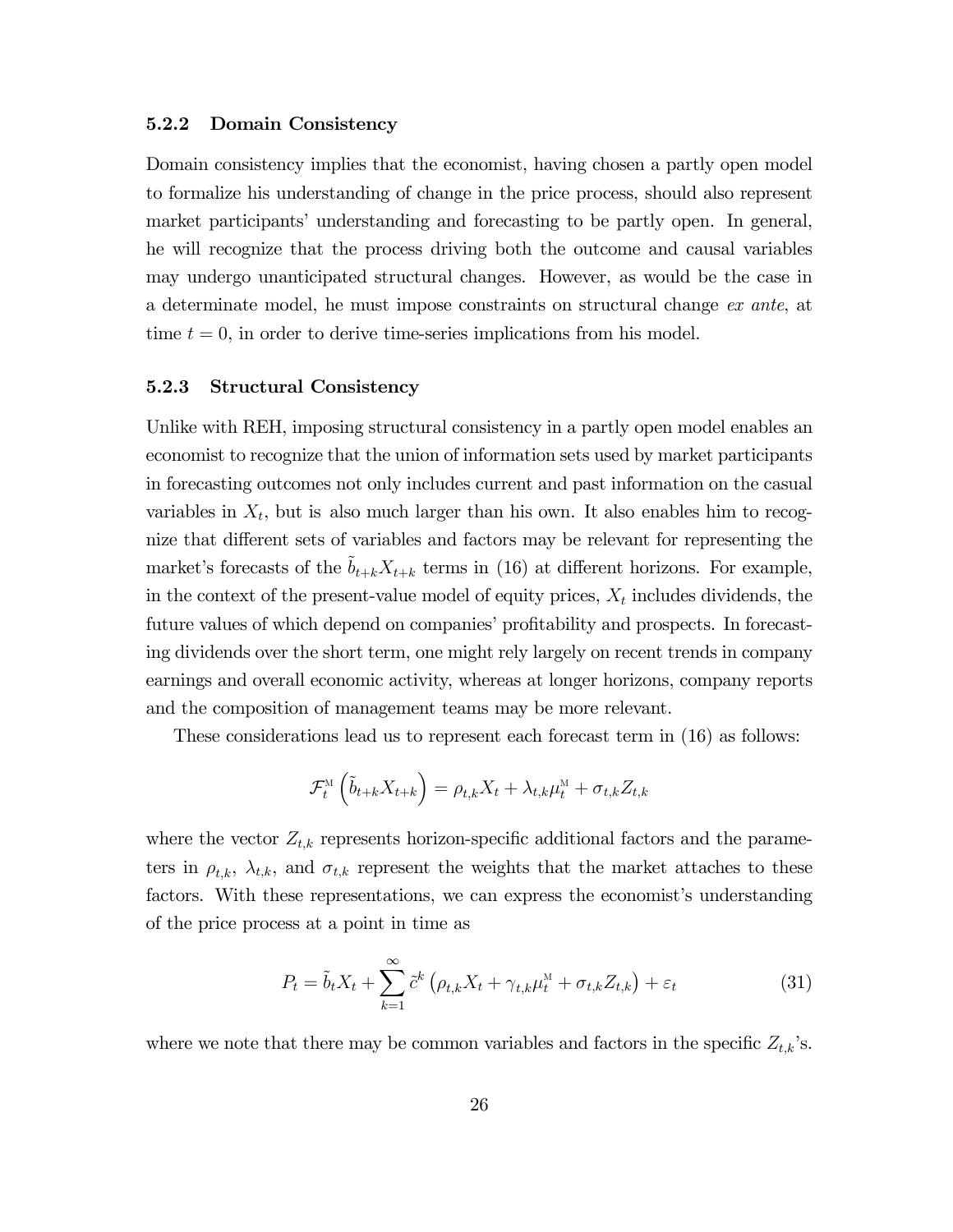Here, we abstract from the complication of additional casual variables in the market's information set and constrain  $V_t$  to include only the variables in  $X_t$  and their trend changes. $24$  In order to highlight the main differences between REH and NREH, we suppose that the economist formalizes his understanding of the  $X_t$  process to be time-invariant and sets  $\mu_t = \mu$  in (27). We also continue to suppose that  $X_t$ involves a single variable. With these simplifications, the economist's qualitative understanding of the price process at a point in time becomes,

$$
P_t = d_t X_t + g_t \mu^M + \varepsilon_t \tag{32}
$$

where  $d_t = \tilde{b}_t + \rho_t$ ,  $\rho_t = \sum_{k=1}^{\infty} \tilde{c}^k \rho_{t,k}$ , and  $g_t = \sum_{k=1}^{\infty} \tilde{c}^k \gamma_{t,k}$  and the model's microfoundations typically have implications for the algebraic signs that  $d_t$  and  $\gamma_t$  may take at one or more points in time.

Causal coherence then implies the following representation for the market's understanding of the price process:

$$
P_t = \beta_t X_t + \gamma_t \mu^M + \varepsilon_t \tag{33}
$$

where the parameters  $d_t$ ,  $\beta_t$  and  $\gamma_t$  in this NREH model recognize that the economist will need different structures to represent the price process and conditionally rational forecasting at different points in time. Rational market participants use their understanding to forecast outcomes. Using (27) and (33), we can express the market's forecast of the change in price at a point in time as follows:

$$
\mathcal{F}_{t}^{\scriptscriptstyle{\mathrm{M}}} \left( \Delta P_{t+1} \right) = \beta_{t} \mu^{\scriptscriptstyle{\mathrm{M}}} + \mathcal{F}_{t}^{\scriptscriptstyle{\mathrm{M}}} \left( \Delta \beta_{t+1} X_{t+1} \right) + \mathcal{F}_{t}^{\scriptscriptstyle{\mathrm{M}}} \left( \Delta \gamma_{t+1} \right) \mu^{\scriptscriptstyle{\mathrm{M}}} \tag{34}
$$

Substituting this representation into (26) implies the following expression for the economist's reduced-form understanding of the change in the market price between

<sup>&</sup>lt;sup>24</sup>However, the reduced form in (32) does implicitly allow for the influence of the market's additional variables to the extent that they are correlated with  $X_t$ . The parameters  $d_t$  and  $\gamma_t$  in (32) depend on these correlations. For NREH models that explicitly recognize the importance of the market's additional informational variables, see Frydman and Goldberg (2014a,b).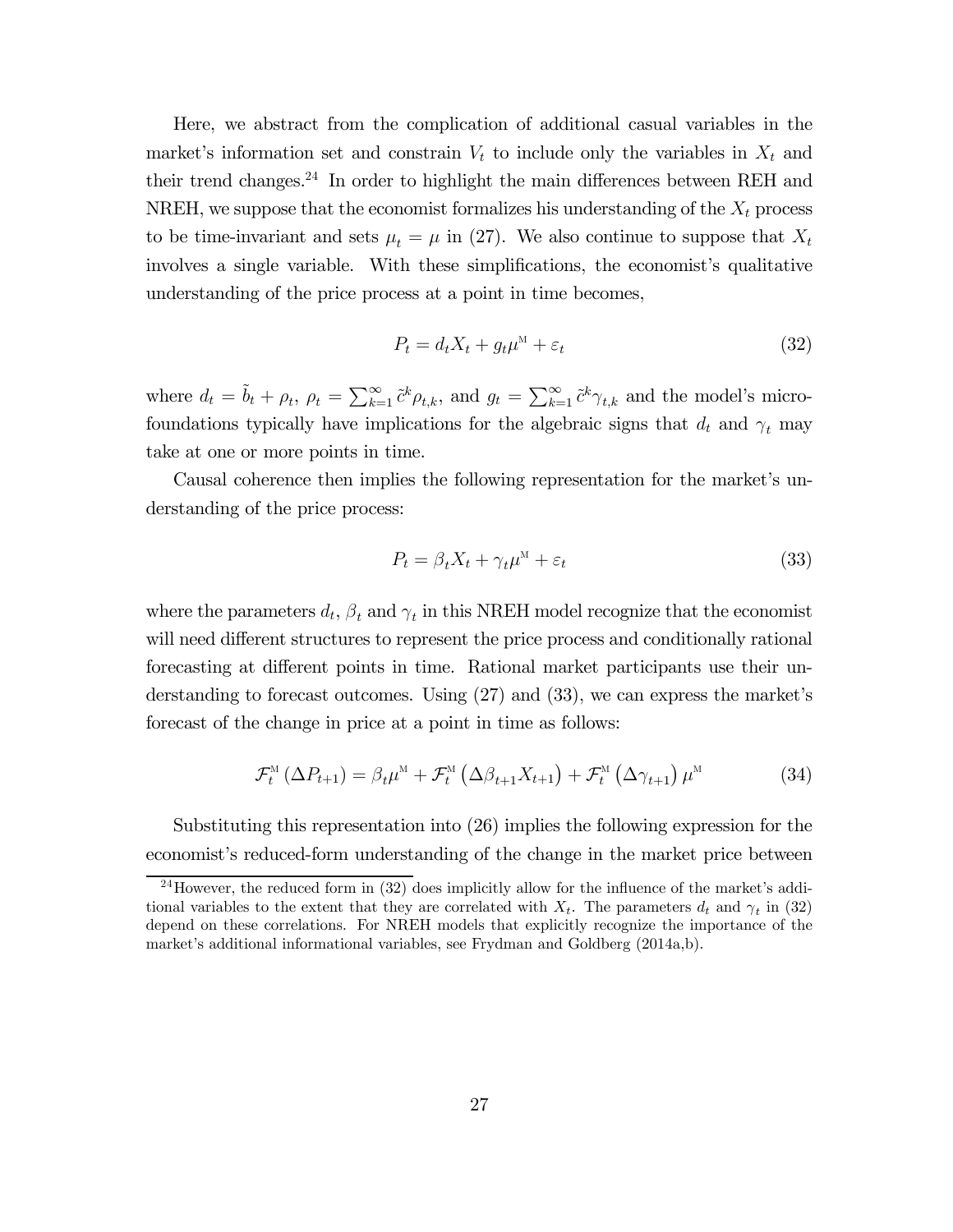any two adjacent points in time:

$$
\Delta P_{t+1} = \tilde{b}_t \Delta X_{t+1} + \Delta \tilde{b}_{t+1} X_{t+1} + \tilde{c} \left[ \Delta \beta_{t+1} \mu^M + \Delta \mathcal{F}_{t+1}^M \left( \Delta \beta_{t+2} X_{t+2} \right) + \Delta \mathcal{F}_{t+1}^M \left( \Delta \gamma_{t+2} \right) \mu^M \right] + \Delta \varepsilon_{t+1} \quad (35)
$$

where  $\Delta \mathcal{F}_{t+1}^{\mathbb{M}}(\cdot)$  denotes, for example,  $\mathcal{F}_{t+1}^{\mathbb{M}}(\Delta \beta_{t+2}X_{t+2}) - \mathcal{F}_{t}^{\mathbb{M}}(\Delta \beta_{t+1}X_{t+1})$ . The first term on the right-hand side of this expression— $\tilde{b}_t \Delta X_{t+1}$ —is a direct informational effect. All the other terms involve structural change effects:  $\Delta \tilde{b}_{t+1} X_{t+1}$  and  $\Delta \beta_{t+1} \mu^M$ represent change in the underlying economy and revisions in how the market interprets movements of  $X_t$  in forecasting outcomes across adjacent periods, respectively, whereas  $\Delta \mathcal{F}_{t+1}^{\text{M}}(\Delta \beta_{t+2} X_{t+2})$  and  $\Delta \mathcal{F}_{t+1}^{\text{M}}(\Delta \gamma_{t+2})$   $\mu^{\text{M}}$  represent revisions in the market's forecasts of structural change. The conditional forecast implied by the model can now be expressed as:

$$
\mathcal{F}_{t}\left(\Delta P_{t+1}|\tilde{b}_{t},\beta_{t},X_{t}\right)=\tilde{b}_{t}\mu+\mathcal{F}_{t}\left(\Delta\tilde{b}_{t+1}X_{t+1}\right) \n+\tilde{c}\mathcal{F}_{t}\left[\Delta\beta_{t+1}\mu^{M}+\Delta\mathcal{F}_{t+1}^{M}\left(\Delta\beta_{t+2}X_{t+2}\right)+\Delta\mathcal{F}_{t+1}^{M}\left(\Delta\gamma_{t+2}\right)\mu^{M}\right] \n-\varepsilon_{t}
$$

Constraining Structural Change In order to derive time-series implications from the model, an economist must constrain the structural-change effects in his expression of the conditional forecast at  $t = 0$ . As we discussed in section 5.1.1, his understanding leads him to constrain these effects only during intervals of moderate change. He cannot not know ex ante when these intervals might begin or end. However, he hypothesizes that such intervals will occur and, when they do, they tend to be protracted. We denote the beginning and end of interval j by  $T_j + 1$  and  $T_{i+1}$ , respectively.

Our definition of moderate change constrains structural change in every interval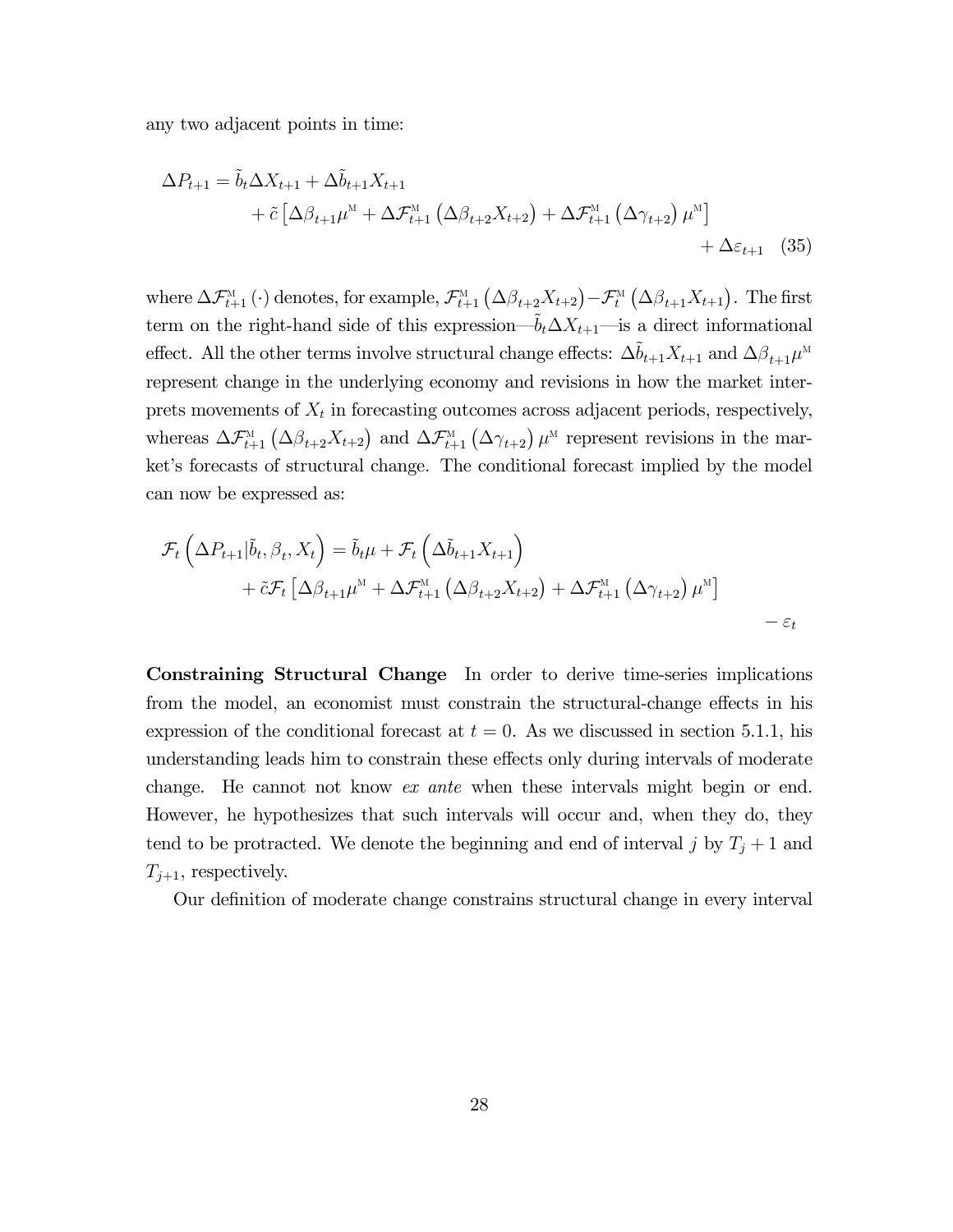as follows:25

$$
\left| \tilde{b}_{t} \mu \right| > \left| \mathcal{F}_{t} \left( \Delta b_{t+1} X_{t+1} \right) \right| +
$$
\n
$$
c \left| \mathcal{F}_{t} \left[ \Delta \beta_{t+1} \mu^{M} + \Delta \mathcal{F}_{t+1}^{M} \left( \Delta \beta_{t+2} X_{t+2} \right) + \Delta \mathcal{F}_{t+1}^{M} \left( \Delta \gamma_{t+2} \right) \mu^{M} \right] \right|
$$
\n
$$
sgn \left( \tilde{b}_{t} \right) = sgn \left( \tilde{b}_{t-1} \right) \quad \text{and} \quad sgn \left( \beta_{t} \right) = sgn \left( \beta_{t-1} \right) \tag{36}
$$

where 
$$
|\cdot|
$$
 denotes an absolute value. The first qualitative and contingent condition constrains structural change in the underlying economy and revisions in the market's forecasting strategy to be moderate. The second condition implies that the structural changes are sufficiently moderate so that the algebraic signs of the informational effects in the economist's understanding of the underlying economy as well as his representation of the market's forecasting strategy remain unchanged during the

intervals of moderate change.

Imposing these conditions at  $t = 0$ , like in section 2, yields qualitative and contingent predictions concerning the movements of the outcome and casual variables during the intervals of moderate change:

$$
\mathcal{F}_{t}\left[sgn\left(\Delta P_{t+1}\right)\right] = sgn\left(\tilde{b}_{t}\mu\right) \tag{37}
$$

$$
\mathcal{F}_{t}\left[sgn\left(\Delta P_{t+1}\Delta X_{t+1}\right)\right]=sgn\left(\tilde{b}_{t}\right)
$$
\n(38)

for t between  $T_j + 1$  and  $T_{j+1}$  and all j. These predictions involve constraining  $\varepsilon_t$  ex ante. This error term represents influences on the price process during intervals of moderate change that the economist does not explicitly specify either in quantitative or qualitative terms. REH models impose the strong assumption that what the economist does not know ex ante is exactly the same as what the market does not know, that is, they set  $\varepsilon_t = \varepsilon_t^{\text{M}}$  at every point in time, past, present, and future. An NREH model imposes a weaker constraint. It recognizes that an economist cannot know in advance whether  $\varepsilon_t$  will take on a positive or negative value. Consequently, he constrains this error term to equal its average of zero in deriving ex ante qualitative predictions from his model.

Structural consistency implies that the economist relies on his own understanding

 $25$ There are other ways to formalize moderate structural change in the model. The key is to do so in a way that implies time series regularities.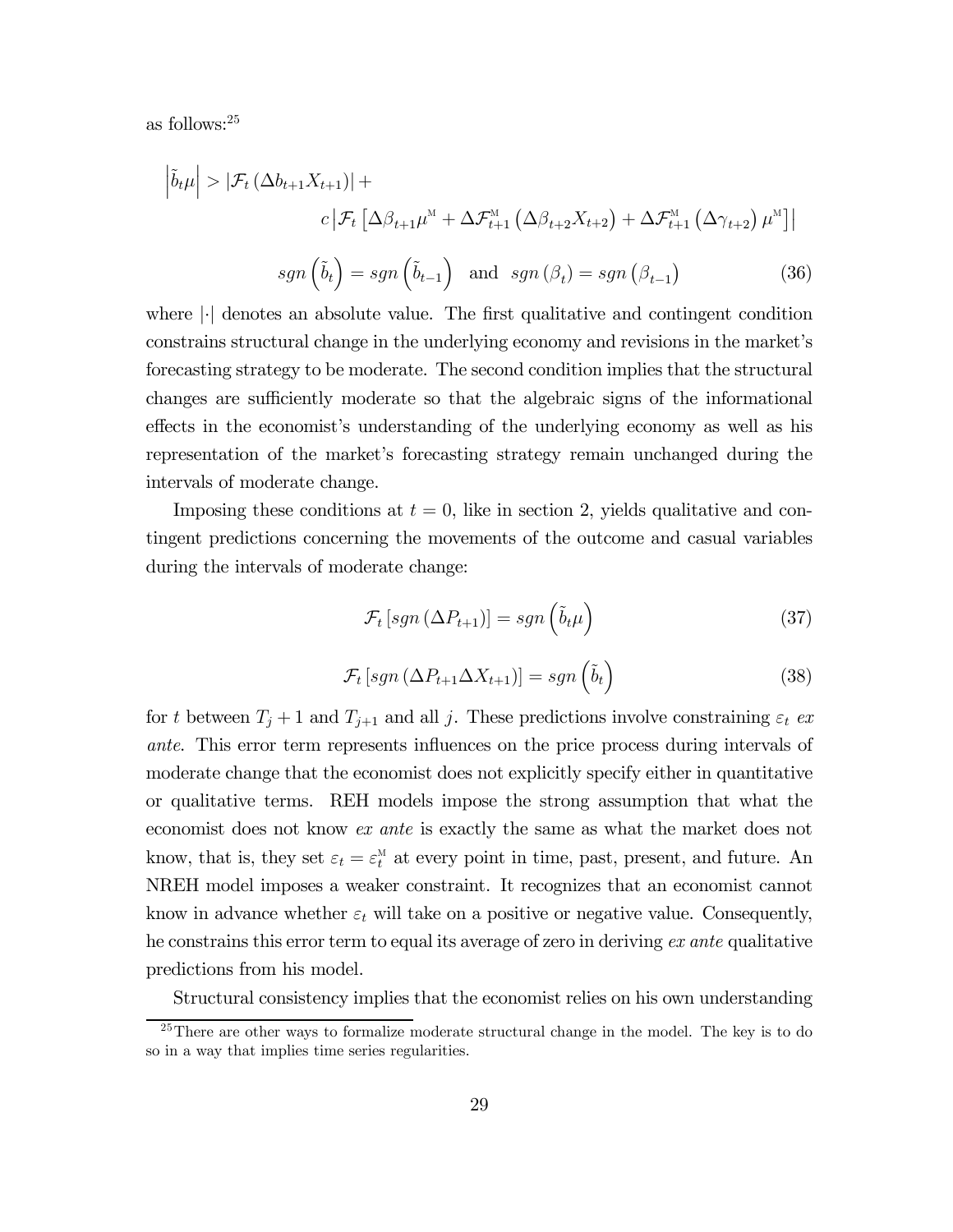of change in the price process to represent how market participants understand and forecast change. He thus formalizes the market's understanding as partly open using constraints on change that do not conflict with his own formalization in (36). In doing so, he constrains revisions in the markets' forecasting strategy to be moderate during the intervals of time in which change in the underlying economy is also moderate. In effect, the economist hypothesizes at  $t = 0$  that market participants in the aggregate will understand when the underlying economy undergoes moderate change and thus the market will revise its forecasting strategy in moderate ways during these periods.<sup>26</sup>

In order to yield qualitative predictions concerning the market's forecast of movements in the outcome and causal variables, the economist must constrain its forecast of the structural-change effects in his representation in  $(34)$ . Structural consistency constrains these effects at  $t = 0$  to be smaller in magnitude than the direct informational effect at each point in time during the intervals of moderate change, that is:

$$
|\beta_t \mu^{\mathbf{M}}| > \left| \mathcal{F}_t^{\mathbf{M}}\left( \Delta \beta_{t+1} X_{t+1} \right) + \mathcal{F}_t^{\mathbf{M}}\left( \Delta \gamma_{t+1} \right) \mu^{\mathbf{M}} \right| \tag{39}
$$

for t between  $T_j + 1$  and  $T_{j+1}$  and all j. With this constraint, the representation in in (34) implies the following qualitative and contingent predictions:

$$
\mathcal{F}_t^{\scriptscriptstyle{\mathrm{M}}}\left[sgn\left(\Delta P_{t+1}\right)\right] = sgn\left(\beta_t \mu^{\scriptscriptstyle{\mathrm{M}}}\right) \tag{40}
$$

$$
\mathcal{F}_t^{\mathcal{M}}\left[sgn\left(\Delta P_{t+1}\Delta X_{t+1}\right)\right] = sgn\left(\beta_t\right) \tag{41}
$$

for t between  $T_j + 1$  and  $T_{j+1}$  and all j.

The IKE constraints on change in (36) and (39) are consistent with myriad possible structures at each point in time during intervals of moderate change. However, imposing these constraints nonetheless implies qualitative and contingent predictions, because, conditional on a structure at  $t$ , they imply that informational effects dominate structural-change effects.

 $^{26}$ In Frydman and Goldberg (2014a), we point out that this supposition is an implication of the premise that market participants' aggregate understanding of change encompasses that of the economist. REH models embody a particularly restrictive form of this premise: they presume that an economist's understanding is "essentially the same," in quantitative terms, as that of the market.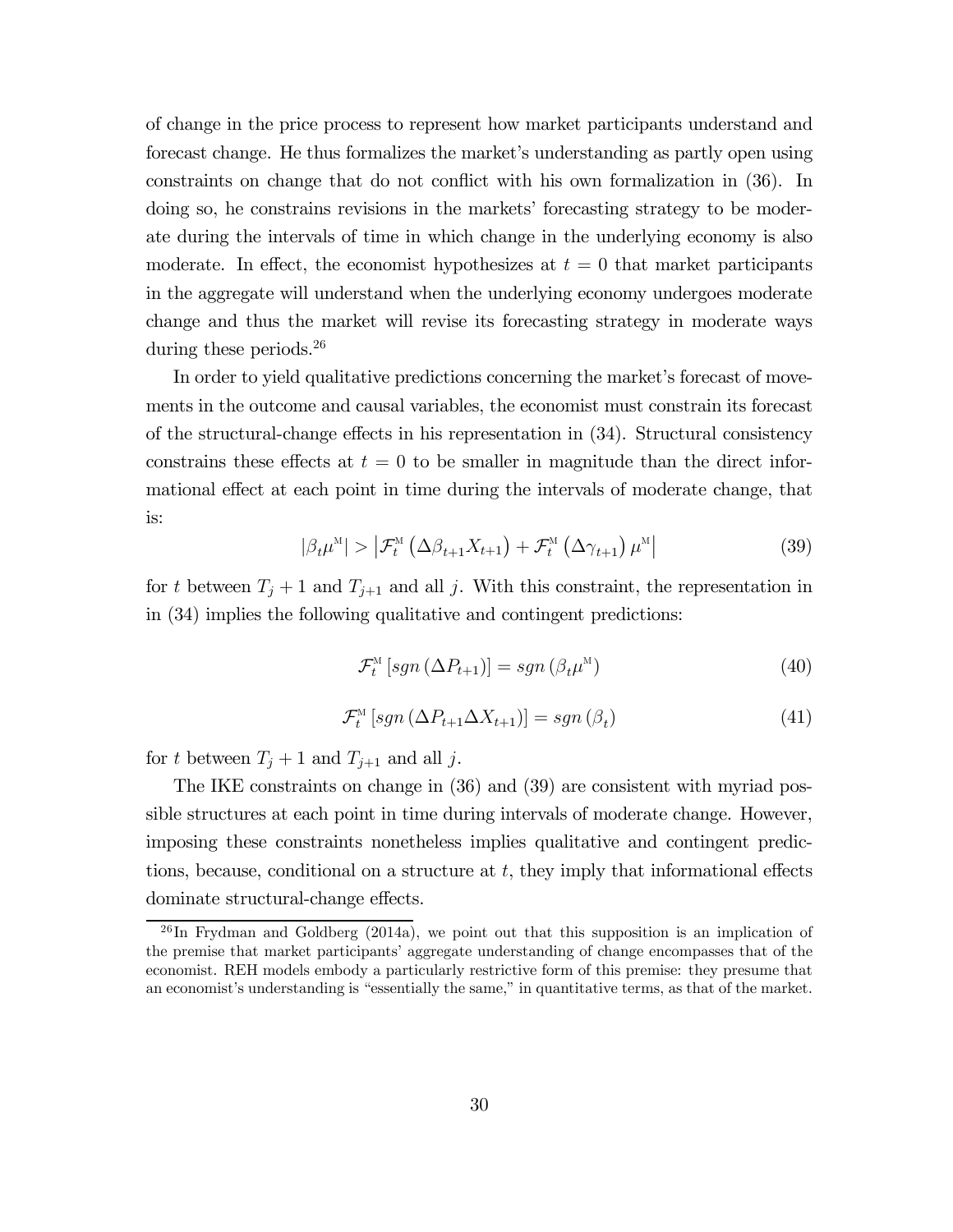#### 5.2.4 The Market's Predictive Coherence

The IKE model in equations (35), (36) and (39) predicts, at  $t = 0$ , that movements in the outcome and causal variables will be characterized by distinct qualitative regularities during protracted time intervals, depending on the algebraic sign of  $\tilde{b}_t$  in those intervals. The model specifies in advance neither the timing of these intervals' beginning or end nor what the sign of  $\tilde{b}_t$  will be in any particular interval. It also yields no time-series predictions outside these intervals.

Imposing predictive coherence at the aggregate level in this IKE model ensures that the market's conditional forecasts at every point in time during intervals of moderate change do not conflict with the model's qualitative time-series predictions during these periods, that is, with those in (40) and (41). Predictive coherence, therefore, implies that

$$
sgn(\beta_t) = sgn\left(\tilde{b}_t\right) \text{ and } sgn(\mu^M) = sgn(\mu) \tag{42}
$$

for t between  $T_{j+1} - T_j + 1$  and all  $j$ <sup>27</sup>

As in our determinate example, predictive coherence entails using the economist's understanding to represent that of the market. However, in an IKE model, this understanding is qualitative. As such, the economist uses only the algebraic signs of the parameters of his own formalization in representing the market's forecast. By doing so, he also hypothesizes at  $t = 0$  that market participants—in the aggregate will understand when the underlying economy undergoes moderate change, and thus that they will revise their forecasting strategy in moderate ways during these periods.

## 5.2.5 Conditionally Rational Individual Forecasting

The market's predictive coherence leads an economist to hypothesize at  $t = 0$  that, in the aggregate, market participants' forecasts of the movements in the outcome and causal variable are qualitatively consistent with his model's predictions during the intervals of moderate change in the economy's structure. However, a key feature of NREH models is that they do not restrict all conditionally rational participants to forecast the same qualitative time-series regularities as those implied by the model.

<sup>&</sup>lt;sup>27</sup>We have formalized the economist's understanding of the  $X_t$  process as determinate. Consequently, predictive coherence also implies that  $\mu^M = \mu$ .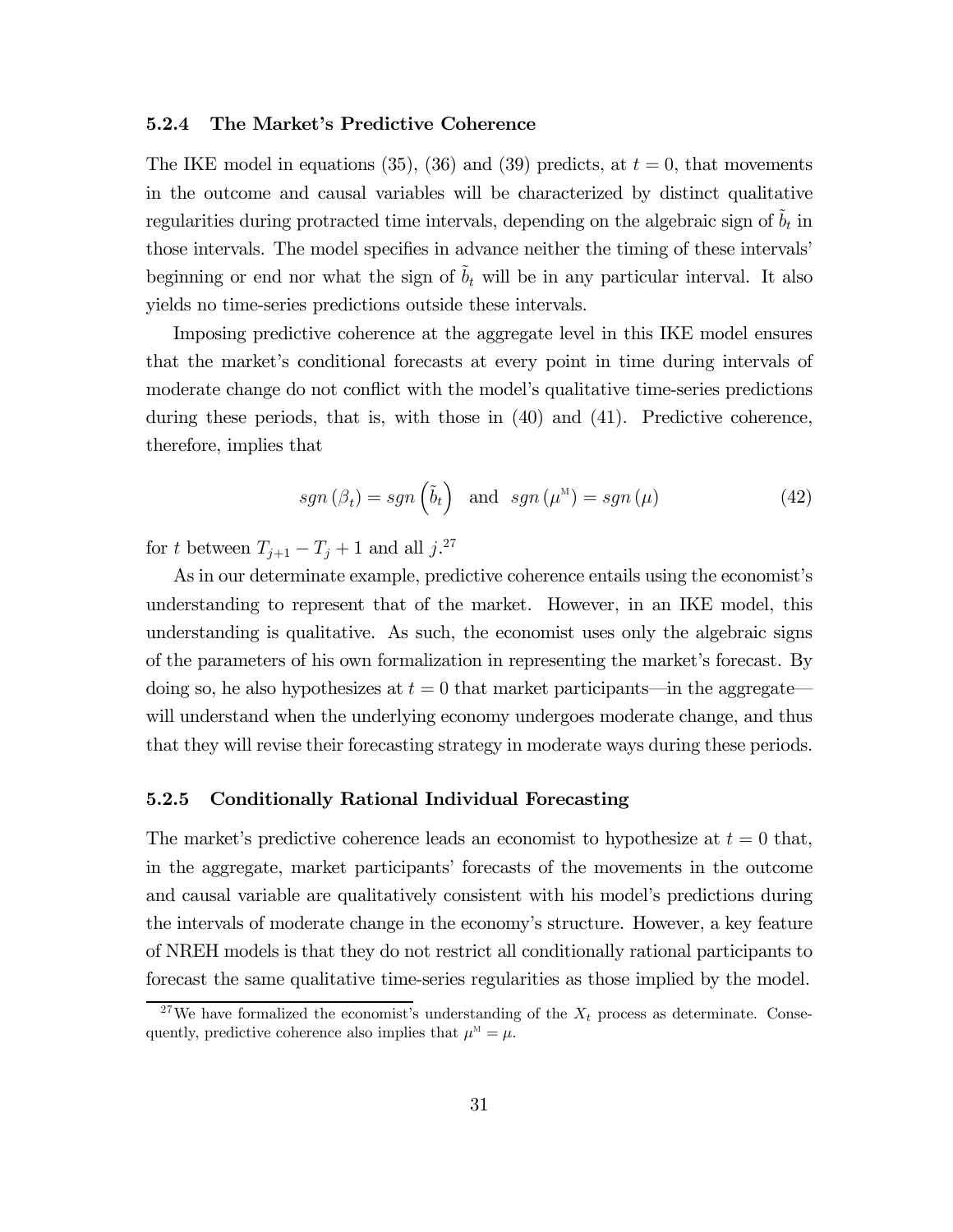This diversity arises because the model does not specify in advance when intervals of moderate structural change will begin or end. At each point in time, the model implies two predictions: either structural change will be moderate or it will not. Consequently, conditional on this understanding, it is rational for a market participant to forecast either one of these possibilities. The individual rationality condition implies that if a participant forecasts a continuation of moderate structural change at any moment in the interval, he should forecast movements in the data that are consistent with the qualitative regularities predicted by the economist and the market in  $(37)$ and (38).28 However, if at any moment he forecasts that structural change will cease to be moderate, he may forecast a change that is either the same as or different from the qualitative regularities in the data—or no regularity at all.<sup>29</sup>

The key to modeling diversity of forecasting strategies among conditionally rational participants is that the economist himself recognizes that change in the economy's structure is contingent. By doing so, his model yields myriad conditionally rational ways to understand and forecast outcomes. Moreover, because the model implies two qualitative predictions concerning structural change at every point in time, it accounts for participants' forecasts of time-series regularities that are qualitatively consistent with that of the market and others that are not. If, by contrast, an economist formalizes his understanding of change with a determinate model, he hypothesizes that there is a single joint probability distribution governing market outcomes and thus only one conditionally rational way to think about and forecast those outcomes.

Rationality of Bulls and Bears Determinate models are particularly problematic in accounting for asset-price fluctuations on the basis of conditionally rational decision-making. These prices have a tendency to undergo swings of irregular duration and magnitude away from and back toward benchmark values. As an asset-price swing unfolds, say rising above the benchmark, market participants must forecast whether it will continue or end and usher in a price downswing (or no swing at all).

<sup>&</sup>lt;sup>28</sup>In general, it would take some time once an interval of moderate structural change began for market participants to observe the qualitative time-series regularities in the interval. We assume here that they can detect these regularities quickly; if they forecast moderate structural change

between t and  $t + 1$ , the sign of their individual  $\beta_t$ 's is the same as that of the economist's  $b_t$ .<br><sup>29</sup>This individual rationality condition is not necessarily satisfied. An individual who forecasts moderate change in the economy's structure and nonetheless changes the sign of the weight that he attaches to  $X_t$  would be conditionally irrational.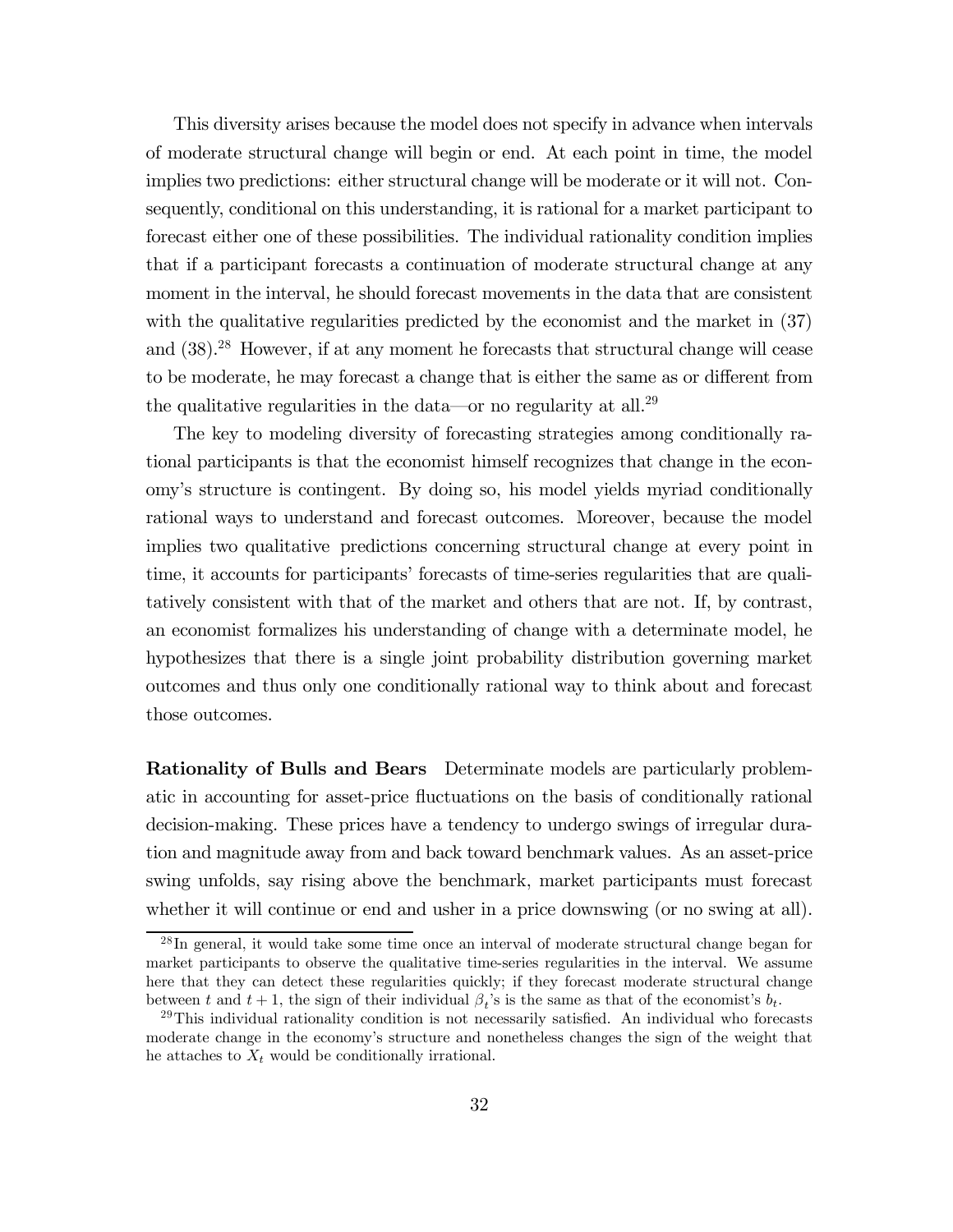At each point in time, some participants forecast that the upswing will continue (the bulls), while others forecast that it will end (the bears). The interplay between bulls and bears in asset markets leads to an enormous volume of trading.<sup>30</sup> However, attempting to account for such behavior on the basis of a determinate model typically leads economists to hypothesize that either the bulls or the bears, or both, systematically forego profit opportunities.<sup>31</sup>

By contrast, our NREH model of asset-price swings and risk accounts for the presence of both bulls and bears without presuming that either group is irrational (Frydman and Goldberg, 2014b). By leaving the model partly open to unanticipated change, the model implies two predictions: at every point in time, a price swing either continues or it does not. It is thus conditionally rational for some participants to forecast that the swing will continue and for others to forecast that it will end. Moreover, the model's contingent representation of change, together with NREH's imposed internal coherence, enables it to explain the irregular nature of asset-price swings.

# 6 Concluding Remarks

Since the early 1970s, macroeconomists have come to rely on models that exclude, ex ante, unanticipated changes in how market participants make decisions and how aggregate outcomes unfold over time. Once determinate models are upheld as the relevant economic theory, REH as a representation of conditionally rational forecasting follows on logical grounds.

The choice to stick with determinate models has had a profound impact on the direction of macroeconomic research over the last four decades. The emergence of behavioral finance is a case in point. Behavioral economists have uncovered much evidence of the empirical failure of REH models. Yet, puzzlingly, they have not jettisoned the core belief that underpins much of contemporary macroeconomics: determinate models are the relevant theory for understanding outcomes, and imposing REH in such models provides the way to represent rational forecasting. Conse-

 $30$ For example, in its 2013 survey, the Bank for International Settlements estimates that the volume of foreign exchange traded every day in currency markets is more than \$5 trillion. See www.bis.org/publ/rpfx13.htm.

 $31$  For such models of irrationality, see Brunnermeier (2001) and references therein.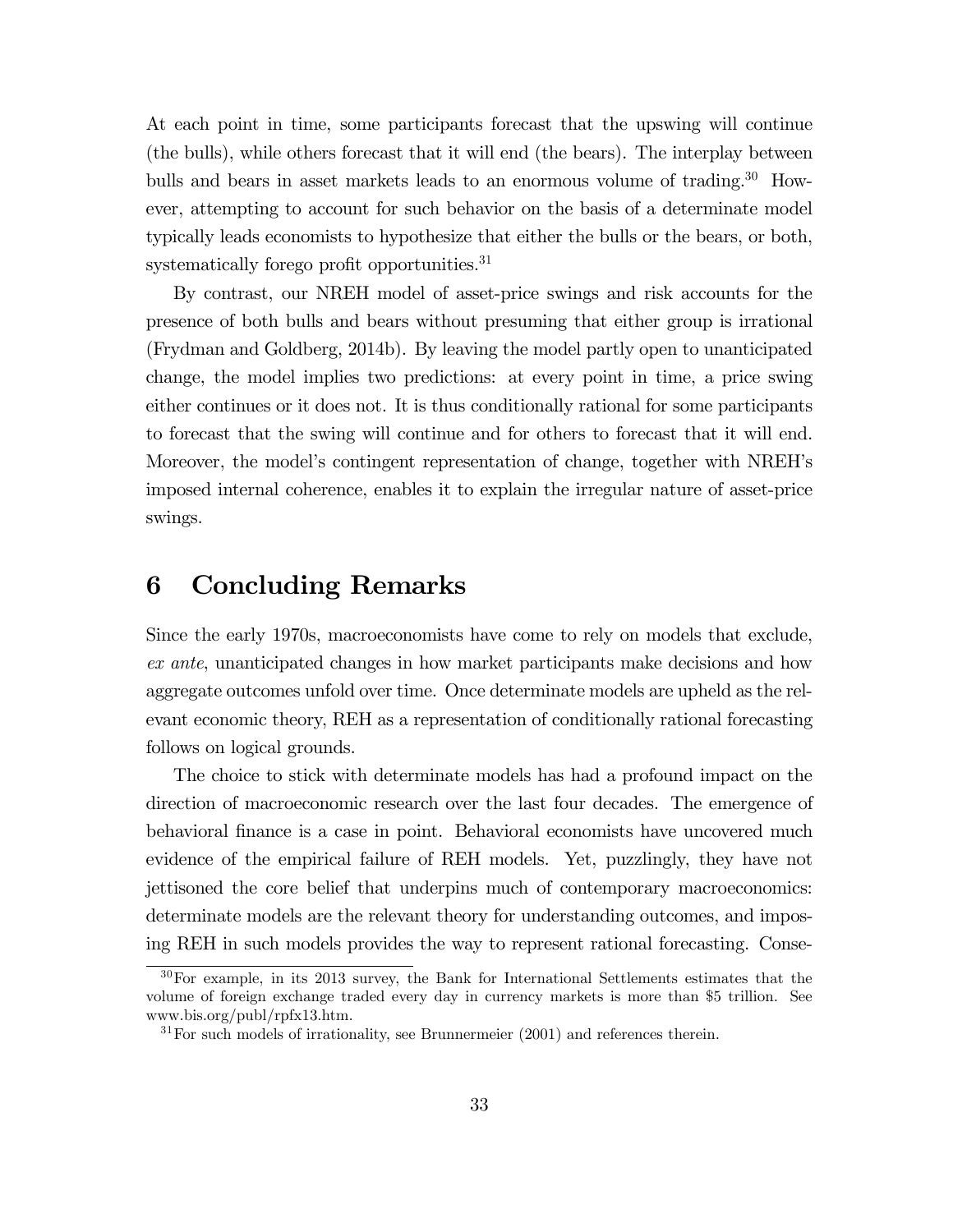quently, behavioral economists formalize their findings of how participants behave with internally incoherent determinate models, which presume that individuals forego profit opportunities endlessly. According to this approach, the empirical failure of REH models stems from decision-making by market participants who are not smart enough or rational enough to forecast according to an economist's determinate model (Barberis and Thaler,  $2003$ ).<sup>32</sup>

The arguments advanced in this paper point to a very different interpretation of behavioral economists' findings: determinate models are not the relevant economic theory for understanding outcomes in real-world markets; thus, REH does not represent conditionally rational forecasting in these markets. We have pointed out that REH models represent decision-making by participants in real-world markets who forego profit opportunities endlessly. It is not surprising, therefore, that reliance on these models has led to many so-called puzzles in macroeconomics, especially in financial markets.33

We have proposed partly open models as the relevant economic theory for understanding outcomes in real world markets and NREH as a way to select from that class of models those that are compatible with rational decision-making. These models explore the possibility that, although no one can fully foresee how change in the economy's structure will unfold, there are protracted intervals of time during which this change can be characterized ex ante with qualitative conditions. We have shown that during these intervals, a NREH model implies distinct qualitative regularities in the movements of outcomes and causal variables. NREH models recognize that when these regularities begin or end cannot be fully specified in advance with a probabilistic rule.

A key question is how to confront NREH's qualitative and contingent implications

 $32$ <sub>NREH</sub> indicates that the usual dualism concerning the importance of fundamentals, on which REH theory has focused, and that of psychological considerations, which behavioral economists have emphasized, is largely an artifact of determinate models. As we have argued in Frydman and Goldberg (2011), the importance of unanticipated structural change implies that both fundamental and psychological considerations play a role in representing how profit-seeking rational participants understand the economy and make decisions. Indeed, this point goes back to Keynes (1936, p. 136). For a discussion of how NREH representations of conditionally rational forecasting are open to the influence of psychological considerations, see Frydman and Goldberg (2014a,b) and Frydman et al. (2014c,d).

 $33$  In other words, Lucas's (2001, p.13) compelling argument – that "if your theory reveals profit opportunities, you have the wrong theory", $-$  goes a long way toward explaining the empirical difficulties encountered by REH models.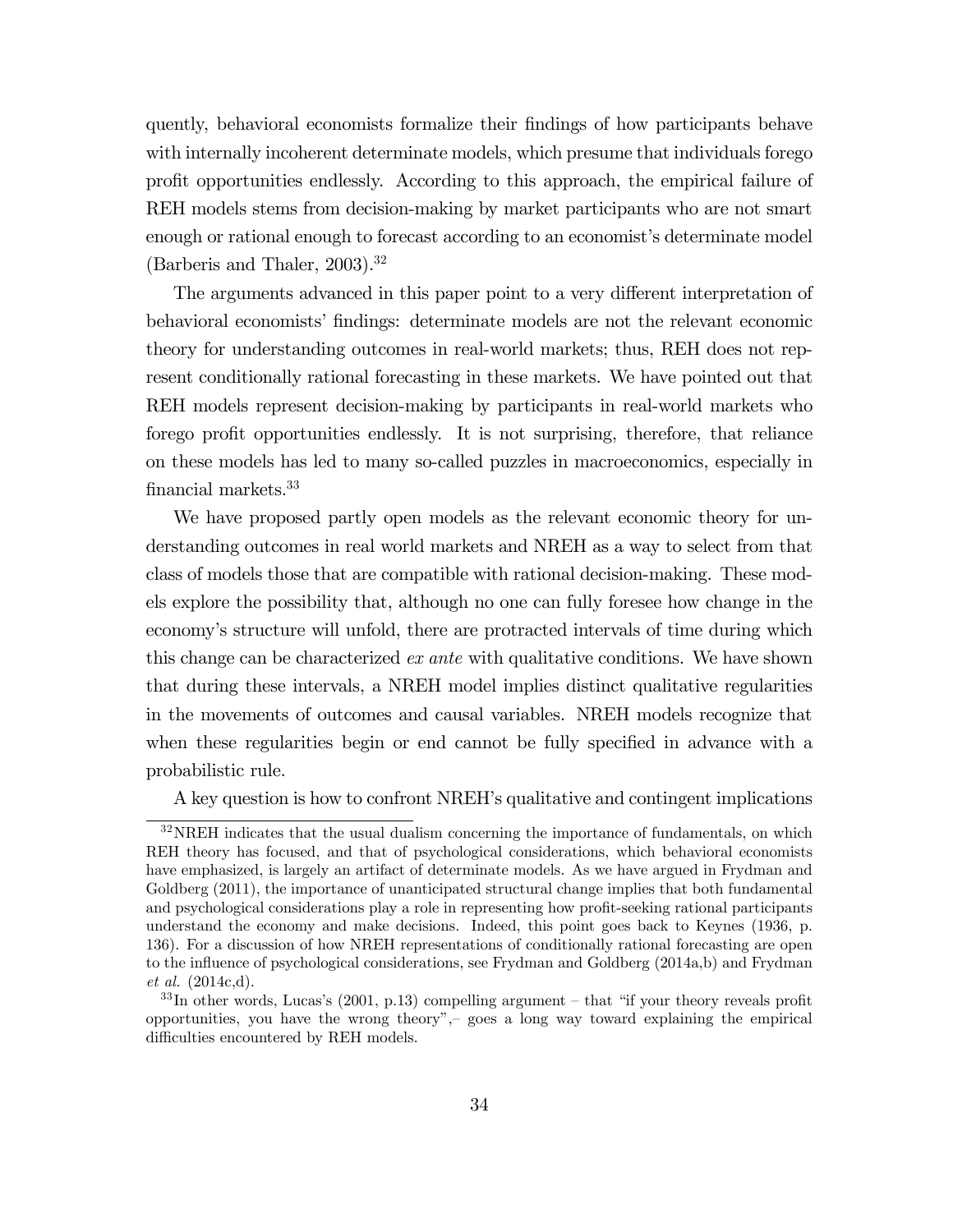with time-series data. In our empirical research on asset markets, we have explored the possibility that the qualitative and contingent regularities implied by IKE models can be approximated ex post with a piece-wise linear econometric model. To leave the econometric analysis partly open, we rely on procedures that do not specify in advance the timing of or the ways in which relationships in the data might shift across linear pieces. Our results indicate that partly open models are crucial for resolving many of the anomalies that financial economists have encountered using determinate models.34

## Appendix A The Forecast Operator

In order to illustrate the properties of the forecast operator, we consider the following process relating an outcome, denoted by  $Y_t$ , in terms of two causal variables,  $Z_t^1$  and  $Z_t^2$ :

$$
Y_t = a_t^1 Z_t^1 + a_t^2 Z_t^2 \tag{43}
$$

where  $a_t^1$ ,  $a_t^2$  are parameters. Let  $\mathcal{F}_t(Y_{t+1})$  denote the forecast of  $Y_{t+1}$  based on the realizations of  $Z_t^1$  and  $Z_t^2$  and the understanding in (43) Iterating one period and using the forecast operator yields:

$$
\mathcal{F}_t(Y_{t+1}) = \mathcal{F}_t \left( a_t^1 Z_t^1 + a_t^2 Z_t^2 + a_t^1 \Delta Z_{t+1}^1 + a_t^2 \Delta Z_{t+1}^2 + \Delta a_{t+1}^1 Z_t^1 + \Delta a_{t+1}^2 Z_t^2 \right) \tag{44}
$$

where  $\Delta Z_{t+1}^i = Z_{t+1}^i - Z_t^i$ , and  $\Delta a_{t+1}^i = a_{t+1}^i - a_t^i$  for  $i = 1, 2$ .

In partly open models, some or all of these changes do not have a probabilistic representation. Consequently, the forecast operator represents a point forecast stem-

 $34$  Frydman and Goldberg (2007, chapter 13), Kozlova (2013), and Frydman et al. (2014b) show that allowing for unanticipated structural change helps to resolve the forward-discount anomaly in currency markets. Frydman et al. (2014b,e) find that a NREH model of the risk premium, which relates risk not to the volatility of returns, but to departures of the asset price from benchmark values, can account for excess returns in currency markets and the pattern of forward-rate biasedness across developed and developing countries, respectively. Frydman and Goldberg (2007, chapter 15) and Sullivan (2013) find that allowing for unanticipated structural change is crucial to resolving the Meese and Rogoff (1983) exchange-rate-disconnect puzzle. Frydman and Goldberg (2014b) and Frydman et al. (2014a) show how a NREH model of asset-price swings can account for the persistence of currency fluctuations. Frydman *et al.*  $(2014c)$  shows that, once we allow for structural change, the present value model of stock prices is broadly consistent with empirical evidence. Frydman et al. (2014d) tests a NREH present-value model of stock prices, one that explicitly incorporates fundamental, psychological, and social considerations, and finds temporary co-integrating relationships among all three types of factors.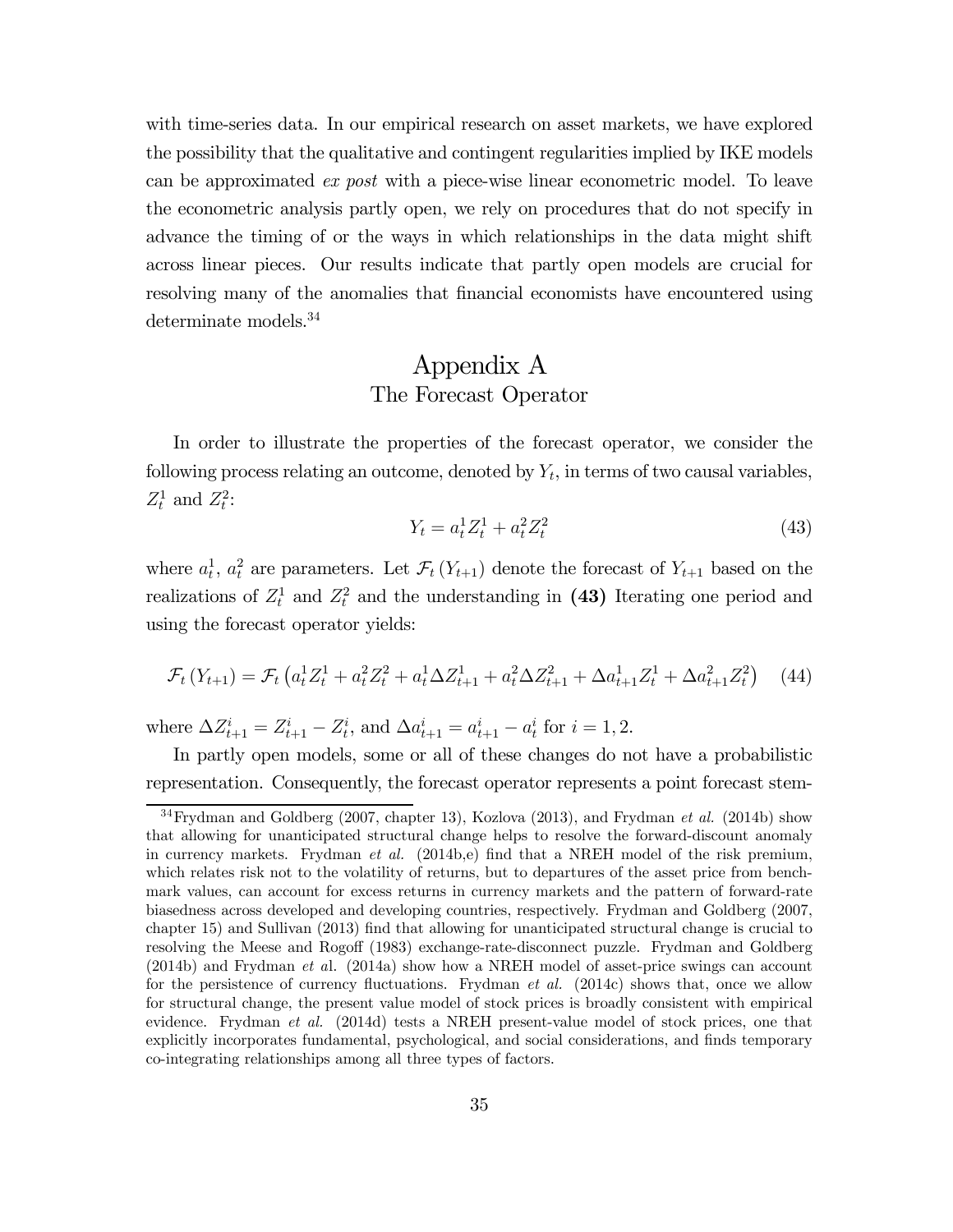ming from the model's qualitative and contingent formalization of the economist's or market participants' understanding of the economy's structure. Although partly open model's qualitative constraints are compatible with myriad forecasting strategies at a point in time, for each of them the forecast operator in partly open models shares the following properties with a mathematical conditional expectation:

1. The time- $t$  forecast of the sum is the sum of the forecasts:

$$
\mathcal{F}_{t}\left(Y_{t+1}\right) = \mathcal{F}_{t}\left(a_{t}^{1}Z_{t}^{1}\right) + \mathcal{F}_{t}\left(a_{t}^{2}Z_{t}^{2}\right) + \mathcal{F}_{t}\left(a_{t}^{1}\Delta Z_{t+1}^{1}\right) + \mathcal{F}_{t}\left(a_{t}^{2}\Delta Z_{t+1}^{2}\right) + \mathcal{F}_{t}\left(\Delta a_{t+1}^{1}Z_{t}^{1}\right) + \mathcal{F}_{t}\left(\Delta a_{t+1}^{2}Z_{t}^{2}\right)
$$
\n(45)

2. The time-t forecast of the parameters or variables that are included in the conditioning set at  $t$  is equal to these parameters or variables:

$$
\mathcal{F}_t(a_t^i Z_t^i) = a_t^i Z_t^i \quad \text{for } i = 1, 2
$$
\n
$$
(46)
$$

$$
\mathcal{F}_t\left(a_t^i \Delta Z_{t+1}^i\right) = a_t^i \mathcal{F}_t\left(\Delta Z_{t+1}^i\right) \text{ and } \mathcal{F}_t\left(\Delta a_{t+1}^i Z_t^i\right) = Z_t^i \mathcal{F}_t \Delta a_{t+1}^i \text{ for } i = 1, 2
$$

A partly open model does not necessarily represent structural change in all of its components in non-probabilistic terms. For those components that are represented probabilistically, the forecast operator is simply the mathematical conditional expectation based on the probability distribution characterizing those components.

# Appendix B Internal Coherence in a Markov Switching Model

We illustrate the application of the conditions of structural consistency and the market's predictive coherence in the determinate model of section 3, which makes use of the representations in (21) and (22).

## Structural Consistency

In that example, the economist hypothesizes at  $t = 0$  that the price process can switch between one of two exact structures according to a Markov chain. He formalizes his understanding of this change with the determinate constraints in (8) and (9). Structural consistency implies that he uses this understanding of change to represent that of the market:

$$
s_t = 1 : P_t^{(1)} = \alpha^{(1)} + \beta^{(1)} X_t + \varepsilon_t \quad \text{or} \quad s_t = 2 : P_t^{(2)} = \alpha^{(1)} + \beta^{(2)} X_t + \varepsilon_t \quad \text{for all } t \tag{47}
$$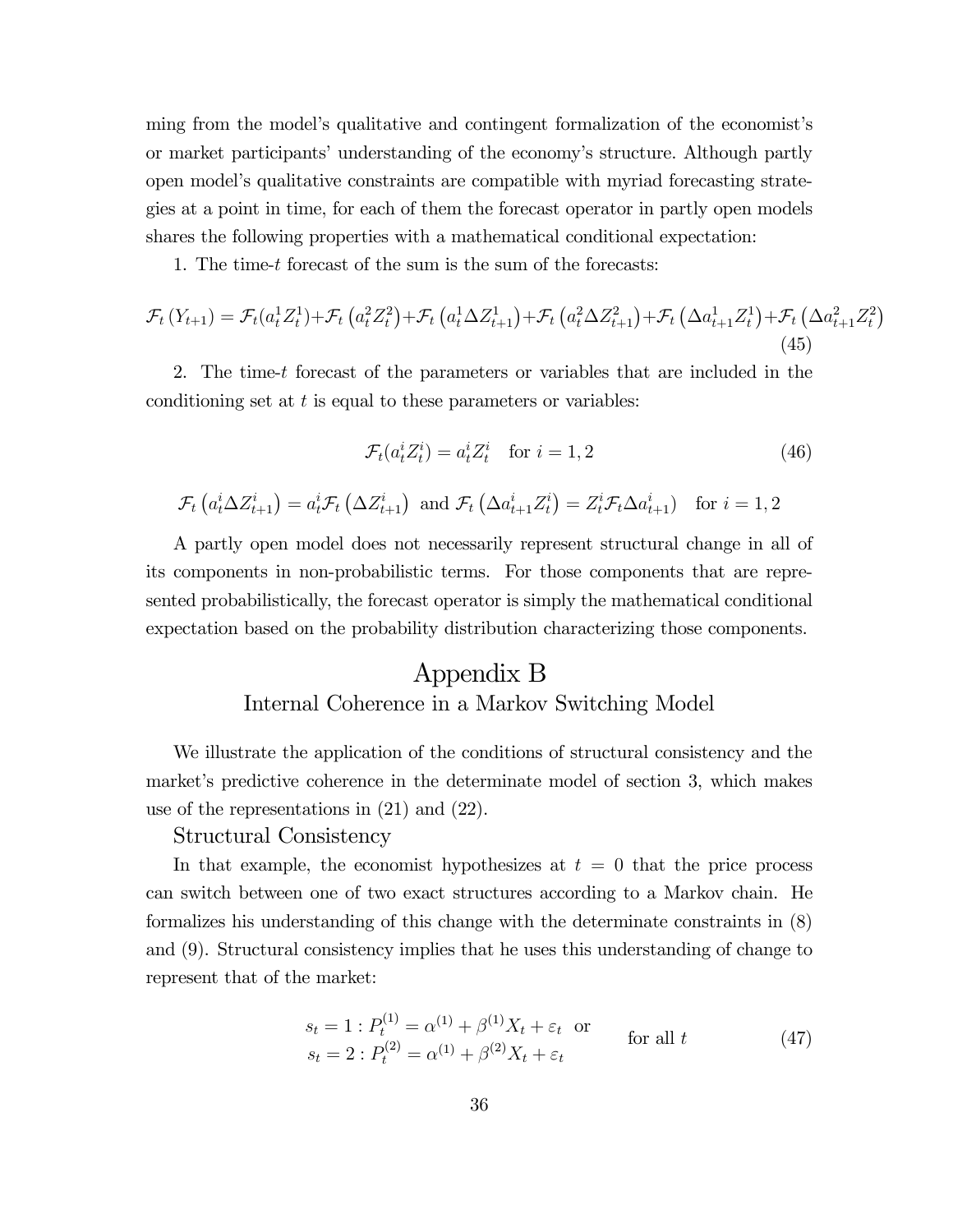according to a simple Markov chain,

$$
P_{t+1} = \begin{cases} P_{t+1}^{(1)} & \text{with prob } p^{\text{M}} \text{ if } s_t = 1 \text{ and } (1 - p^{\text{M}}) \text{ if } s_t = 2\\ P_{t+1}^{(2)} & \text{with prob } p^{\text{M}} \text{ if } s_t = 2 \text{ and } (1 - p^{\text{M}}) \text{ if } s_t = 1 \end{cases} \text{ for all } t \qquad (48)
$$

where  $\alpha^{(i)} = \gamma^{(i)} \mu^{\scriptscriptstyle M}, i = 1, 2$ .

Having imposed a probabilistic rule on structural change, we can again represent the market's time-t forecast of next period's price with a mathematical expectation in the two states:

$$
E_t^{\scriptscriptstyle{\mathrm{M}}}\left[P_{t+1}|s_t=1, X_t\right] = p^{\scriptscriptstyle{\mathrm{M}}}\left[\alpha^{(1)} + \beta^{(1)}\left(X_t + \mu^{\scriptscriptstyle{\mathrm{M}}}\right)\right] + (1 - p^{\scriptscriptstyle{\mathrm{M}}})\left[\alpha^{(2)} + \beta^{(2)}\left(X_t + \mu^{\scriptscriptstyle{\mathrm{M}}}\right)\right] \tag{49}
$$
\n
$$
E_t^{\scriptscriptstyle{\mathrm{M}}}\left[P_{t+1}|s_t=2, X_t\right] = (1 - p^{\scriptscriptstyle{\mathrm{M}}})\left[\alpha^{(1)} + \beta^{(1)}\left(X_t + \mu^{\scriptscriptstyle{\mathrm{M}}}\right)\right] + p^{\scriptscriptstyle{\mathrm{M}}}\left[\alpha^{(2)} + \beta^{(2)}\left(X_t + \mu^{\scriptscriptstyle{\mathrm{M}}}\right)\right] \tag{50}
$$

where the intercepts in the two states are  $\alpha^{(i)} = \gamma^{(i)} \mu^M$ ,  $i = 1, 2$ .

Without a loss of generality, we assume  $s_t = 1$ . This yields the following reducedform understanding of the price process at time  $t$ :

$$
P_t^{(1)} = \frac{1}{1+c} \tilde{b}^{(1)} X_t + \frac{c}{1+c} \left[ \alpha^{(12)} + \beta^{(12)} \left( X_t + \mu^{\mathbf{M}} \right) \right] + \varepsilon_t \tag{51}
$$

where  $\alpha^{(12)} = p^{\scriptscriptstyle{M}} \alpha^{(1)} + (1 - p^{\scriptscriptstyle{M}}) \alpha^{(2)}$  and  $\beta^{(12)} = p^{\scriptscriptstyle{M}} \beta^{(1)} + (1 - p^{\scriptscriptstyle{M}}) \beta^{(2)}$ . At time  $t + 1$ , the price process is in one of the following two states:

$$
P_{t+1}^{(1)} = \frac{1}{1+c} \tilde{b}^{(1)} X_{t+1} + \frac{c}{1+c} \left[ \alpha^{(12)} + \beta^{(12)} \left( X_{t+1} + \mu^M \right) \right] + \varepsilon_{t+1} \tag{52}
$$

$$
P_{t+1}^{(2)} = \frac{1}{1+c} \tilde{b}^{(2)} X_{t+1} + \frac{c}{1+c} \left[ \alpha^{(21)} + \beta^{(21)} \left( X_{t+1} + \mu^{\mathcal{M}} \right) \right] + \varepsilon_{t+1} \tag{53}
$$

where  $\alpha^{(21)} = (1 - p^{\text{M}}) \alpha^{(1)} + p^{\text{M}} \alpha^{(2)}$  and  $\beta^{(21)} = (1 - p^{\text{M}}) \beta^{(1)} + p^{\text{M}} \beta^{(2)}$ .<sup>35</sup>

The expressions in (51)-(53) involve the parameters characterizing the market's understanding:  $\beta^{(1)}, \beta^{(2)}, \gamma^{(1)}, \gamma^{(2)}, \mu^M$  and  $p^M$ . REH determines the values of these parameters by supposing that, at time  $t = 0$ , the market's forecasts in (49)-(50) are consistent with the model's predictions. Such internally coherent models imply, at

<sup>&</sup>lt;sup>35</sup>The bracketted terms in both (52) and (53) involve an expectation concerning  $t + 2$ . Hence, (53), which assumes the process is in state 2 at  $t+1$ , involves the parameters  $\alpha^{(21)}$  and  $\beta^{(21)}$  rather than  $\alpha^{(12)}$  and  $\beta^{(12)}$ .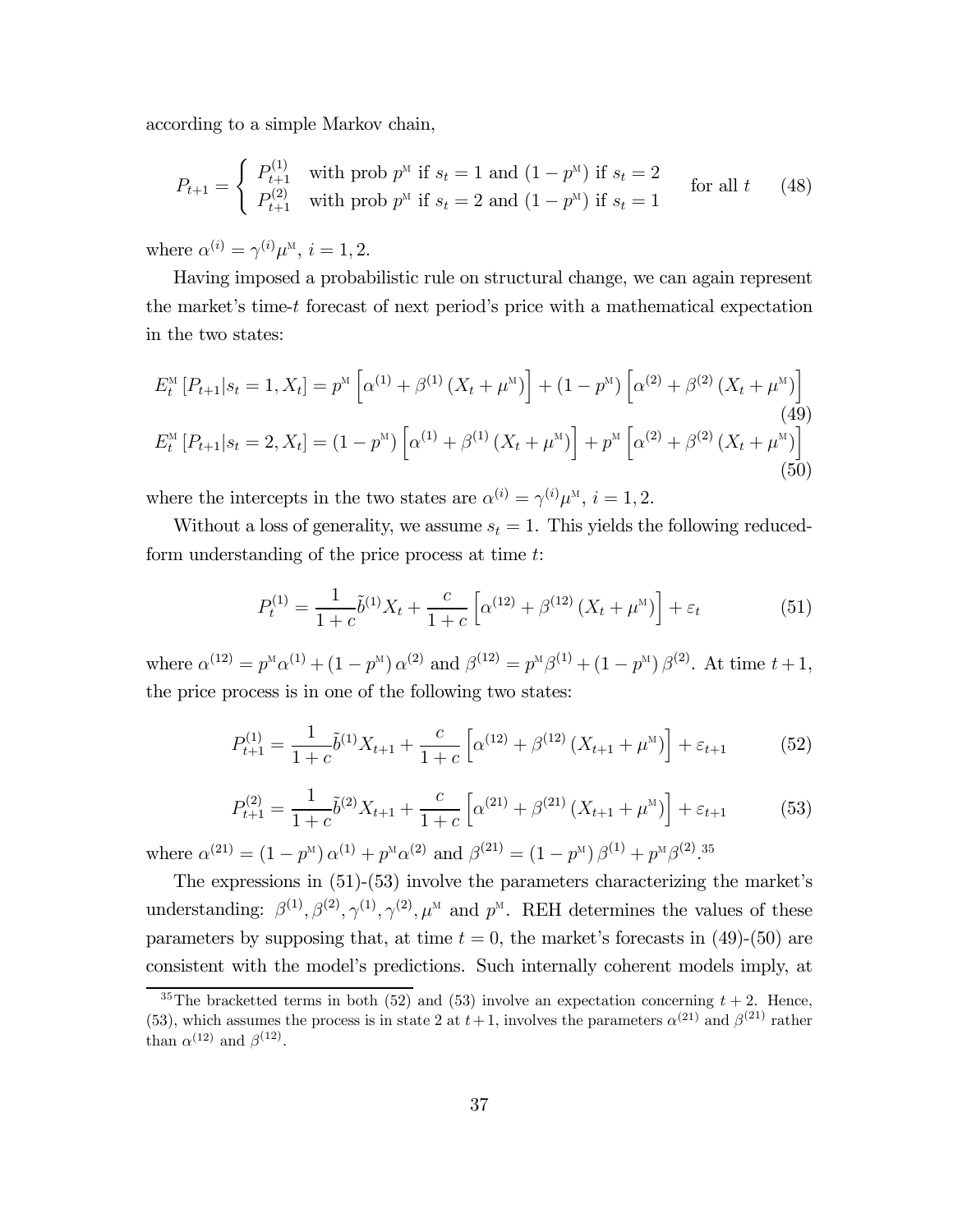$t = 0$ , quantitative predictions concerning the movements and co-movements of time series data between all adjacent points of time in the future.

The Market's Predictive Coherence

In terms of the causal variable's movements, predictive coherence constrains, at  $t = 0$ , the market's forecast of  $X_{t+1}$  to be consistent the economist's forecast, that is,  $E_t^{\text{M}}[X_{t+1}|X_t] = E_t[X_{t+1}|, X_t]$ . Doing so constrains

$$
\mu = \mu^{\mathcal{M}} \tag{54}
$$

Predictive coherence also constrains, at  $t = 0$ , the market's forecast of nextperiod's price to be consistent with that of the economist:

$$
E_t^{\mathcal{M}}\left[P_{t+1}|s_t=1, X_t\right] = E_t\left[P_{t+1}|s_t=1, X_t\right] \tag{55}
$$

The model's expectation of  $P_{t+1}$  is given by

$$
E_t[P_{t+1}|s_t = 1, X_t] = pP_{t+1}^{(1)} + (1 - p)P_{t+1}^{(2)}
$$
\n(56)

where  $P_{t+1}^{(1)}$  and  $P_{t+1}^{(2)}$  are give in (52) and (53). Using (54) and equating the constant terms and parameters of  $X_t$  on both sides of (55) constrains, at  $t = 0$ , the parameters of the market's forecasting strategy:

$$
\beta^{(1)} = \tilde{b}^{(1)}, \beta^{(2)} = \tilde{b}^{(2)}, \gamma^{(1)} = \tilde{c}\tilde{b}^{(1)}, \gamma^{(2)} = \tilde{c}\tilde{b}^{(2)}, p^M = p \tag{57}
$$

These quantitative constraints, in turn, imply that

$$
E_t^{\scriptscriptstyle{\mathrm{M}}}\left[P_{t+1}|s_t=1, X_t\right] = A + \left[p\tilde{b}^{(1)} + (1-p)\tilde{b}^{(2)}\right]X_t \tag{58}
$$

which when substituted into the semi-reduced form in  $(1)$  yields the reduced-form understanding,

$$
P_t^{(1)} = \tilde{c}A + \left[\tilde{b}^{(1)} + p\tilde{b}^{(1)} + (1-p)\tilde{b}^{(2)}\right]X_t + \varepsilon_t \quad \text{for all } t \tag{59}
$$

where  $A = \left[ p \left( \tilde{c} \tilde{b}^{(1)} + \tilde{b}^{(1)} \right) + (1 - p) \left( \tilde{c} \tilde{b}^{(2)} + \tilde{b}^{(2)} \right) \right] \mu$ . The economist's reducedform representation of of the price process when  $s_t = 2$  is derived in similar fashion.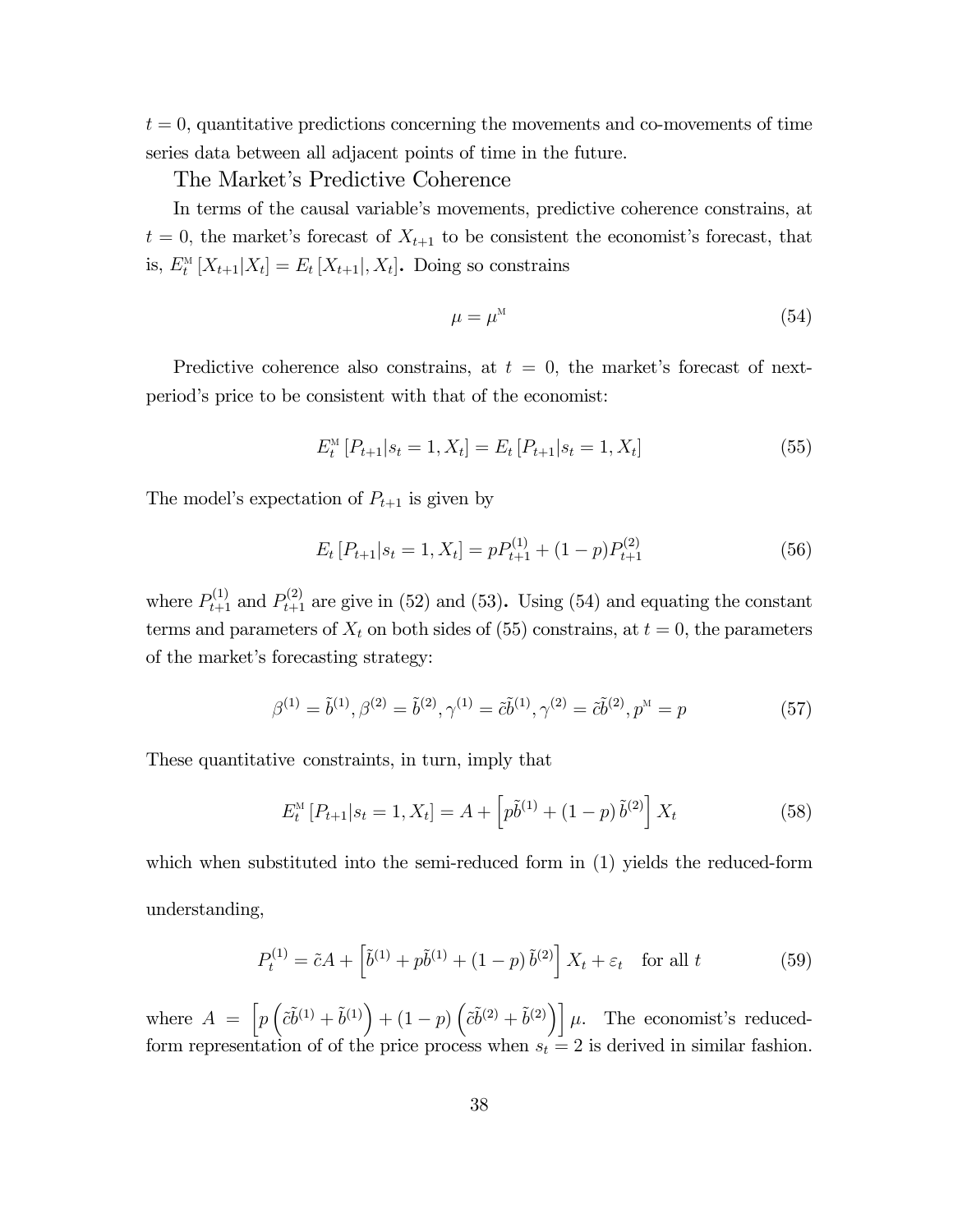# References

- [1] Allen, Franklin, Stephen Morris, and Hyun Song Shin (2006), "Beauty Contests and Iterated Expectations in Asset Markets," The Review of Financial Studies, 19: 719-752.
- [2] Arrow, Kenneth J., and Leonid Hurwicz (1958), "On the Stability of Competitive Equilibrium," Econometrica, 26, 522-552.
- [3] Arrow, Kenneth J., Henry D. Block, and Leonid Hurwicz (1959), "On the Stability of Competitive Equilibrium II," *Econometrica*, 27: 82-109.
- [4] Barberis, Nicholas C. and Richard H. Thaler (2003), "A Survey of Behavioral Finance," in Constantinides, George, Harris, Milton and Rene Stulz (eds.), Handbook of the Economics of Finance, Amsterdam: North-Holland, 1050-1121.
- [5] Brunnermeier, Markus K. (2001), Asset Pricing Under Asymmetric Information: Bubbles, Crashes, Technical Analysis, and Herding, Oxford, UK: Oxford University Press.
- [6] Cagan Phillip (1956), "The Monetary Dynamics of Inflation," in: Milton Friedman, (ed.), Studies in the Quantity Theory of Money, University of Chicago Press, 25-117.
- [7] Calvo, Guillermo A. (1983), "Staggered Prices in a Utility-Maximizing Framework," Journal of Monetary Economics, 12, 383—398.
- [8] Campbell, John and Robert J. Shiller (1987), "Cointegration and Tests of the Present Value Models," Journal of Political Economy, 95, 1062-1088.
- [9] Cohen, Darrel, Kevin Hassett, and R. Glenn Hubbard (1999), "Inflation and the User Cost of Capital: Does Inflation Still Matter," in Martin Feldstein (ed.), The Costs and Benefits of Price Stability, Chicago: University of Chicago Press, 199-234.
- [10] Evans, George W. and Seppo Honkapohja (2001), Learning and Expectations in Macroeconomics, Princeton, NJ: Princeton University Press.
- [11] Evans, George W. and Seppo Honkapohja (2013), "Learning as a Rational Foundation of Macroeconomics and Finance," in Frydman, Roman and Edmund S. Phelps (eds.), Rethinking Expectations: The Way Forward for Macroeconomics, NJ: Princeton University Press, 130-165.
- [12] Frenkel, Jacob A. (1976),"A Monetary Approach to the Exchange Rate: Doctrinal Aspects and Empirical Evidence," Scandinavian Journal of Economics, 78, 200-224.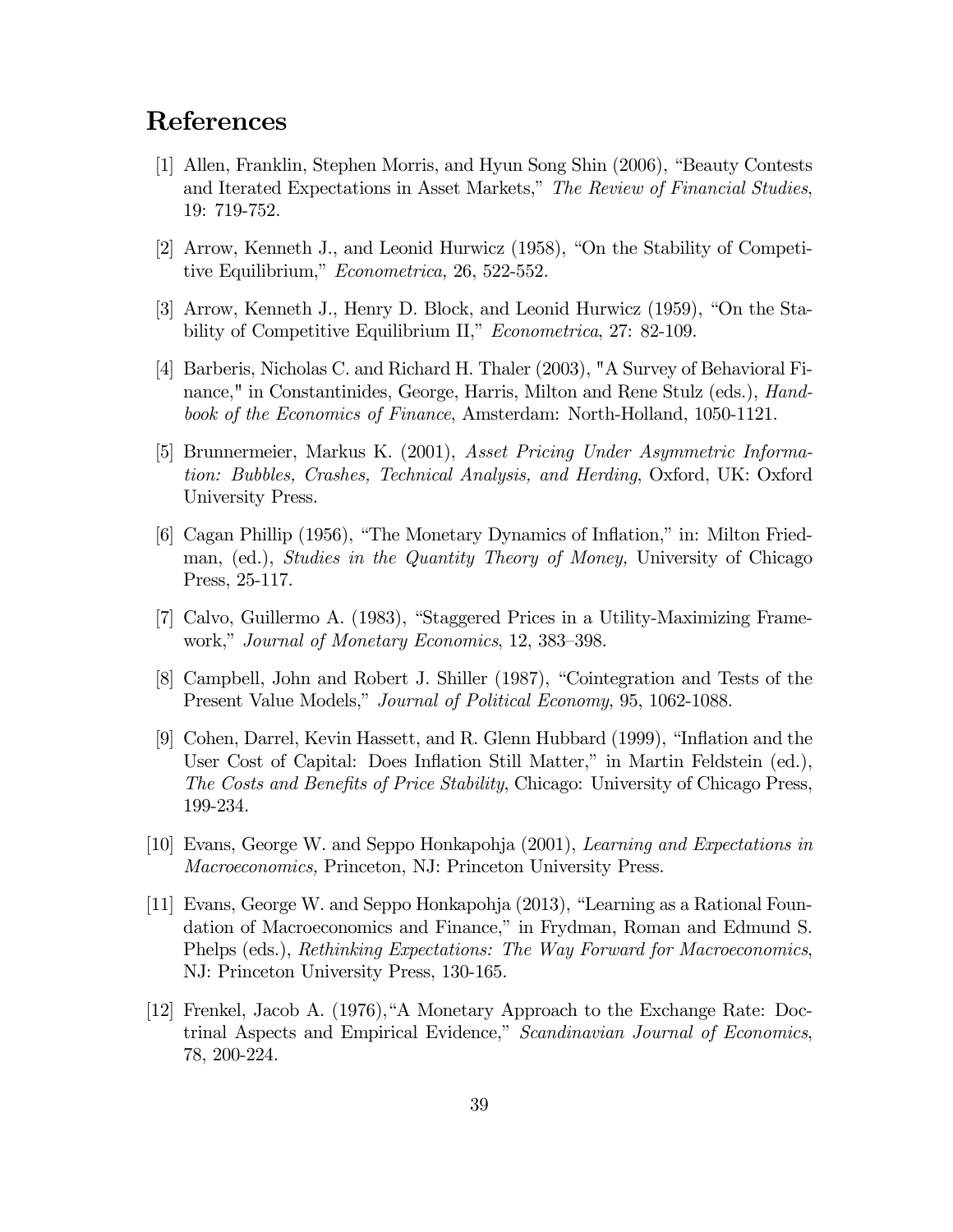- [13] Friedman, Milton (1957), Theory of the Consumption function, Princeton University Press.
- [14] Frydman, Roman (1982), "Towards an Understanding of Market Processes: Individual Expectations, Learning and Convergence To Rational Expectations Equilibrium," American Economic Review, 72, 652-668.
- [15] Frydman, Roman (1983), "Individual Rationality, Decentralization and the Rational Expectations Hypothesis," in Frydman, Roman and Edmund S. Phelps (eds.), Individual Forecasting and Aggregate Outcomes: "Rational Expectations" Examined, New York: Cambridge University Press, 97-122.
- [16] Frydman, Roman and Michael D. Goldberg (2007), Imperfect Knowledge Economics: Exchange Rates and Risk, Princeton, NJ: Princeton University Press.
- [17] Frydman, Roman and Michael D. Goldberg (2011), Beyond Mechanical Markets: Asset Price Swings, Risk,and the Role of the State, Princeton, NJ: Princeton University Press.
- [18] Roman Frydman and Michael D. Goldberg (2013a), "Fallibility in Formal Macroeconomics and Finance Theory," Journal of Economic Methodology, 386- 396.
- [19] Frydman, Roman and Michael D. Goldberg (2013b), "From the Rational Expectations Hypothesis to the Contingent Expectations Hypothesis," Working Paper, November.
- [20] Frydman, Roman and Michael D. Goldberg (2013c), "The Imperfect Knowledge Imperative in Modern Macroeconomics and Finance Theory," in Frydman, Roman and Edmund S. Phelps (eds.), Rethinking Expectations: The Way Forward for Macroeconomics, NJ: Princeton University Press, 130-165.
- [21] Frydman, Roman and Michael D. Goldberg (2013d), "Opening Models of Asset Prices and Risk to Non-Routine Change," in Frydman, Roman and Edmund S. Phelps (eds.), Rethinking Expectations: The Way Forward for Macroeconomics, NJ: Princeton University Press, 130-165.
- [22] Frydman, Roman and Michael D. Goldberg (2014a), "The Rational Market Hypothesis: Understanding Financial Markets' Essential Role," Working Paper, April.
- [23] Frydman, Roman and Michael D. Goldberg (2014b), "Imperfect Knowledge and Currency Swings: Rationality, Fundamentals, and Psychology," in preparation.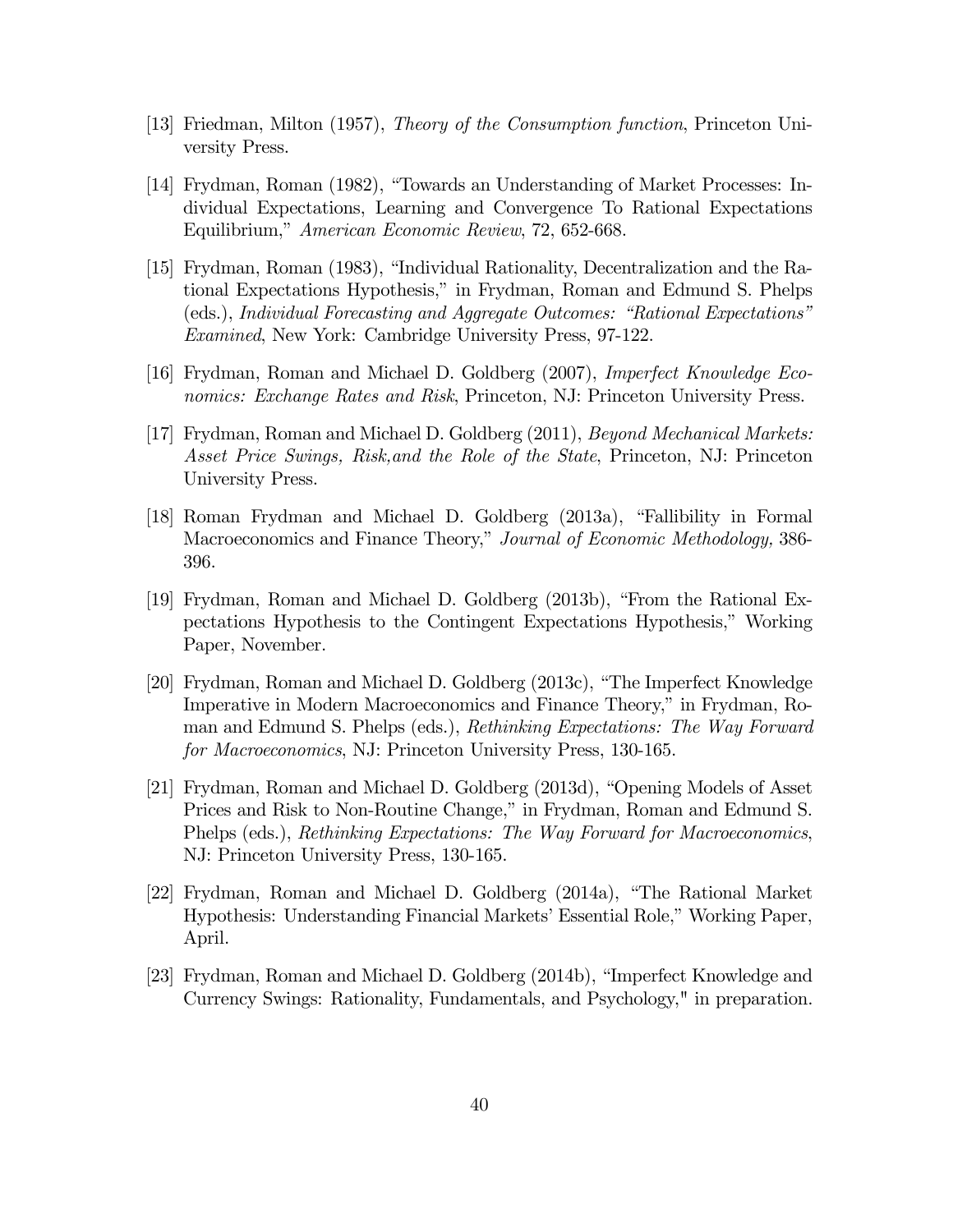- [24] Frydman, Roman and Edmund .S. Phelps (1983), "Introduction" in Frydman, Roman and Edmund S. Phelps (eds.), Individual Forecasting and Aggregate Outcomes: "Rational Expectations" Examined, New York: Cambridge University Press, 1-30.
- [25] Frydman, Roman and Edmund S. Phelps (2013), "Which Way Forward for Macroeconomics and Policy Analysis?," in Frydman, Roman and Edmund S. Phelps (eds.), Rethinking Expectations: The Way Forward for Macroeconomics, Princeton University Press, 1-46.
- [26] Frydman, Roman, Michael D. Goldberg, Soren Johansen, and Katarina Juselius (2014a), "Long Swings in Currency Markets: Conditional Rationality and I(2) Trends," Working Paper, in preparation.
- [27] Frydman, Roman, Michael D. Goldberg, Olesia Kozlova (2013b), "Forward-Rate Bias, Imperfect Knowledge and Risk: Evidence from Developed and Developing Countries," Working Paper, April.
- [28] Frydman, Roman, Michael D. Goldberg, and Nicholas Mangee (2014c), "Is the Present Value Model of Stock Prices Really So Bad? Evidence from Bloomberg News," in preparation.
- [29] Frydman, Roman, Michael D. Goldberg, Nicholas Mangee, and Morten Tabor (2014d), "Structural Change and Rationality in the Present Value Model of Stock Prices: Fundamentals and Psychology," in preparation.
- [30] Frydman, Roman, Michael D. Goldberg, Joshua Stillwagon (2013e), "A Keynes-IKE Model of Currency Risk: A CVAR Investigation," Working Paper, April.
- [31] Guesnerie, Roger (2005), Assessing Rational Expectations: "Eductive" Stability in Economics, Cambridge, MA: MIT Press.
- [32] Guesnerie, Roger (2013), "Expectational Coordination Failures and Market Volatility," in Frydman, Roman and Edmund S. Phelps (eds.), Rethinking Expectations: The Way Forward for Macroeconomics, Princeton University Press, 49-67.
- [33] Hamilton, J.D. (1988), "Rational-Expectations Econometric Analysis of Changes in Regime: An Investigation of the Term Structure of Interest Rates," Journal of Economics Dynamics and Control, 12, 385-423.
- [34] Hamilton, James D. (1994), Time Series Analysis, Princeton, NJ: Princeton University Press.
- [35] Hayek, Friedrich A. (1945), "The Use of Knowledge in Society," American Economic Review, 35, 519-30.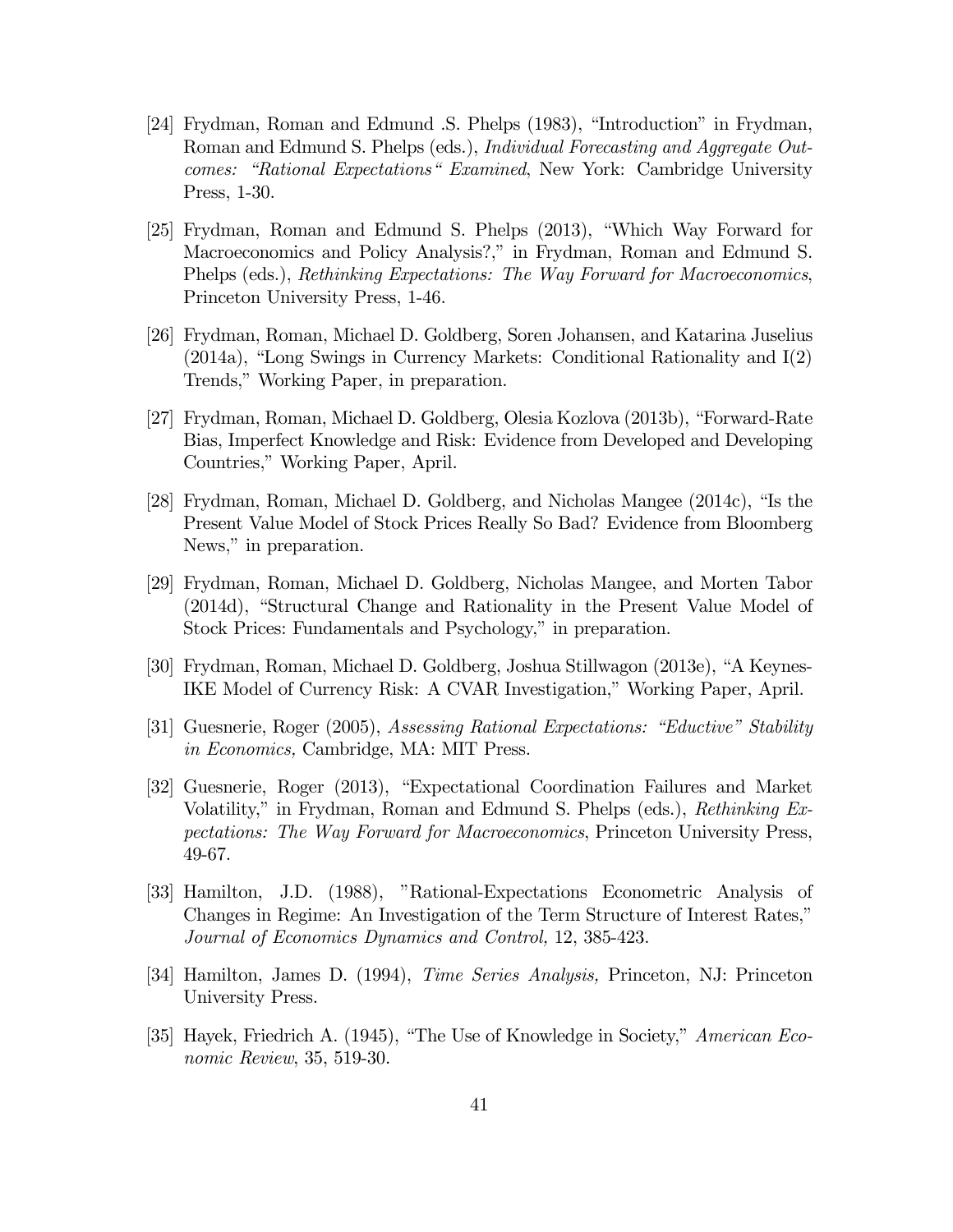- [36] Keynes, John Maynard. (1936), The General Theory of Employment, Interest and Money, Harcourt, Brace and World.
- [37] Knight, Frank H. (1921), Risk, Uncertainty and Profit, Boston: Houghton Mifflin
- [38] Kozlova, Olesia, (2013), "The Forward Discount Anomaly: Imperfect Knowledge, Rationality, and Risk," University of New Hampshire and New York University working paper, October.
- [39] Koo, Richard C. (2008), The Holy Grail of Macroeconomics: Lessons From Japan's Great Recession, John Wiley and Sons (Asia): Singapore.
- [40] Koo, Richard C. (2012), "The World in Balance Sheet Recession: What Post-2008 West Can Learn from Japan 1990-2005," talk prepared for the Institute for New Economic Thinking third annual plenary conference, Paradigm Lost: Rethinking Economics and Politics, Berlin, Germany, April 12-15 2012.
- [41] Lucas, Robert E. Jr. (1995), "The Monetary Neutrality," The Nobel Lecture, Stockholm: The Nobel Foundation: http://www.nobelprize.org/nobel\_prizes/economics/laureates/1995/lucaslecture.pdf.
- [42] Lucas, Robert E. Jr. (2001), "Professional Memoir," mimeo. http://home.uchicago.edu.
- [43] Mark, Nelson C. (2009), "Changing Monetary Policy Rules, Learning, and Real Exchange Rate Dynamics," Journal of Money, Credit and Banking, 41, 6, 1047— 1070.
- [44] Meese, Richard A. and Kenneth Rogoff (1983), "Empirical Exchange Rate Models of the Seventies: Do They Fit Out of Sample?," Journal of International Economics, 3-24.
- [45] Muth, John F. (1961), "Rational Expectations and the Theory of Price Movements," Econometrica, 29, 315-335.
- [46] Neumeyer, Pablo A. and Fabrizio Perri (2005), "Business Cycles in Emerging Economies: The Role of Interest Rates, Journal of Monetary Economics, 52, 383—398.
- [47] Obstfeld, Maurice and Kenneth Rogoff (1996), Foundations of International Macroeconomics, Cambridge, MA: MIT Press.
- [48] Phelps, Edmund S. et al. (1970), Microeconomic Foundations of Employment and Inflation, New York: Norton.